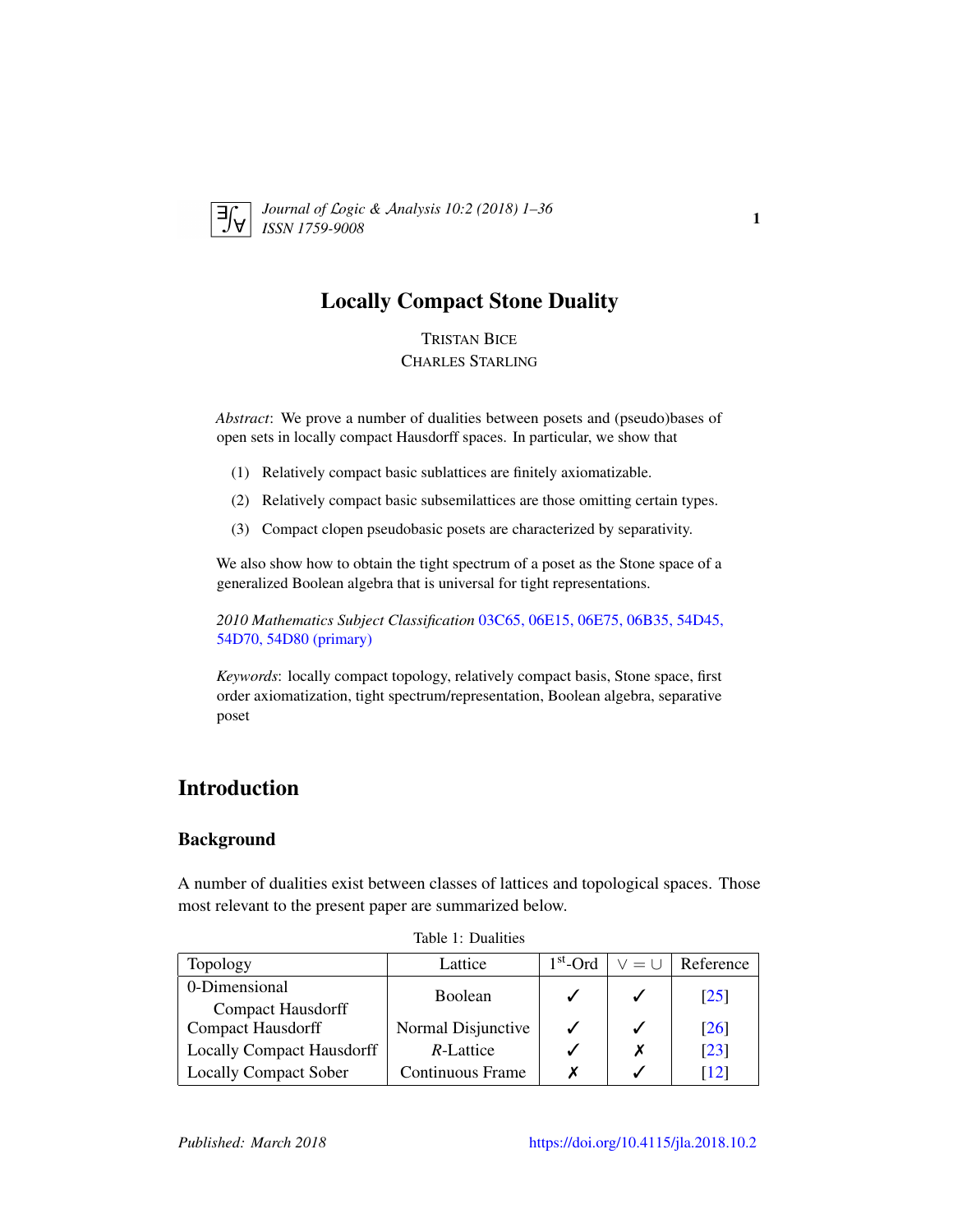The most well studied dualities are the first and the last. Indeed, Boolean algebras have a very long history and there is also a considerable amount of literature on both domains/continuous lattices (see Gierz, Hofmann, Keimel, Lawson, Mislove and Scott [\[10\]](#page-34-1)) and locales/frames (see Picado and Pultr [\[21\]](#page-35-3)). However, one key feature of the former which is not shared by the latter is that Boolean algebras are first order structures. More precisely, Boolean algebras are defined by a finite list of first order sentences in a language with a single binary relation  $\leq$ . On the other hand, both domains and frames require some degree of completeness, which requires quantification over subsets, making these second order rather than first order structures. Moreover, domains are defined by the way-below relation, while frames require infinite distributivity, both of which are also undeniably second order. The unfortunate consequence of this is that classical first order model theory can not be applied to domains or frames as it is to Boolean algebras.

Furthermore, while the duality between sober spaces and spatial frames has its origins in Stone duality (see Johnstone  $[13]$ ), point-free topology is more accurately described as a close analogy rather than a direct generalization of Stone duality. Indeed, even for zero-dimensional *X*, the entire open set lattice  $O(X)$  is much larger than its clopen sublattice. In fact,  $\mathcal{O}(X)$  is uncountable for any infinite Hausdorff *X*, which explains why frames have no first order description, as this would contradict the downward Löwenheim-Skolem theorem.

While less well known, Shirota  $[23]$ <sup>[1](#page-1-0)</sup> deals with both of these issues, at least for locally compact Hausdorff spaces. Indeed, [\[23,](#page-35-2) Definition 2] describes *R*-lattices as those satisfying a finite list of first order sentences, albeit in a language with two relations  $\leq$ and  $\ll$  and ternary function implicit in part v) (although a more careful axiomatization can be given just in terms of  $\ll$  – see Baayen and de Rijk [\[2,](#page-33-0) Proposition 3.3]). Moreover, the  $R$ -lattices where  $\ll$  is reflexive and which also have a maximum are precisely the Boolean algebras, so [\[23,](#page-35-2) Theorem 1] is a direct generalization of Stone's original duality. The only issue here is that *R*-lattices represent relatively compact basic (ie forming a basis in the usual topological sense) sublattices of  $\mathcal{RO}(X)$ (= *regular* open subsets of  $X$ ) rather than  $O(X)$ . This means joins are not unions, specifically  $\overline{O}$  ∨ *N* =  $\overline{O \cup N}$ <sup>o</sup> rather than  $O \cup N$ . Alternatively, we could consider the lattice elements as representing regular closed sets instead, but then  $O \wedge N = \overline{(O \cap N)}^{\circ}$  rather than  $O \cap N$ . As topological properties are usually expressed in terms of  $\cup$  and  $\cap$ , this makes *R*-lattices somewhat less appealing for doing first order topology.

<span id="page-1-0"></span><sup>&</sup>lt;sup>1</sup>We would like to thank Tomasz Kania for directing our attention to this article.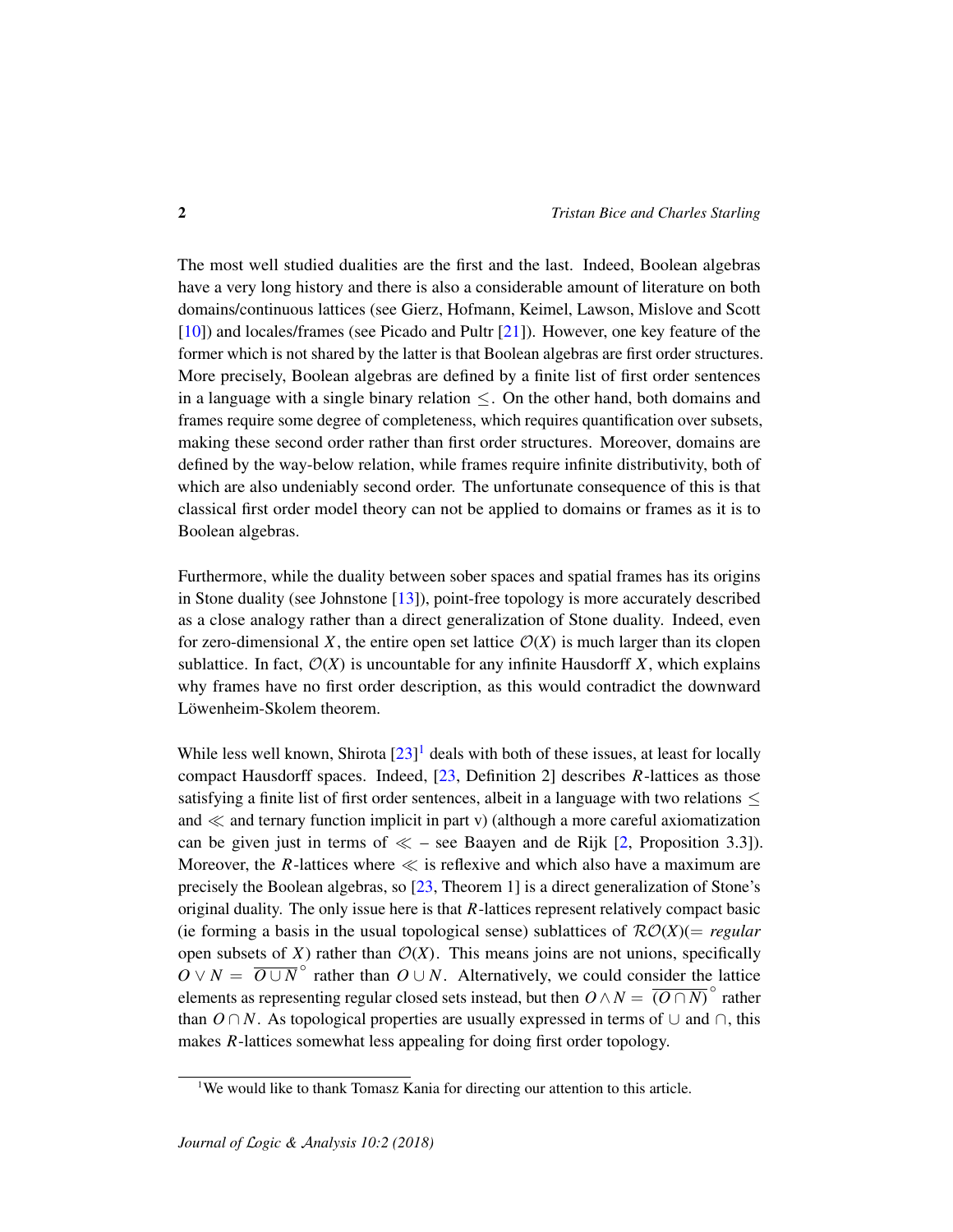### **Outline**

Our first goal is thus to modify the axioms of *R*-lattices (see [Definition 1.1\)](#page-3-0) so as to axiomatize relatively compact basic sublattices of  $\mathcal{O}(X)$  instead. This is the content of [Section 1](#page-3-1)[-Section 3,](#page-9-0) as summarized in [Corollary 3.5.](#page-12-0) We then extend this to an equivalence of categories in [Section 4,](#page-13-0) taking appropriate relations as our basic lattice morphisms (see [Theorem 4.3\)](#page-14-0). Next we consider relatively compact basic meet subsemilattices of  $O(X)$  in [Section 5.](#page-15-0) Here a finite axiomatization is not possible, as explained at the end of [Section 3,](#page-9-0) however we show that they can still be characterized by omitting types, as summarized in [Corollary 5.8.](#page-22-0)

In [Section 6-](#page-23-0)[Section 8,](#page-30-0) we consider a different generalization of classic Stone duality where we extend the bases rather than the spaces under consideration. Specifically, we consider 'pseudobases' (see [Definition 8.2\)](#page-30-1) of compact clopen sets in (necessarily) zero-dimensional locally compact Hausdorff *X*. Here we show that p0sets(=posets with minimum 0) which arise from such pseudobases can be finitely axiomatized just by separativity (which goes under various names – see the note at the end of [Section 8\)](#page-30-0), and that *X* can still be recovered from any compact clopen pseudobasis as its tight spectrum, as summarized in [Corollary 8.5.](#page-32-0) Also, we use a well known set theoretic construction to define a generalized Boolean algebra from any p0set that is universal for tight representations (see [Theorem 7.4\)](#page-28-0). This allows us to identify the tight spectrum of the p0set with the Stone space of the algebra, providing a different take on some of the theory from Exel [\[6\]](#page-34-3).

### Related Work

Given the classical nature of the results in [Table 1,](#page-0-0) it seems that a description of these dualities is well overdue. Previous literature certainly gets close to describing basic lattices, as most of the axioms already appear in Shirota [\[23\]](#page-35-2) and a first order analog of the way-below relation was already considered in Johnstone [\[13\]](#page-34-2) – the only extra step really needed was to consider it as a fully-fledged replacement (see the comments after [Proposition 1.3\)](#page-5-0). Also, the idea of representing continuous functions by certain relations, as in [Section 4,](#page-13-0) already appears in formal topology (see Ciraulo, Maietti and Sambin [\[3\]](#page-33-1)), where constructions similar to those in [Section 5](#page-15-0) also appear. There have also been various other extensions of Stone duality, often in the context of categorical or continuous rather than classical logic and/or based on the ring structure of  $C(X, \mathbb{C})$ , the lattice structure of  $C(X, \mathbb{R})$  or the MV-algebra structure of  $C(X, [0, 1])$  (see Kania and Rmoutil [\[14\]](#page-34-4), Marra and Reggio [\[20\]](#page-34-5), Russo [\[22\]](#page-35-4) and the references therein).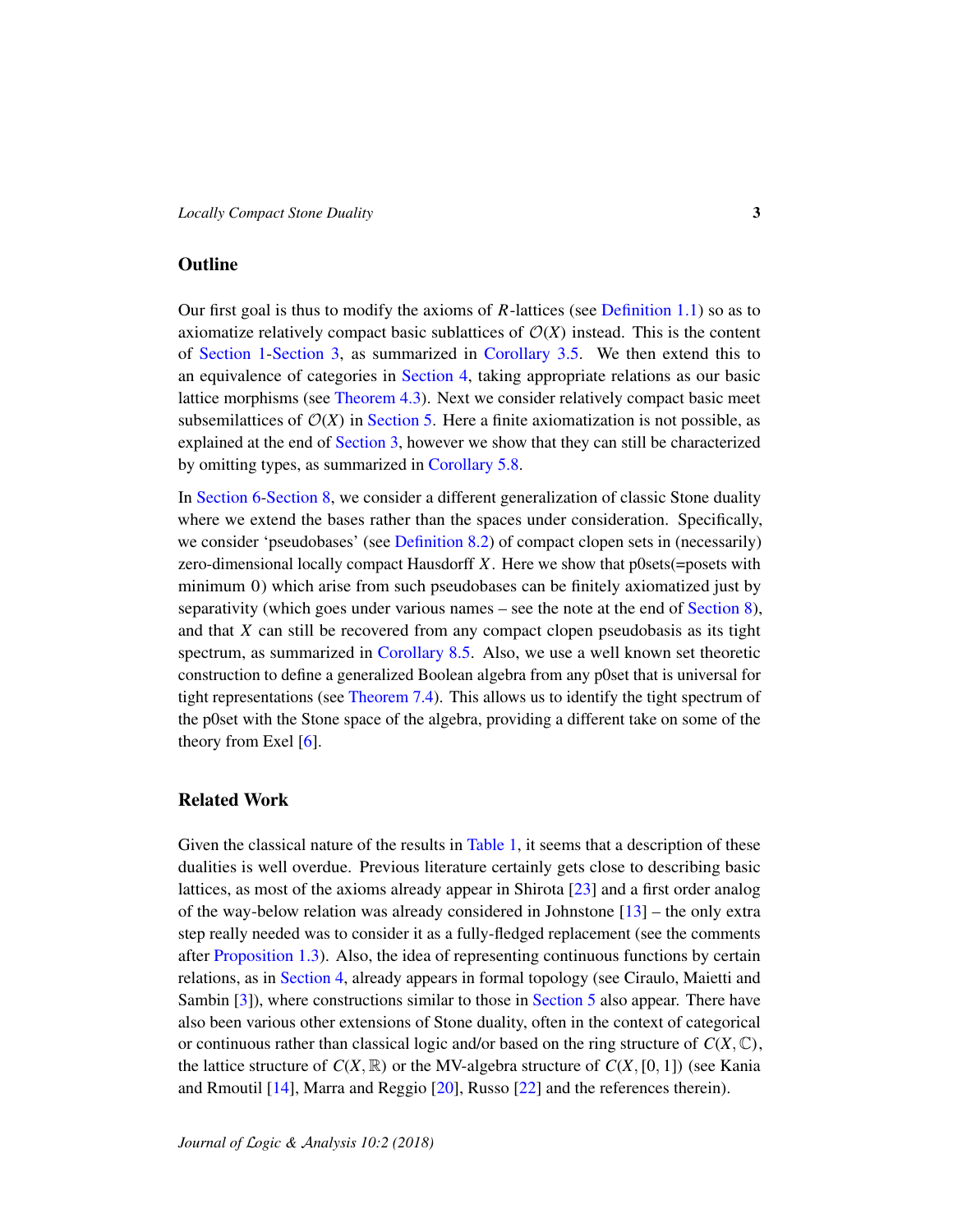There are also non-commutative extensions, eg classic Gelfand duality allows us to see C\*-algebras as non-commutative locally compact Hausdorff spaces, which have recently been investigated from a continuous model theoretic point of view (see Farah, Hart and Sherman [\[9\]](#page-34-6) and Farah, Hart, Lupini, Robert, Tikuisis, Vignati and Winter [\[8\]](#page-34-7)). Inverse semigroups provide a different non-commutative generalization (see Kudryavtseva and Lawson [\[16\]](#page-34-8)), although they are closely related (see Exel [\[6\]](#page-34-3)). In fact, our original motivation was to define combinatorial  $C^*$ -algebras from inverse semigroups in a more general way to include C\*-algebras with few projections. The present paper can be viewed as the commutative case – we hope to elaborate on the non-commutative case in forthcoming papers.

# <span id="page-3-1"></span>1 Basic Lattices

<span id="page-3-6"></span>Assume  $\prec$  is a transitive relation on set *B* with minimum 0, ie:

<span id="page-3-11"></span><span id="page-3-4"></span>

| (Minimum)                                                                 | $\forall x (0 \prec x)$                     |                                                                                          |
|---------------------------------------------------------------------------|---------------------------------------------|------------------------------------------------------------------------------------------|
| (Transitivity)                                                            | $x \prec y \prec z \Rightarrow x \prec z$   |                                                                                          |
| Define a preorder $\preceq$ and symmetric relations $\perp$ and $\ln$ by: |                                             |                                                                                          |
| (Reflexivization)                                                         |                                             | $x \preceq y \Leftrightarrow \forall z \prec x (z \prec y)$                              |
| (Intersects)                                                              |                                             | $x \cap y \Leftrightarrow \exists z \neq 0 \ (z \prec x, y)$                             |
| (Disjoint)                                                                |                                             | $x \perp y \Leftrightarrow \exists z \neq 0 \ (z \prec x, y)$                            |
|                                                                           |                                             | Note that the definition of $\preceq$ and the transitivity of $\prec$ immediately yield: |
| (Left Auxiliarity)                                                        | $x \prec z \preceq y \Rightarrow x \prec y$ |                                                                                          |

<span id="page-3-8"></span><span id="page-3-7"></span>(Domination)  $x \prec y \Rightarrow x \preceq y$ 

As the name suggests,  $\leq$  is also reflexive, ie we are adding the diagonal = to  $\prec$ , although we are often adding much more too.<sup>[2](#page-3-2)</sup>

<span id="page-3-0"></span>

| <b>Definition 1.1</b> We call $(B, \prec)$ a <i>basic lattice</i> if $(B, \preceq)$ is a lattice and: |  |  |  |  |  |
|-------------------------------------------------------------------------------------------------------|--|--|--|--|--|
|-------------------------------------------------------------------------------------------------------|--|--|--|--|--|

<span id="page-3-10"></span><span id="page-3-9"></span><span id="page-3-3"></span>

| (Cofinality)      | $\forall x \exists y (x \prec y)$ |                                                                                       |
|-------------------|-----------------------------------|---------------------------------------------------------------------------------------|
| (Interpolation)   |                                   | $x \prec y \Rightarrow \exists z (x \prec z \prec y)$                                 |
| (Decomposition)   |                                   | $z \prec x \vee y \Rightarrow \exists x' \prec x \exists y' \prec y (z = x' \vee y')$ |
| (Complementation) |                                   | $x \prec y \prec z \Rightarrow \exists w \perp x (w \vee y = z)$                      |

<span id="page-3-5"></span><span id="page-3-2"></span><sup>2</sup>This construction of a preorder from a transitive relation has certainly been considered before, although it does not appear to have a standard name; eg, it is called the 'lower quasiorder' in Erné  $[5]$  $[5]$ , while it is called the 'natural preorder' in Keimel  $[15]$ .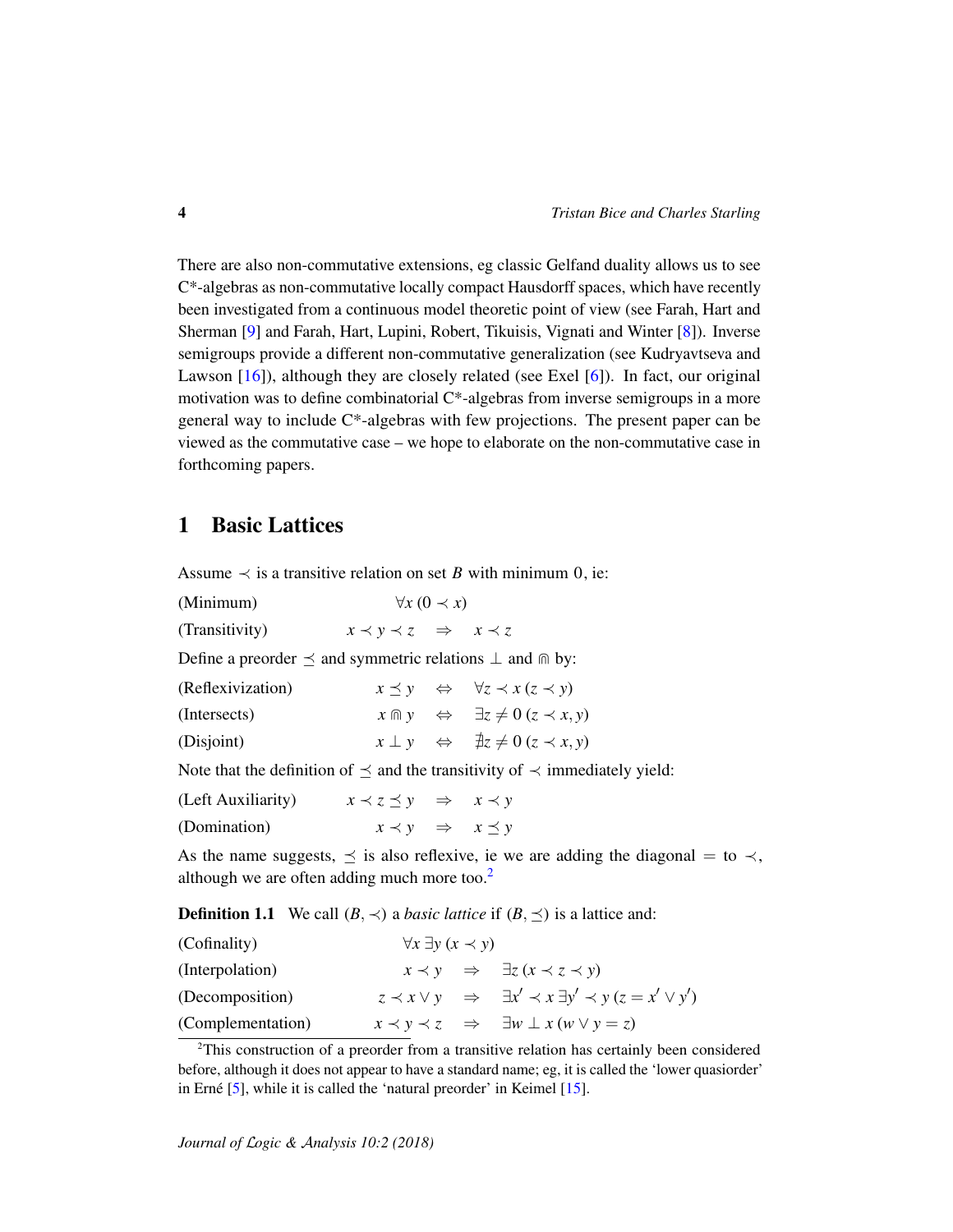As part of the definition of a lattice we take it that  $\preceq$  is a partial order, not just a preorder, so when *B* is a basic lattice we must also have

(Antisymmetry)  $a \prec b \prec a \Rightarrow a = b$ .

Note that all but one of the axioms above for basic lattices already appears in some form in Shirota [\[23,](#page-35-2) Definition 2]. The key extra axiom is [\(Decomposition\)](#page-3-3), which only applies to open set lattices, not regular open set lattices (the key axiom omitted is [\(Separativity\)](#page-22-1) mentioned below, which only applies to regular open set lattices, not open set lattices). Indeed, let *X* be a locally compact Hausdorff space, so *X* has a basis  $B \subseteq \mathcal{O}(X)$ (= open subsets of *X*) of relatively compact sets, ie:

- (1)  $\emptyset \in B \subseteq \mathcal{O}(X)$
- (2) ∀*O* ∈ O(*X*) ∀*x* ∈ *O* ∃*N* ∈ *B* (*x* ∈ *N* ⊆ *O*)
- (3)  $\overline{O}$  is compact, for all  $O \in B$

Define  $\subset$  on *B* by

<span id="page-4-0"></span>(Compact Containment)  $O \subset N \qquad \Leftrightarrow \qquad \overline{O} \subset N$ .

Note then inclusion  $\subseteq$  is indeed the relation defined from  $\subseteq$  by [\(Reflexivization\)](#page-3-4).

<span id="page-4-1"></span>**Proposition 1.2** If *B* is a basis of relatively compact open sets that is closed under  $\cup$ and  $\cap$  then  $(B, \subset)$  is a basic lattice.

**Proof** We prove the last two properties and leave the others as an exercise.

#### [\(Decomposition\)](#page-3-3)

If  $O \subset M \cup N$  then, for each  $x \in \overline{O}$ , we have  $O_x \in B$  with  $O_x \subset M$  or  $O_x \subset N$ . As  $\overline{O}$  is compact,  $(O_x)$  has a finite subcover *F*. Let

$$
M' = O \cap \bigcup_{\substack{O' \in F \\ O' \subset M}} O' \quad \text{and} \quad N' = O \cap \bigcup_{\substack{O' \in F \\ O' \subset N}} O'.
$$

Then  $M' \subset M$ ,  $N' \subset N$  and  $O = M' \cup N'$ , as required.

 $\mathbb{R}^n$ 

[\(Complementation\)](#page-3-5)

If  $M \subset N \subset O$  then, for each  $x \in \overline{O}\setminus N$ , we have  $O_x \in B$  with  $O_x \cap \overline{M} = \emptyset$ . As  $\overline{O} \backslash N$  is compact,  $(O_x)$  has a finite subcover *F*. Letting  $L = O \cap \bigcup F$ , we have  $L \cap M = \emptyset$  and  $L \cup N = O$ .  $\Box$ 

In the next section we show that all basic lattices arise in this way from locally compact Hausdorff spaces. Here we just note some more properties of basic lattices.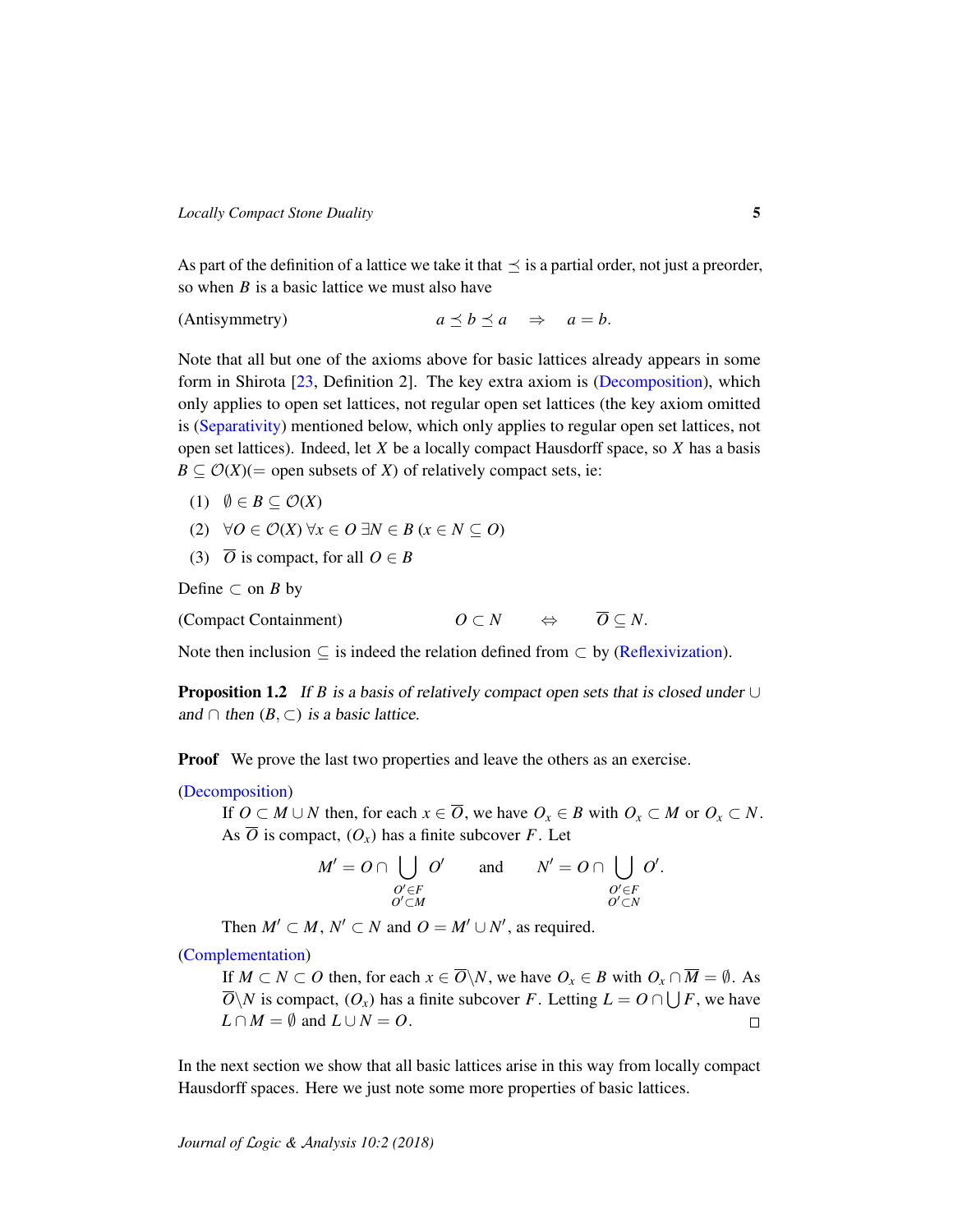#### <span id="page-5-0"></span>Proposition 1.3 Any basic lattice *B* satisfies the following.

<span id="page-5-6"></span><span id="page-5-5"></span><span id="page-5-4"></span><span id="page-5-3"></span><span id="page-5-2"></span><span id="page-5-1"></span>

| (Coinitiality)      |                                                                    | $x \neq 0 \Rightarrow (x \text{ m } x)$                                       |
|---------------------|--------------------------------------------------------------------|-------------------------------------------------------------------------------|
| (Interest')         |                                                                    | $x \oplus y \Leftrightarrow x \wedge y \neq 0$                                |
| (Disjoint')         |                                                                    | $x \perp y \Leftrightarrow x \wedge y = 0$                                    |
| (Approximation)     |                                                                    | $x \preceq y \Leftrightarrow \forall z \prec x (z \preceq y)$                 |
| (Distributivity)    |                                                                    | $z \preceq x \vee y \Leftrightarrow z \preceq (x \wedge z) \vee (y \wedge z)$ |
| (Rather Below)      |                                                                    | $x \prec y \Leftrightarrow \forall z \exists w \perp x (z \preceq w \vee y)$  |
| (Right Auxiliarity) | $z \preceq x \prec y \Rightarrow z \prec y$                        |                                                                               |
| (Multiplicativity)  | $x \prec x' \& y \prec y' \Rightarrow x \land y \prec x' \land y'$ |                                                                               |
| (Additivity)        | $x \prec x' \& y \prec y' \Rightarrow x \vee y \prec x' \vee y'$   |                                                                               |

#### <span id="page-5-9"></span><span id="page-5-8"></span><span id="page-5-7"></span>Proof

[\(Coinitiality\)](#page-5-1)

If we had  $x \neq 0$  and  $x \notin \mathfrak{g}$  *x*, ie if 0 is the only element with  $0 \prec x$ , then we would have  $x \le 0$ , by [\(Reflexivization\)](#page-3-4). By [\(Minimum\)](#page-3-6) and [\(Domination\)](#page-3-7),  $0 \le x$  and hence  $0 = x$ , by the requirement that  $\leq$  is antisymmetric in any basic lattice.

## [\(Intersects](#page-5-2)')

 $\Rightarrow$  is immediate from [\(Domination\)](#page-3-7). Conversely, if  $x \wedge y \neq 0$  then, by [\(Coinitiality\)](#page-5-1), we have some non-zero  $z \prec x \land y$  and hence  $z \prec x, y$ , by [\(Left Auxiliarity\)](#page-3-8), ie  $x \oplus y$ .

## $(Disjoint')$  $(Disjoint')$

As  $x \perp y$  iff  $x \notin y$ , this is immediate from [\(Intersects](#page-5-2)').

### [\(Approximation\)](#page-5-4)

⇒ follows from [\(Reflexivization\)](#page-3-4) and [\(Domination\)](#page-3-7). Conversely, assume the right hand side holds and take  $z \prec x$ . By [\(Interpolation\)](#page-3-9), we have  $z' \in B$ with  $z \prec z' \prec x$  and hence  $z \prec z' \preceq y$ , by assumption. Thus  $z \prec y$ , by [\(Left Auxiliarity\)](#page-3-8). As *z* was arbitrary, [\(Reflexivization\)](#page-3-4) yields  $x \leq y$ .

### [\(Distributivity\)](#page-5-5)

 $\Leftarrow$  is immediate. Conversely, by [\(Left Auxiliarity\)](#page-3-8) and [\(Decomposition\)](#page-3-3), for any  $w \prec z$ , we have  $x' \prec x$  and  $y' \prec y$  with  $w = x' \lor y'$ . By [\(Domination\)](#page-3-7),  $x' \preceq x$  and  $y' \preceq y$  so  $w = x' \vee y' \preceq (x \wedge w) \vee (y \wedge w)$ . As *w* was arbitrary, [\(Approximation\)](#page-5-4) yields  $z \preceq (x \wedge w) \vee (y \wedge w)$ .

#### [\(Rather Below\)](#page-5-6)

For the  $\Rightarrow$  part, assume  $x \prec y$ . By [\(Cofinality\)](#page-3-10), we have  $y' \succ y$ . By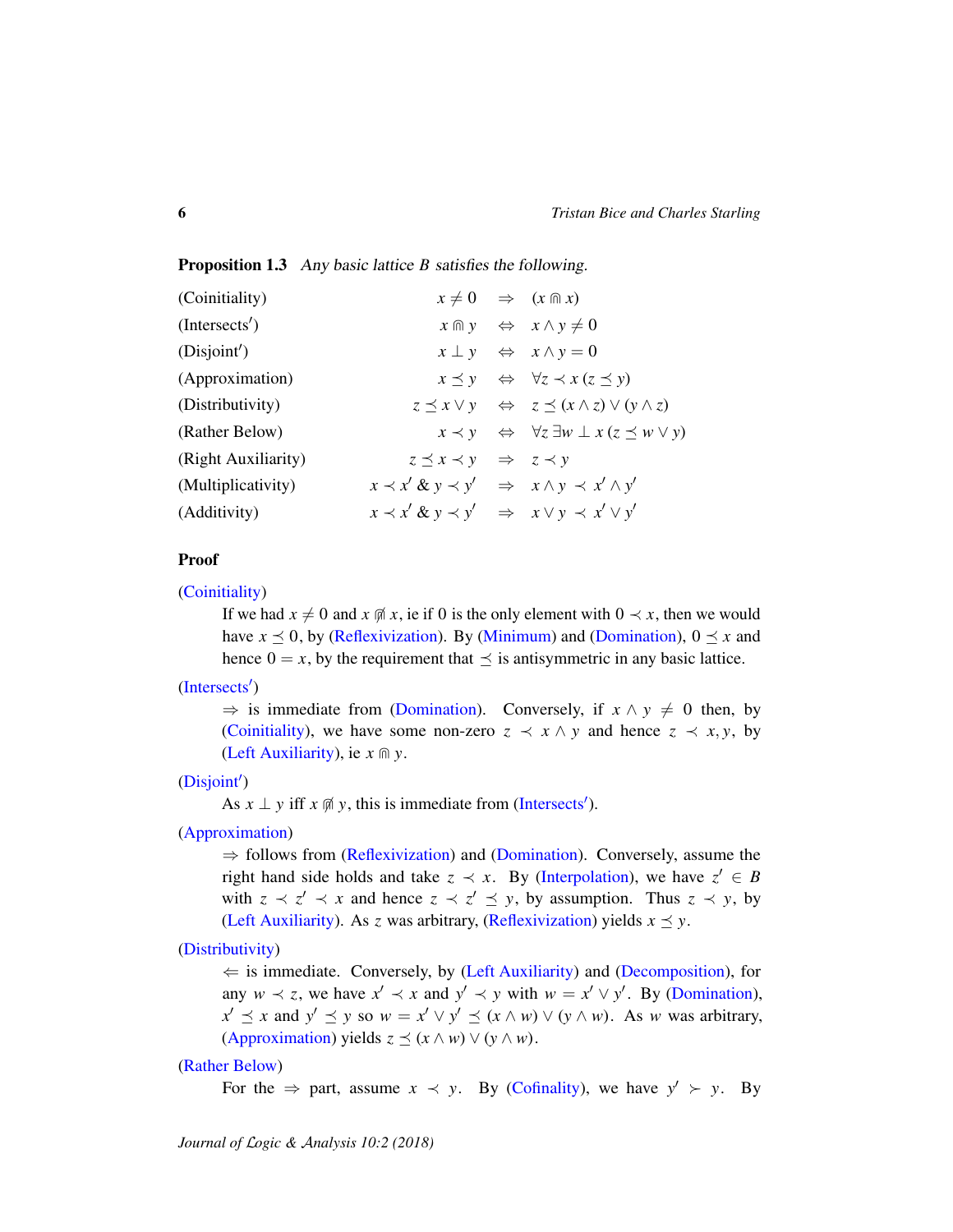[\(Left Auxiliarity\)](#page-3-8),  $y \prec y' \lor z$ , for any  $z \in B$ . By [\(Complementation\)](#page-3-5), we have  $w \perp x$  with  $w \vee y = y' \vee z \succeq z$ , as required.

Conversely, take  $x, y \in B$  satisfying the right hand side. By [\(Cofinality\)](#page-3-10), we have  $z \succ x$  and then we can take  $w \perp x$  with  $z \prec w \lor y$ . By [\(Left Auxiliarity\)](#page-3-8),  $x \prec w \lor y$ . By [\(Decomposition\)](#page-3-3), we have  $y' \prec y$  and  $w' \prec w$  with  $x = w' \lor y'$ . By [\(Domination\)](#page-3-7),  $w' \leq w \perp x$  so  $w' = w' \land x = 0$  and hence  $x = y' \prec y$ .

### [\(Right Auxiliarity\)](#page-5-7)

As  $\prec$  is characterized by the right hand side of [\(Rather Below\)](#page-5-6), we can simply and note that if  $z \leq x \leq y$  then any  $w \perp x$  will also satisfy  $w \perp z$ .

### [\(Multiplicativity\)](#page-5-8)

If  $x \prec x'$  and  $y \prec y'$  then, for any  $z \in B$ , we can find  $u \perp x$  and  $v \perp y$  with  $z \le u \vee x'$  and  $z \le v \vee y'$ , by [\(Rather Below\)](#page-5-6). By [\(Distributivity\)](#page-5-5),

$$
(u \vee v) \wedge (x \wedge y) = (u \wedge x \wedge y) \vee (v \wedge x \wedge y) \le (u \wedge x) \vee (v \wedge y) = 0
$$

ie  $u ∨ v ⊥ x ∧ y$ , and

$$
z \le (u \vee x') \wedge (v \vee y') = (u \wedge v) \vee (u \wedge y') \vee (x' \wedge v) \vee (x' \wedge y') \le (u \vee v) \vee (x' \wedge y').
$$

As *z* was arbitrary,  $x \wedge y \prec x' \wedge y'$ , by [\(Rather Below\)](#page-5-6).

### [\(Additivity\)](#page-5-9)

Again, if  $x \prec x'$  and  $y \prec y'$  then, for any  $z \in B$ , we can find  $u \perp x$  and  $v \perp y$ with  $z \le u \vee x'$  and  $z \le v \vee y'$ , by [\(Rather Below\)](#page-5-6). By [\(Distributivity\)](#page-5-5),

$$
(u \wedge v) \wedge (x \vee y) = (u \wedge v \wedge x) \vee (u \wedge v \wedge y) \le (u \wedge x) \vee (v \wedge y) = 0
$$

ie  $u \wedge v \perp x \vee y$ , and

$$
z \le (u \vee x') \wedge (v \vee y') = (u \wedge v) \vee (u \wedge y') \vee (x' \wedge v) \vee (x' \wedge y') \le (u \wedge v) \vee (x' \vee y').
$$
  
As *z* was arbitrary,  $x \vee y \prec x' \vee y'$ , by (Rather Below).

When *B* has a maximum 1, it suffices to take  $z = 1$  in [\(Rather Below\)](#page-5-6) which is the definition of the *rather below* relation in Picado and Pultr [\[21,](#page-35-3) Chapter 5 § 5.2] and the *well inside* relation in Johnstone [\[13,](#page-34-2) III.1.1]. In any case, [Proposition 1.3](#page-5-0) shows that we could equivalently take  $\preceq$  as the primitive relation in the definition of a basic lattice and define  $\prec$  from  $\preceq$  as in [\(Rather Below\)](#page-5-6).<sup>[3](#page-6-0)</sup> Then the definition of  $\preceq$  from  $\prec$  at the start would become a defining property of a basic lattice instead. Indeed, most treatments of continuous lattices take  $\leq$  as the primary notion and define  $\prec$  as the way-below relation from  $\preceq$ , but we will soon see that there are good reasons to focus more on  $\prec$ .

<span id="page-6-0"></span><sup>&</sup>lt;sup>3</sup>This contrasts with *R*-lattices in Shirota [\[23\]](#page-35-2), where  $\leq$  can be defined from  $\ll$  but not vice versa.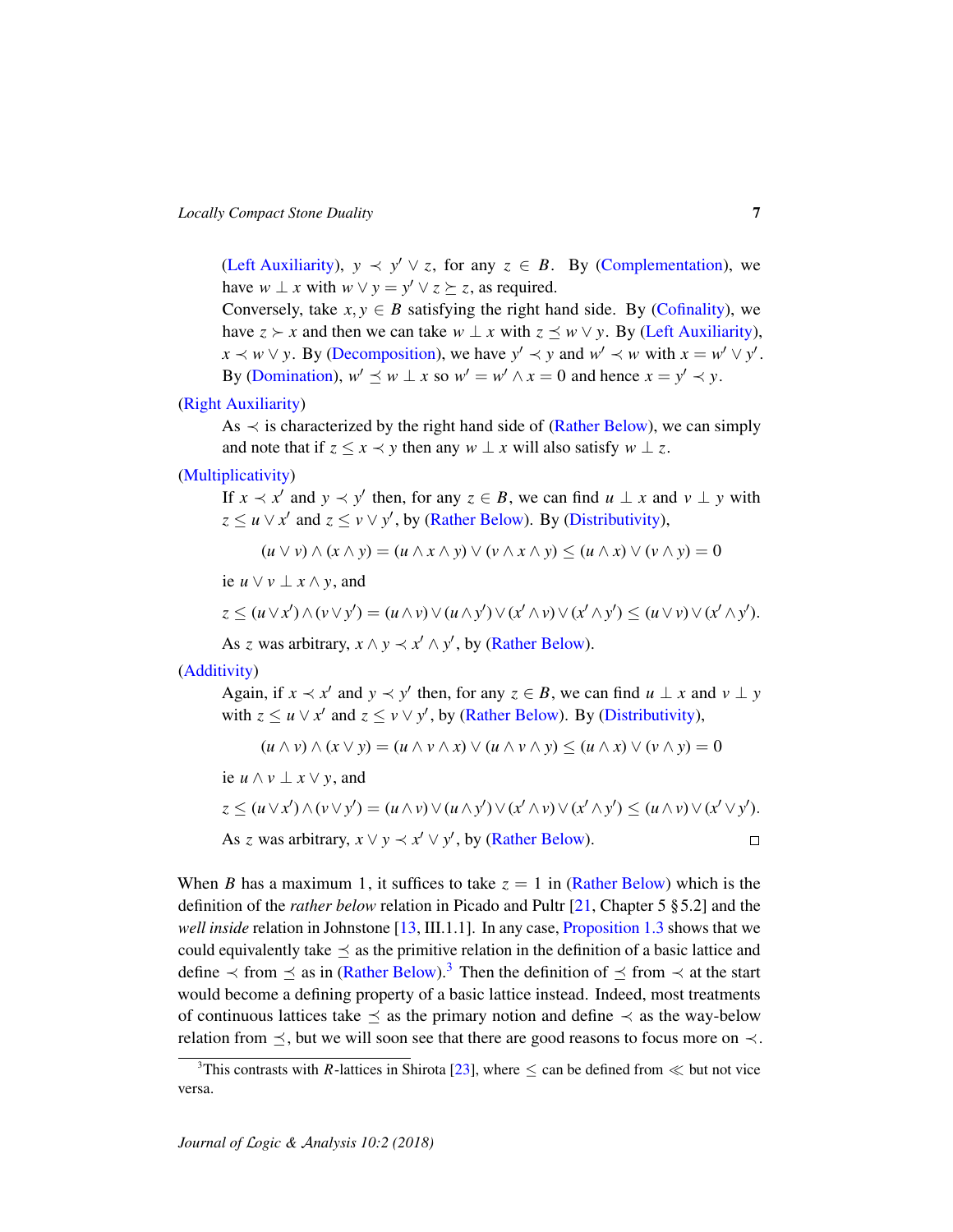The basic lattice axioms could also be reformulated in several ways. For example, we could combine [\(Cofinality\)](#page-3-10) and [\(Complementation\)](#page-3-5) into

<span id="page-7-3"></span>
$$
(\prec \text{Below}) \qquad x \prec y \quad \Rightarrow \quad \forall z \exists w \perp x \, (z \prec w \vee y).
$$

We could also replace  $\Rightarrow$  with  $\Leftrightarrow$  in [\(Decomposition\)](#page-3-3) to combine it with [\(Additivity\)](#page-5-9). Or we could replace [\(Decomposition\)](#page-3-3) and [\(Interpolation\)](#page-3-9) with [\(Distributivity\)](#page-5-5) and

<span id="page-7-2"></span> $(\vee\text{-Interpolation})$   $z \prec x \lor y \Rightarrow \exists x' \prec x \exists y' \prec y (z \prec x' \lor y').$ 

Moreover, [\(Multiplicativity\)](#page-5-8) and [\(Additivity\)](#page-5-9) could be expressed without explicitly mentioning meets or joins, as shown below.

**Proposition 1.4** Assume *B* is a lattice and [\(Cofinality\)](#page-3-10) holds. Then [\(Interpolation\)](#page-3-9), [\(Multiplicativity\)](#page-5-8) and [\(Additivity\)](#page-5-9) are equivalent to [\(Right Auxiliarity\)](#page-5-7) and

<span id="page-7-0"></span>(Riesz Interpolation) *x*, *x*  $y' \prec y, y' \Rightarrow \exists z \ (x, x' \prec z \prec y, y').$ 

**Proof** If *B* is lattice satisfying [\(Cofinality\)](#page-3-10) and  $x \leq y \leq z$  then we have some  $w \succ x$ . If *B* satisfies [\(Multiplicativity\)](#page-5-8) then  $x = x \land y \prec w \land z \preceq z$  so  $x \prec z$ , by [\(Left Auxiliarity\)](#page-3-8), ie [\(Right Auxiliarity\)](#page-5-7) holds. If *B* also satisfies [\(Additivity\)](#page-5-9) then  $x, x' \prec y, y'$  implies  $x \lor x' \prec y \land y'$ . Further assuming *B* satisfies [\(Interpolation\)](#page-3-9), we have  $z \in B$  with  $x \lor x' \prec z \prec y \land y'$  and hence  $x, x' \prec z \prec y, y'$ , by [\(Left Auxiliarity\)](#page-3-8) and [\(Right Auxiliarity\)](#page-5-7), ie [\(Riesz Interpolation\)](#page-7-0) holds.

Conversely, assuming [\(Riesz Interpolation\)](#page-7-0) and [\(Right Auxiliarity\)](#page-5-7), if  $x \prec x'$  and  $y \prec y'$ then  $x \wedge y \prec x'$ ,  $y'$  and hence  $x \wedge y \prec z \prec x'$ ,  $y'$ , for some  $z \in B$ . By [\(Domination\)](#page-3-7),  $z \preceq x', y'$  and hence  $z \preceq x' \wedge y'$ . By [\(Left Auxiliarity\)](#page-3-8),  $x \wedge y \prec x' \wedge y'$  so we have [\(Multiplicativity\)](#page-5-8). $4$  In the same way we get [\(Additivity\)](#page-5-9).  $\Box$ 

Lastly, let us note that when  $\prec$  is reflexive, ie when  $\prec$  coincides with  $\prec$ , [\(Cofinality\)](#page-3-10) and [\(Interpolation\)](#page-3-9) are automatically satisfied. So for a lattice  $(B, \preceq)$  to be a basic lattice it need only satisfy [\(Decomposition\)](#page-3-3), which is then the same as [\(Distributivity\)](#page-5-5), and [\(Complementation\)](#page-3-5) which, as we can take  $x = y$ , is saying that *B* is *section complemented* in the terminology of Stern [\[24\]](#page-35-5). In other words,

 $(B, \preceq)$  is a basic lattice  $\Leftrightarrow$   $(B, \preceq)$  is a generalized Boolean algebra.

So while we have no unary complement operation like in a true Boolean algebra, we do have a binary relative complement operation  $x\$  y, ie satisfying

 $(x\ y) \land (x \land y) = 0$  and  $(x\ y) \lor (x \land y) = x$ .

<span id="page-7-1"></span><sup>4</sup>See Gierz, Hofmann, Keimel, Lawson, Mislove and Scott [\[10,](#page-34-1) Lemma I-3.26] for this and other characterizations of [\(Multiplicativity\)](#page-5-8).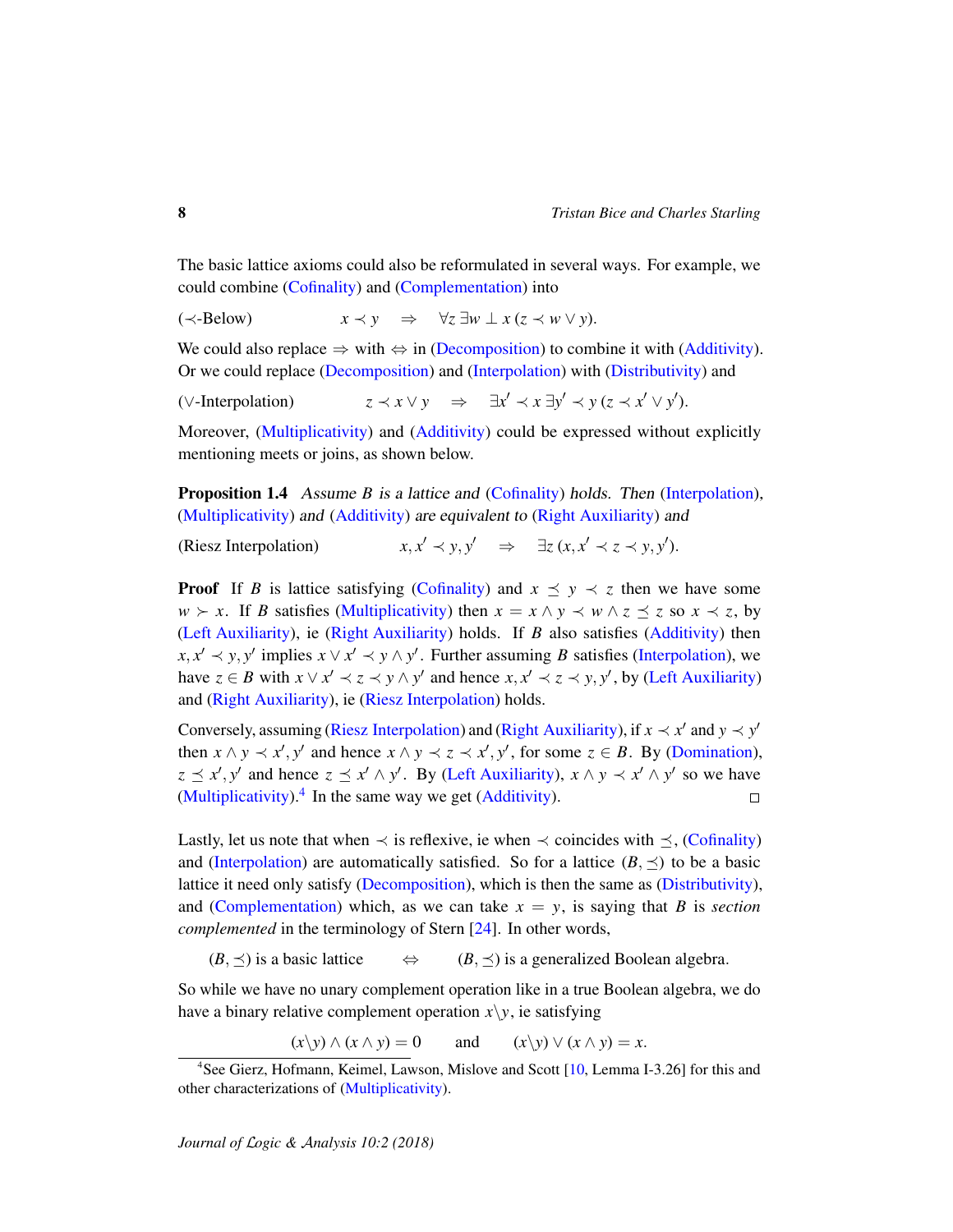*Locally Compact Stone Duality* 9

# 2 Filters

**Definition 2.1** For any transitive relation  $\prec$  on *B*, we call *U* ⊆ *B* a  $\prec$ -*filter* if:

<span id="page-8-1"></span>

| $(\succ$ -Closed)   | $x \succ y \in U$ |               | $\Rightarrow$ $x \in U$             |
|---------------------|-------------------|---------------|-------------------------------------|
| $(\prec$ -Directed) | $x, y \in U$      | $\Rightarrow$ | $\exists z \in U \, (z \prec x, y)$ |

We call  $U \subsetneq B$  a  $\prec$ *-ultrafilter* if *U* is maximal among proper  $\prec$ -filters.

Throughout the rest of this section,

### *B* is an arbitrary but fixed basic lattice.

We call  $U \subseteq B \prec$ -*coinitial*<sup>[5](#page-8-0)</sup> if  $U \subseteq U^{\prec}$  where

$$
U^{\prec} = \{ y \in B : \exists x \in U \ (x \prec y) \}.
$$

So [\(Coinitiality\)](#page-5-1) is just saying that  $B \setminus \{0\}$  is  $\prec$ -coinitial.

<span id="page-8-3"></span>**Proposition 2.2** If  $U \subseteq B$  is  $\preceq$ -directed then  $U^{\preceq}$  is a  $\prec$ -filter. Moreover

<span id="page-8-2"></span>(1) *U* is a  $\prec$ -filter  $\Leftrightarrow$  *U* is a  $\prec$ -coinitial  $\prec$ -filter.

**Proof** As  $\prec$  is transitive,  $U^{\prec}$  is ( $\succ$ [-Closed\)](#page-8-1). If  $U \ni x \prec x'$  and  $U \ni y \prec y'$  then we have some  $z \in U$  with  $z \leq x, y$ , as *U* is  $\leq$ -directed. By [\(Left Auxiliarity\)](#page-3-8),  $z \prec x', y'$  so, by [\(Riesz Interpolation\)](#page-7-0), we have  $z' \in B$  with  $U \ni z \prec z' \prec x', y'$ , ie  $U \prec$  is  $\prec$ -directed and hence a  $\prec$ -filter.

For the  $\Rightarrow$  part of [\(1\)](#page-8-2), note any  $\prec$ -directed  $U \subseteq B$  is  $\prec$ -coinitial and, by [\(Domination\)](#page-3-7),  $\preceq$ -directed. And any  $\prec$ -coinitial  $\succ$ -closed  $U \subseteq B$  is  $\succeq$ -closed, as  $x \succeq y \in U$  implies  $y \succ z \in U$ , for some *z*, so  $x \succ z \in U$ , by [\(Left Auxiliarity\)](#page-3-8), and hence  $x \in U$ .

Conversely, for the  $\Leftarrow$  part of [\(1\)](#page-8-2), note any  $\succeq$ -closed *U*  $\subseteq$  *B* is  $\succ$ -closed, by [\(Domination\)](#page-3-7). And any  $\prec$ -coinitial  $\preceq$ -directed *U* ⊆ *B* is  $\prec$ -directed, as any *x*, *y* ∈ *U* satisfies  $z \preceq x, y$ , for some  $z \in U$ , and then  $w \prec z$ , for some  $w \in U$ , and hence  $w \prec x, y$ , again by [\(Left Auxiliarity\)](#page-3-8).  $\Box$ 

Ultrafilters in Boolean algebras can be characterized in a couple of first order ways as the proper prime filters or as the proper filters that intersect every complementary pair. These characterizations generalize to basic lattices as follows.

We call a  $\succ$ -filter a  $\prec$ -*ideal*.

<span id="page-8-0"></span><sup>5</sup> In Picado and Pultr [\[21,](#page-35-3) VII.4.2], ideals satisfying the dual notion are called *regular* ideals, but we use regular later in a different sense closer to the usual notion of a regular open set.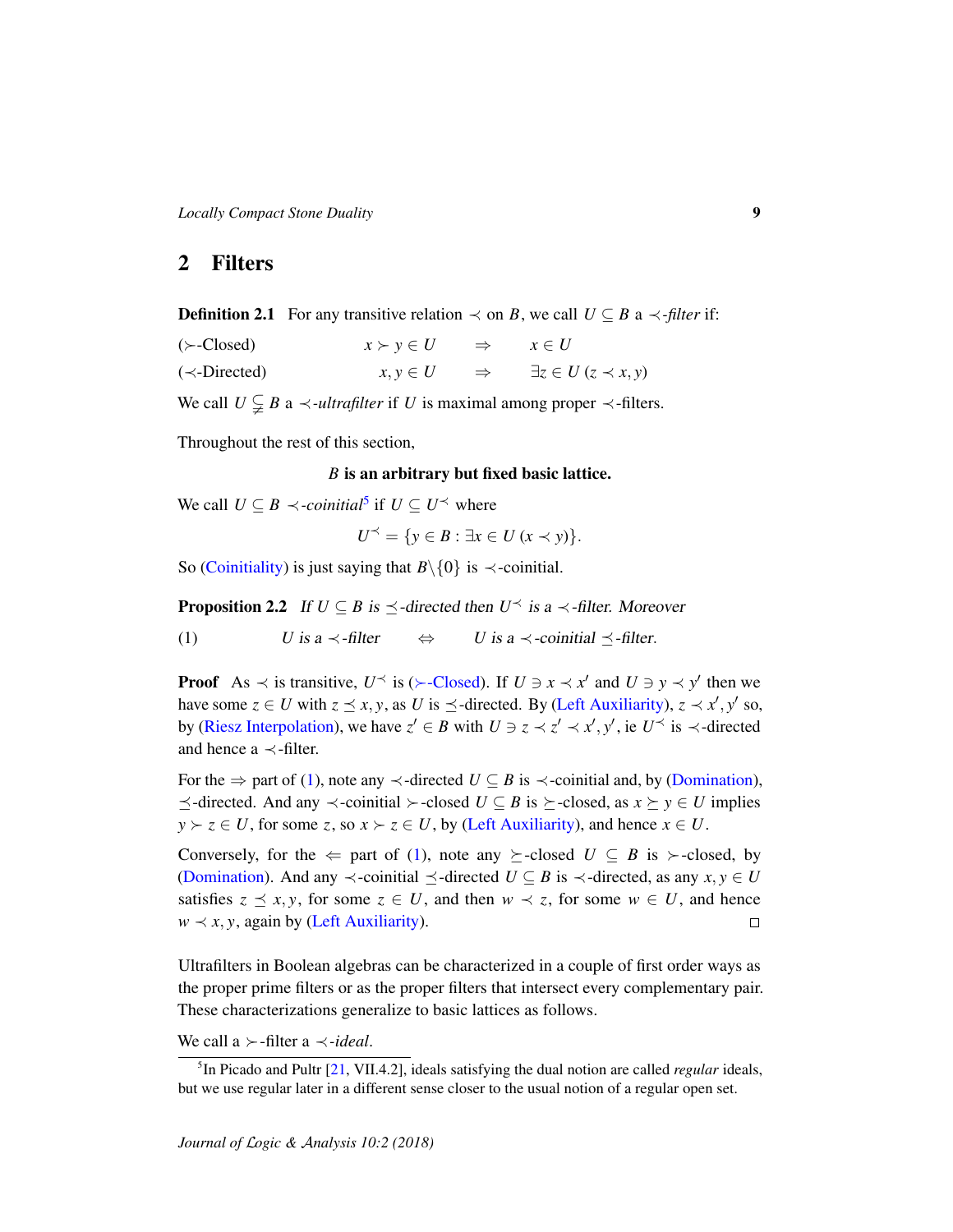<span id="page-9-4"></span>**Proposition 2.3** For non-empty  $\prec$ -filter  $U \subsetneq B$ , the following are equivalent.

- <span id="page-9-1"></span>(1) *U* is a  $\prec$ -ultrafilter
- <span id="page-9-3"></span>(2)  $B \setminus U$  is a  $\preceq$ -ideal
- <span id="page-9-2"></span>(3)  $B \setminus U = \{y \in B : \forall x \prec y \exists w \in U(w \perp x)\}\$

#### Proof

[\(1\)](#page-9-1)  $\Rightarrow$  [\(3\)](#page-9-2) For any proper  $\prec$ -filter *U* ⊆ *B*,

$$
\{y \in B : \forall x \prec y \exists w \in U(w \perp x)\} \subseteq B \setminus U.
$$

For the reverse inclusion, assume *y* is not in the set on the left, so we have  $x \prec y$ such that *w*  $\text{m } x$ , for all *w*  $\in U$ . Thus  $y \in V \subsetneq B$  and  $U \subseteq V$  for

$$
V = \{ z \succeq v \wedge w : v \succ x \text{ and } w \in U \}.
$$

If  $v, v' \succ x$  and  $w, w' \in U$  then, by [\(Riesz Interpolation\)](#page-7-0), we have v' with  $v, v' \succ v'' \succ x$  and, as *U* is a  $\prec$ -filter, we also have  $w'' \in U$  with  $w'' \prec w, w'$ . By [\(Multiplicativity\)](#page-5-8),  $v'' \wedge w'' \prec v \wedge w$ ,  $v' \wedge w'$  so *V* is a  $\prec$ -filter. Thus if *U* is a  $\prec$ -ultrafilter then  $V = U$  and hence  $y \in U$ , as required.

- $(3) \Rightarrow (1)$  $(3) \Rightarrow (1)$  $(3) \Rightarrow (1)$  Assume (3). If  $U \subsetneq V \subseteq B$ , for some  $\prec$ -filter *V*, then we can take  $y \in V \setminus U$ . As *V* is  $\prec$ -coinitial, we have  $x \in V$  with  $x \prec y$ . By [\(3\)](#page-9-2), we have  $w \perp x$ , for some  $w \in U \subseteq V$ . As *V* is a  $\prec$ -filter,  $0 = w \land x \in V$  so  $V = B$ .
- [\(2\)](#page-9-3)  $\Rightarrow$  [\(3\)](#page-9-2) Assume (2) and take *z* ∈ *U*. By [\(Rather Below\)](#page-5-6), if *x*  $\prec$  *y* ∉ *U* then we have *w* ⊥ *x* with  $z \leq w \vee y$  and hence  $w \vee y \in U$ . If  $w \notin U$  then, as  $y \notin U$  and  $B \setminus U$ is a  $\prec$ -ideal,  $w \lor y \notin U$ , a contradiction. Thus  $w \in U$ .
- [\(3\)](#page-9-2)⇒[\(2\)](#page-9-3) Assume (3) and take *x*, *y* ∉ *U*. By [\(Decomposition\)](#page-3-3), for any  $z \prec x \lor y$ , we have  $x' \prec x$  and  $y' \prec y$  such that  $z = x' \lor y'$ . By [\(3\)](#page-9-2), we have  $u', v' \in U$ with  $u' \perp x'$  and  $v' \perp y'$ . As *U* is  $\preceq$ -directed, we have  $w \in U$  with  $w \preceq u', v'$ and hence  $w \perp x'$ , *y'*. By [\(Distributivity\)](#page-5-5),  $w \perp z$  and hence  $z \notin U$ . As *z* was arbitrary,  $x \lor y \notin U$ . As  $x, y \notin U$  were arbitrary,  $B \setminus U$  is a  $\preceq$ -ideal.  $\Box$

## <span id="page-9-0"></span>3 Stone Spaces

**Definition 3.1** The *Stone Space*  $\hat{B}$  of  $(B, \prec)$  is the set of  $\prec$ -ultrafilters in *B* with the topology generated by  $(O_x)_{x \in B}$  where

$$
O_x = \{U \in \hat{B} : x \in U\}.
$$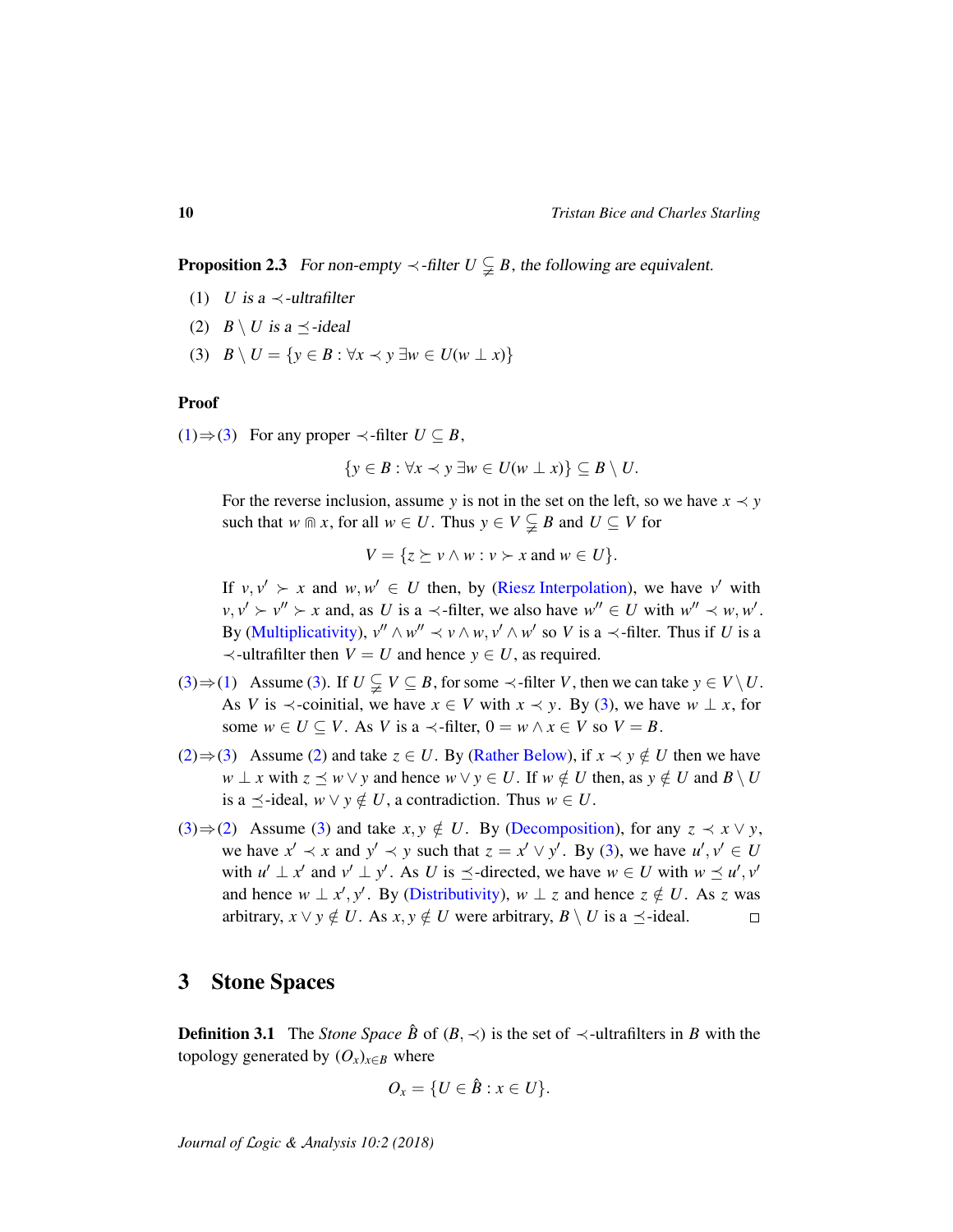It follows straight from the definitions that  $(O_x)_{x \in B}$  not only generates the topology of  $\hat{B}$ , but is actually a basis for  $\hat{B}$ . Indeed, if  $U \in O_x \cap O_y$  then  $x, y \in U$  so, as *U* is a  $\prec$ -filter, we have  $z \in U$  with  $z \prec x, y$  and hence  $U \in O_z \subseteq O_x \cap O_y$ .

<span id="page-10-0"></span>Proposition 3.2 If *X* is a locally compact Hausdorff space and *B* is a relatively compact basis of *X* then  $x \mapsto B_x$  is a homeomorphism from *X* onto  $\hat{B}$  where

$$
(2) \hspace{1cm} B_x = \{O \in B : x \in O\}
$$

and  $\prec$  is the relation  $\subset$  on *B* defined in [\(Compact Containment\)](#page-4-0).

**Proof** As *X* is locally compact and *B* is a basis, every  $B_x$  is a  $\subset$ -filter. Also  $B_x \neq B$ , as  $\emptyset \in B \setminus B_x$ . For any  $U \in \hat{B}$  and  $O \in U$  we have  $N \in U$  with  $\overline{N} \subseteq O$  so

$$
\bigcap_{O\in U}O=\bigcap_{O\in U}\overline{O}.
$$

As  $U$  is a  $\subset$ -filter, the latter collection of compact sets has the finite intersection property. Thus we have some  $x \in \bigcap U$ , ie  $U \subseteq B_x$  so, by maximality,  $U = B_x$ . Thus the range of  $x \mapsto B_x$  contains  $\hat{B}$ .

As *X* is Hausdorff,  $\bigcap B_x = \{x\}$  so  $x \mapsto B_x$  is injective. This also means that if we had  $x \in X$  and a filter  $U \subseteq B$  properly containing  $B_x$  then we would have  $\bigcap U = \emptyset$ , despite the fact  $\bigcap U$  can be represented as an intersection of compact sets with the finite intersection property as above, a contradiction. So we do indeed have  $B_x \in \hat{B}$  for all  $x \in X$ .

For any  $O \in B$  we have  $x \in O \Leftrightarrow O \in B_x$ , so the image of any basic open set  $O \in B$ is  $\{U \in \hat{B} : O \in U\}$  and vice versa. Thus  $x \mapsto B_x$  is a homeomorphism.  $\Box$ 

Note that *B* above is not even required to be a sublattice of open sets. Thus it is not clear that  $\subset$  (equivalently the topology of *X*) can be recovered from  $\subseteq$ .

Question 3.3 Could the topology of *X* above be recovered from  $(B, \subseteq)$  instead?

More interesting is the fact that we have the following converse of [Proposition 1.2.](#page-4-1) Thus we have a duality between basic lattices and locally compact Hausdorff spaces.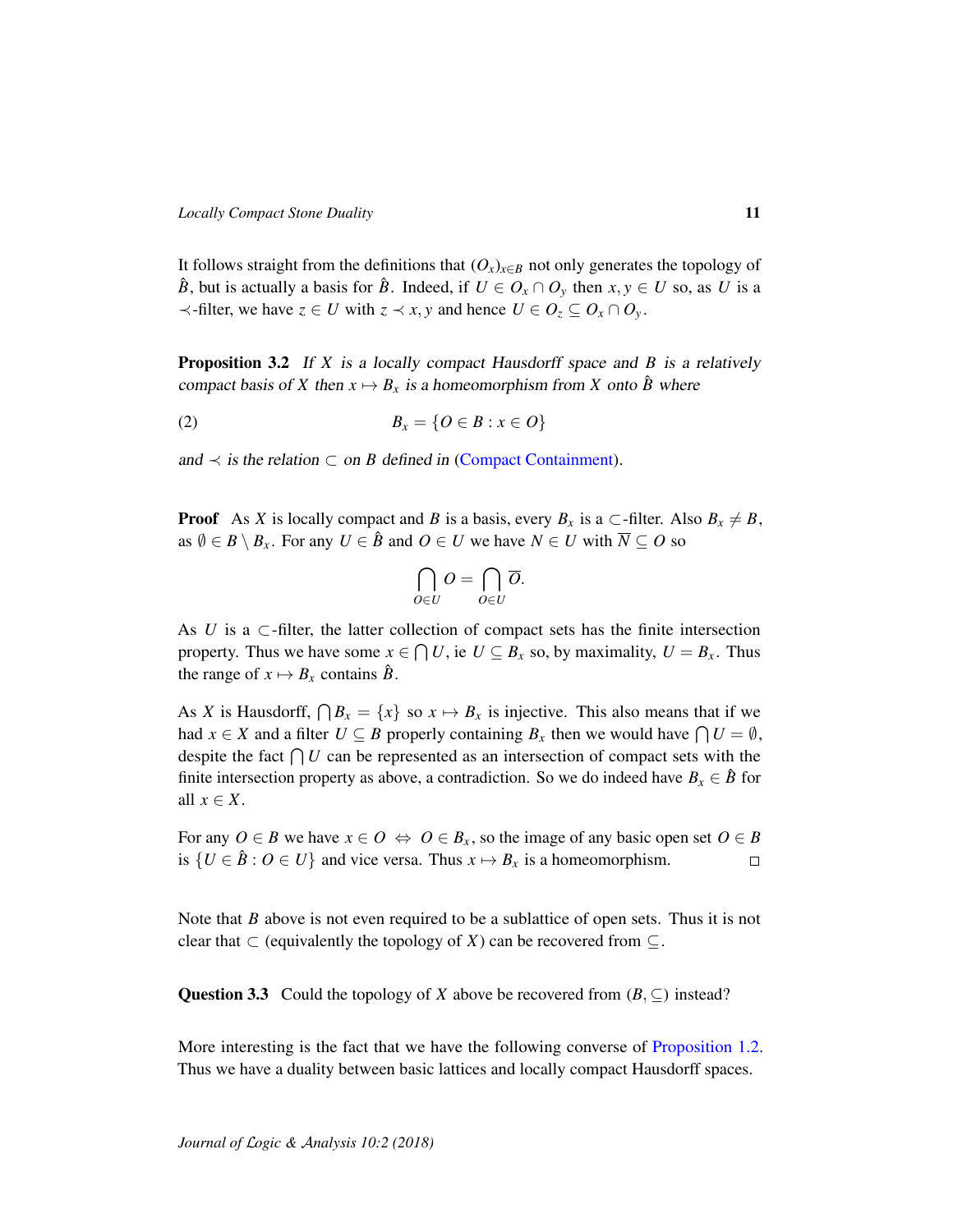<span id="page-11-5"></span>Theorem 3.4 For any basic lattice *B*,  $\hat{B}$  is locally compact Hausdorff and:

<span id="page-11-1"></span><span id="page-11-0"></span>
$$
(3) \t\t\t\t O_x \cap O_y = O_{x \wedge y}
$$

<span id="page-11-2"></span>(4) *O<sup>x</sup>* ∪ *O<sup>y</sup>* = *Ox*∨*<sup>y</sup>*

<span id="page-11-3"></span>
$$
(5) \t\t\t\t O_x \perp O_y \Leftrightarrow x \perp y
$$

(6) *O<sup>x</sup>* ⊂ *O<sup>y</sup>* ⇔ *x* ≺ *y*

<span id="page-11-4"></span>
$$
\overline{O_x} = \bigcap_{x \prec y} O_y
$$

#### Proof

- [\(3\)](#page-11-0) Every  $\prec$ -filter is a  $\prec$ -filter, by [Proposition 2.2.](#page-8-3)
- [\(4\)](#page-11-1) Again, this follows from [Proposition 2.2](#page-8-3) and [Proposition 2.3](#page-9-4) [\(2\)](#page-9-3).
- [\(5\)](#page-11-2) This will follow from [\(3\)](#page-11-0), once we show that  $O_x = \emptyset \Leftrightarrow x = 0$ . For this, note that if  $x \neq 0$  then we have  $y \neq 0$  with  $y \prec x$ , by [\(Coinitiality\)](#page-5-1). Then  $\{z \in B : y \prec z\}$  is a  $\prec$ -filter, by [\(Riesz Interpolation\)](#page-7-0), which extends to a ≺-ultrafilter *U* ∈ *O<sup>x</sup>* .

Now say we have  $C \subseteq B$  and  $z \in B$  with  $z \nless \bigvee F$ , for all finite  $F \subseteq C$ , and let

 $D = \{x \in B : F \subseteq B \text{ is finite and } z \prec x \vee \bigvee F\}.$ 

We claim that then

$$
\emptyset \neq \bigcap_{x \in D} O_x \subseteq \overline{O_z} \quad \text{and} \quad \bigcap_{x \in D} O_x \cap \bigcup_{y \in C} O_y = \emptyset.
$$

If  $z \prec x \vee \bigvee F$ ,  $y \vee G$  then by [\(Multiplicativity\)](#page-5-8), [\(Distributivity\)](#page-5-5) and [\(Left Auxiliarity\)](#page-3-8)  $z \prec (x \wedge y) \vee \bigvee (F \cup G)$ , so *D* is a  $\preceq$ -filter. By ( $\vee$ [-Interpolation\)](#page-7-2), *D* is  $\prec$ -coinitial and hence a  $\prec$ -filter. As  $z \not\prec \bigvee F$ , for all finite  $F \subseteq C$ ,  $0 \notin D$  so *D* has some extension  $U \in \bigcap_{x \in D} O_x$ . Thus  $\emptyset \neq \bigcap_{x \in D} O_x$ .

Assume that  $U \notin \overline{O_z}$  so we have  $y \in U$  with  $z \perp y$ . Take  $x \in U$  with  $x \prec y$ . By ( $\prec$ [-Below\)](#page-7-3), we have *w* ⊥ *x* with  $z \prec w \lor y$ . By [\(Decomposition\)](#page-3-3), we have  $w' \prec w$ and  $y' \prec y$  with  $z = w' \lor y'$ . But then  $y' = y' \land z \preceq y \land z = 0$  so  $z = w' \prec w$  and hence  $w \in D$  (taking  $F = \emptyset$ ). But  $w \perp x \in U$  means  $w \notin U$ , ie  $U \notin O_w \supseteq \bigcap_{x \in D} O_x$ , a contradiction. Thus  $\bigcap_{x \in D} O_x \subseteq \overline{O_z}$ .

By ( $\prec$ [-Below\)](#page-7-3), if  $x \prec y \in C$  then we have  $w \in D \subseteq U$  with  $x \perp w$ . Thus  $y \notin U$ , by [Proposition 2.3](#page-9-4) [\(2\)](#page-9-3), ie  $\bigcap_{x \in D} O_x \cap \bigcup_{y \in C} O_y = \emptyset$ , proving the claim.

[\(6\)](#page-11-3) The claim with  $C = \{y\}$  yields the  $\Rightarrow$  part. Conversely, if  $x \prec y$  and  $U \in \overline{O_x}$ then  $x \cap z$ , for all  $z \in U$ , and hence  $y \in U$ , by [Proposition 2.3](#page-9-4) [\(3\)](#page-9-2).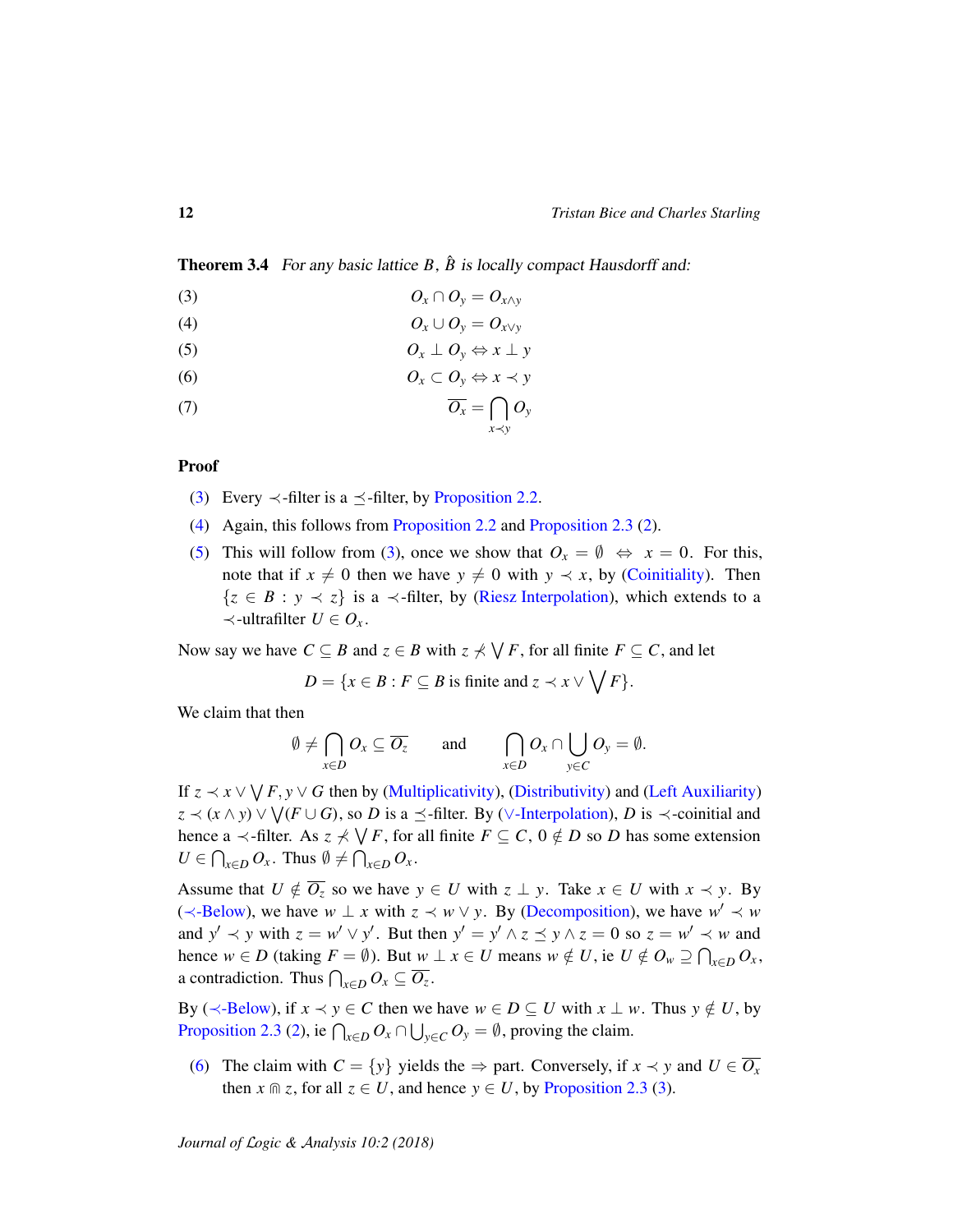[\(7\)](#page-11-4) The claim with  $C = \emptyset$  yields  $\supseteq$  while [\(6\)](#page-11-3) yields  $\subseteq$ .

By [\(6\)](#page-11-3), the claim is saying that  $\overline{O_x}$  is compact, for all  $x \in B$ , and hence  $\hat{B}$  is locally compact. To see that  $\hat{B}$  is Hausdorff, take  $U, V \in \hat{B}$ . If we had  $V \subseteq U$  then we would have  $V = U$ , by maximality. So if *U* and *V* are distinct then we have  $y \in V \setminus U$ . Take *x* ∈ *V* with *x*  $\prec$  *y*. By [Proposition 2.3](#page-9-4) [\(3\)](#page-9-2), we have *w* ∈ *U* with *w* ⊥ *x* and hence  $U \in O_w \perp O_x \ni V$ , by [\(5\)](#page-11-2).  $\Box$ 

<span id="page-12-0"></span>Corollary 3.5 Basic lattices characterize ∩-closed ∪-closed relatively compact bases of (necessarily locally compact) Hausdorff spaces. More precisely: If *B* is a  $\cap$ -closed ∪-closed relatively compact basis of Hausdorff *X* then (*B*, ⊂) is a basic lattice and *B*ˆ is homeomorphic to *X*, while if  $(B, \prec)$  is a basic lattice then  $(O_x)_{x \in B}$  is a  $\cap$ -closed ∪-closed relatively compact basis of *B*ˆ isomorphic to *B*.

Thus we could have equivalently defined basic lattices as those isomorphic to relatively compact open bases closed under  $\cap$  and  $\cup$  in locally compact Hausdorff spaces. Likewise, let us call *B* a *basic join semilattice* if it isomorphic to a relatively compact open basis closed under ∪ in a locally compact Hausdorff space.

**Question 3.[6](#page-12-1)** Is there a finite axiomatization of basic join semilattices?<sup>6</sup>

Note [\(Decomposition\)](#page-3-3) can fail for basic join semilattices. For example, consider the basis *B* of  $X = \mathbb{N} \cup \{\infty\}$ , the one-point compactification of N, consisting of all neighbourhoods of  $\infty$ , finite subsets of N and N itself. Then  $\mathbb{N} \subset \{1\} \cup (X \setminus \{1\})$ but the only we way we could have  $O \subset \{1\}$  and  $N \subset X \setminus \{1\}$  with  $\mathbb{N} = O \cup N$  is if  $N = \mathbb{N} \setminus \{1\}$ , even though  $\mathbb{N} \setminus \{1\} \notin B$ .

We might replace [\(Decomposition\)](#page-3-3) with (∨[-Interpolation\)](#page-7-2), but this is too weak to characterize basic join semilattices. Indeed, note that every finite basic join semilattice is isomorphic to the lattice of all subsets  $P(X)$  of some finite *X* (where  $\prec$  coincides with  $\preceq$ ), and there are plenty of other finite lattices satisfying these axioms, eg the diamond lattice  $D_3$  with minimum 0, maximum 1 and three incomparable elements in between. In fact, when  $\prec$  is reflexive and hence coincides with  $\preceq$ , we can always just take  $x' = x$  and  $y' = y$  in ( $\sqrt{-}$ Interpolation).

<span id="page-12-1"></span> ${}^{6}$ By Wolk [\[27,](#page-35-6) Theorem 2] the basic join semilattices with a maximum (corresponding to the compact case) are precisely those join semilattices satisfying the dual of separativity in which every maximal Frink ideal is prime. However, the mention of subsets here, namely ideals, makes this characterization second order rather than first order.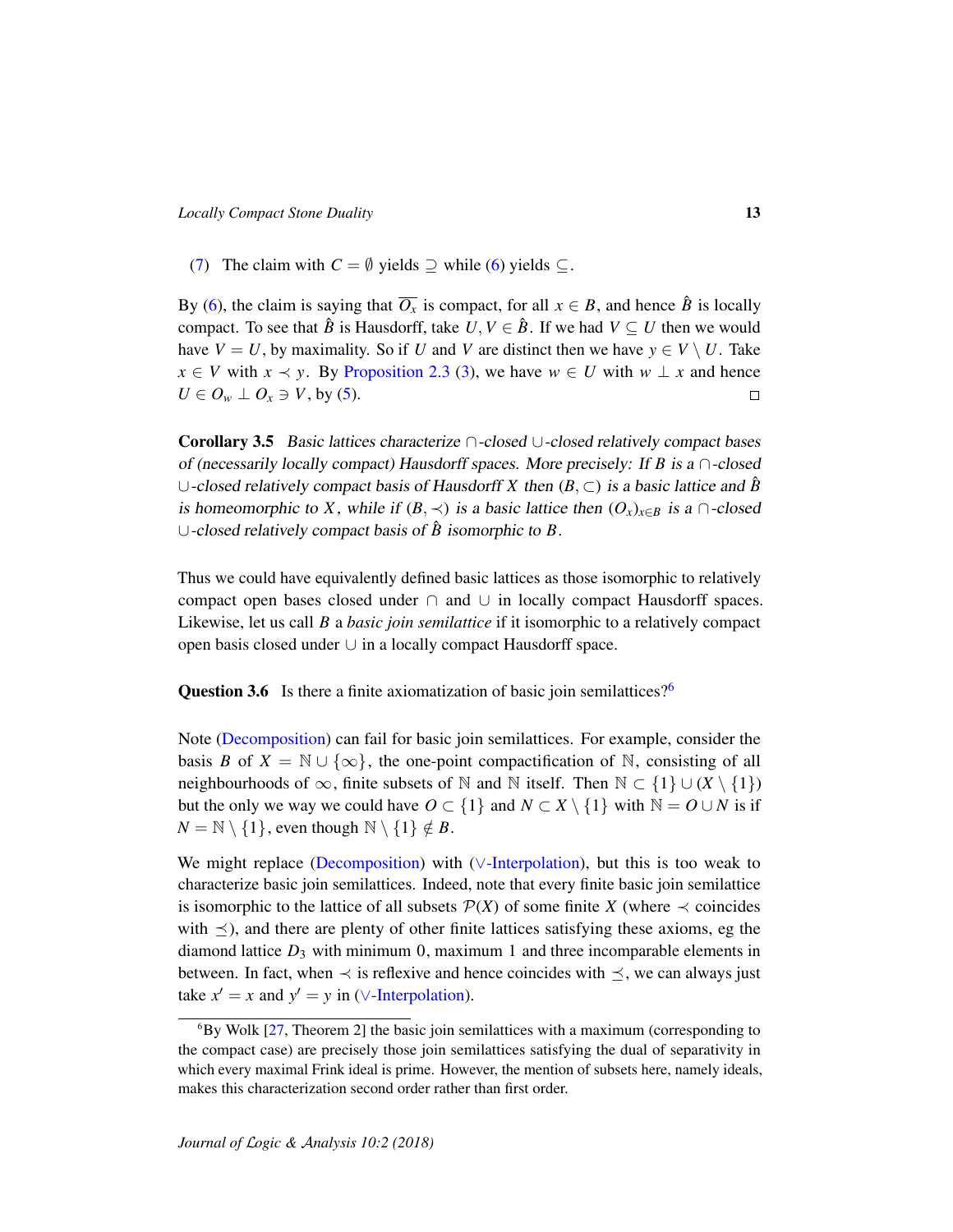On the other hand, we know there is no finite axiomatization of *basic meet semilattices* (defined like basic join semilattices but with ∩ replacing ∪). In fact, basic meet semilattices do not even form an elementary class. To see this note that, for every  $n \in \mathbb{N}$ ,  $D_n$  is a basic meet semilattice (representing a basis of the discrete space with *n* points), but an ultraproduct of  $(D_n)$  is not. Indeed, such an ultraproduct is isomorphic to  $D_{\kappa}$  for some (uncountable) infinite  $\kappa$ . If such a lattice represented a basis of relatively open sets closed under ∩ in locally compact Hausdorff *X*, each element of  $D_κ \setminus \{0, 1\}$ would represent an isolated point, while 1 would represent *X* which, being relatively compact by definition, must actually be compact. As infinite collections of isolated points are not compact we must have some other point  $x \in X$ . As *X* is Hausdorff and *B* is a basis, there must be some proper open set containing *x* represented in  $D<sub>K</sub>$ , a contradiction. We will return to this problem in [Section 5.](#page-15-0)

Lastly, let us note that  $\subset$  is reflexive precisely when the basis elements are not just open but also compact. Thus we get a duality between 0-dimensional locally compact Hausdorff spaces and generalized Boolean algebras. And a ∪-closed basis has a maximum precisely when *X* is compact, so in this case we recover the classical Stone duality between 0-dimensional compact Hausdorff spaces and Boolean algebras.

# <span id="page-13-0"></span>4 Interpolators

If we really hope to do topology in a first order way, we also need a first order analog of continuous maps. For this, we introduce interpolators.

**Definition 4.1** Given basic lattices  $(B, \prec)$  and  $(C, \prec)$ , we call a relation  $\sqsubset \subseteq B \times C$  and *interpolator* if it satisfies [\(Minimum\)](#page-3-6), [\(Cofinality\)](#page-3-10), [\(Interpolation\)](#page-3-9), [\(Decomposition\)](#page-3-3), [\(Multiplicativity\)](#page-5-8) and [\(Additivity\)](#page-5-9).

Actually, [\(Interpolation\)](#page-3-9) for  $\Box$  above really becomes two axioms:

<span id="page-13-3"></span><span id="page-13-2"></span>

| $\left(\langle\text{-Interpolation}\right)$ | $x \sqsubset y$ | $\exists z \in C \ (x \sqsubset z \lt y)$   |
|---------------------------------------------|-----------------|---------------------------------------------|
| $(\prec\text{-Interpolation})$              | $x \sqsubset y$ | $\exists z \in B \ (x \prec z \sqsubset y)$ |

**Proposition 4.2** If  $\Box$  is an interpolator then we also have:

<span id="page-13-1"></span>

| $(\leq$ -Auxiliarity)    | $x \sqsubset z \leq y$    |               | $\Rightarrow$ $x \prec y$ |
|--------------------------|---------------------------|---------------|---------------------------|
| $(\preceq$ -Auxiliarity) | $x \preceq z \sqsubset y$ | $\Rightarrow$ | $x \prec y$               |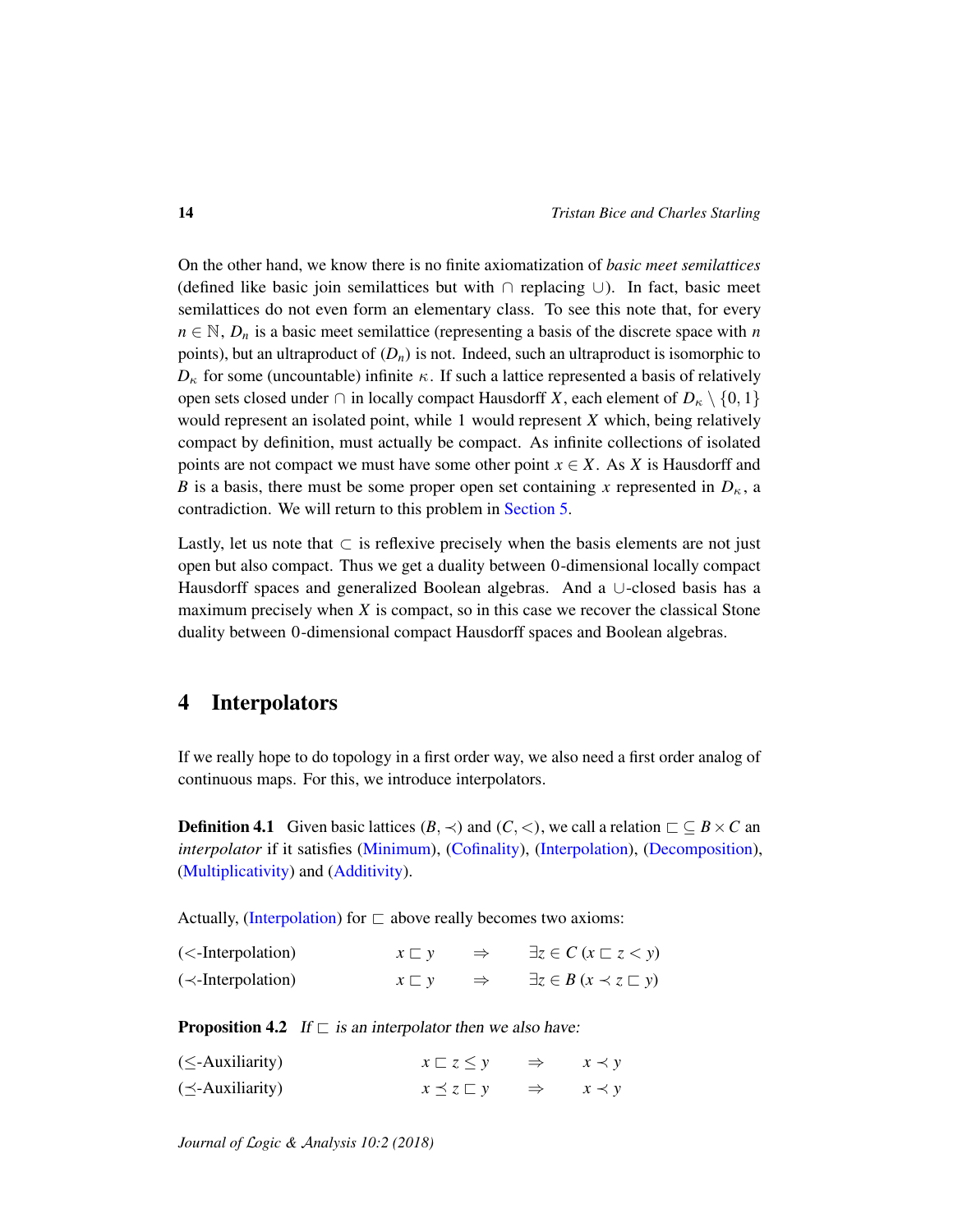**Proof** If  $x \rvert z \leq y$  then  $0 \rvert z \rvert y$  [\(Minimum\)](#page-3-6), so  $x = 0 \lor x \rvert z \rvert y \lor z = y$  by [\(Additivity\)](#page-5-9). Thus if  $x \le z \subseteq y$  then we have  $w \sqsupset x$  by [\(Cofinality\)](#page-3-10), so  $x = x \land z \sqsubseteq w \land y \preceq y$  by [\(Multiplicativity\)](#page-5-8), and hence  $x \sqsubset y$  by ( $\le$ [-Auxiliarity\)](#page-13-1).  $\Box$ 

We define composition of relations in the usual way, namely by

$$
x \sqsubset \circ \sqsubset' y \qquad \Leftrightarrow \qquad \exists z \, (x \sqsubset z \sqsubset' y).
$$

It is routine to verify that a composition of interpolators is again an interpolator. It is also immediate from the definitions that if  $(B, \prec)$  is a basic lattice then  $\prec$  is an interpolator from *B* to itself with  $\prec$  =  $\prec$   $\circ$   $\prec$ , as  $\prec$  is transitive and satisfies [\(Interpolation\)](#page-3-9). So taking interpolators as morphisms turns the class of basic lattices into a category, which we denote by **BasLat**. We also let **LocHaus** denote the category of locally compact Hausdorff topological spaces with continuous maps as morphisms.

<span id="page-14-0"></span>Theorem 4.3 BasLat and LocHaus are equivalent categories.

**Proof** Assume  $\sqsubset$  is an interpolator from  $(B, \prec)$  to  $(C, \prec)$ . For  $U \in \hat{B}$ , define  $U^{\Box} = \{ y \in C : \exists x \in U (x \sqsubset y) \}.$ 

We claim that  $U^{\square} \in \hat{C}$ . By ( $\leq$ [-Auxiliarity\)](#page-13-1),  $U^{\square}$  is  $\geq$ -closed. By [\(Multiplicativity\)](#page-5-8) and (<[-Interpolation\)](#page-13-2),  $U^{\square}$  is <-directed. And by [\(Decomposition\)](#page-3-3),  $U^{\square}$  satisfies [Proposition 2.3](#page-9-4) [\(2\)](#page-9-3), proving the claim.

Let  $f(U) = U^{\leq}$  so  $f : \hat{B} \to \hat{C}$ . As  $f^{-1}[O_y] = \bigcup$  $\bigcup_{x \sqsubset y} O_x$ , *f* is continuous. We claim:

 $x \sqsubset y \qquad \Leftrightarrow \qquad f[\overline{O_x}] \subseteq O_y$ 

If  $x \nightharpoonup y$  then ( $\prec$ [-Interpolation\)](#page-13-3) yields  $z \in B$  with  $x \prec z \nightharpoonup y$ . Then [\(6\)](#page-11-3) yields

$$
f[\overline{O_x}] \subseteq f[O_z] \subseteq O_y.
$$

Conversely, assume  $x \not\sqsubset y$  and let

$$
D = \{ z \in B : \exists w \sqsubset y \ (x \prec w \lor z) \}.
$$

By  $\prec$ -Auxiliarity, if  $0 \in D$  then  $x \sqsubset y$ , a contradiction, so  $0 \notin D$ . Again using ≺-Auxiliarity and arguing as in the proof of [Theorem 3.4,](#page-11-5) *D* can be extended to  $U \in \overline{O_{\rm{X}}} \setminus \ \bigcup$  $\bigcup_{w \sqsubset y} O_w$  so  $f(U) \notin O_y$  and hence  $f[\overline{O_x}] \nsubseteq O_y$ , proving the claim.

On the other hand, if  $f : X \to Y$  is a continuous map between locally compact Hausdorff spaces with relatively compact bases *B* and *C* respectively, it is routine to verify that we get an interpolator  $\sqsubset$  defined by

$$
O\sqsubset N\qquad\Leftrightarrow\qquad f[\overline{O}]\subseteq N.
$$

Then we immediately see that  $C_{f(x)} = B_x^{\square}$  $\frac{□}{x}$ , for all *x* ∈ *X*.

*Journal of* L*ogic &* A*nalysis 10:2 (2018)*

 $\Box$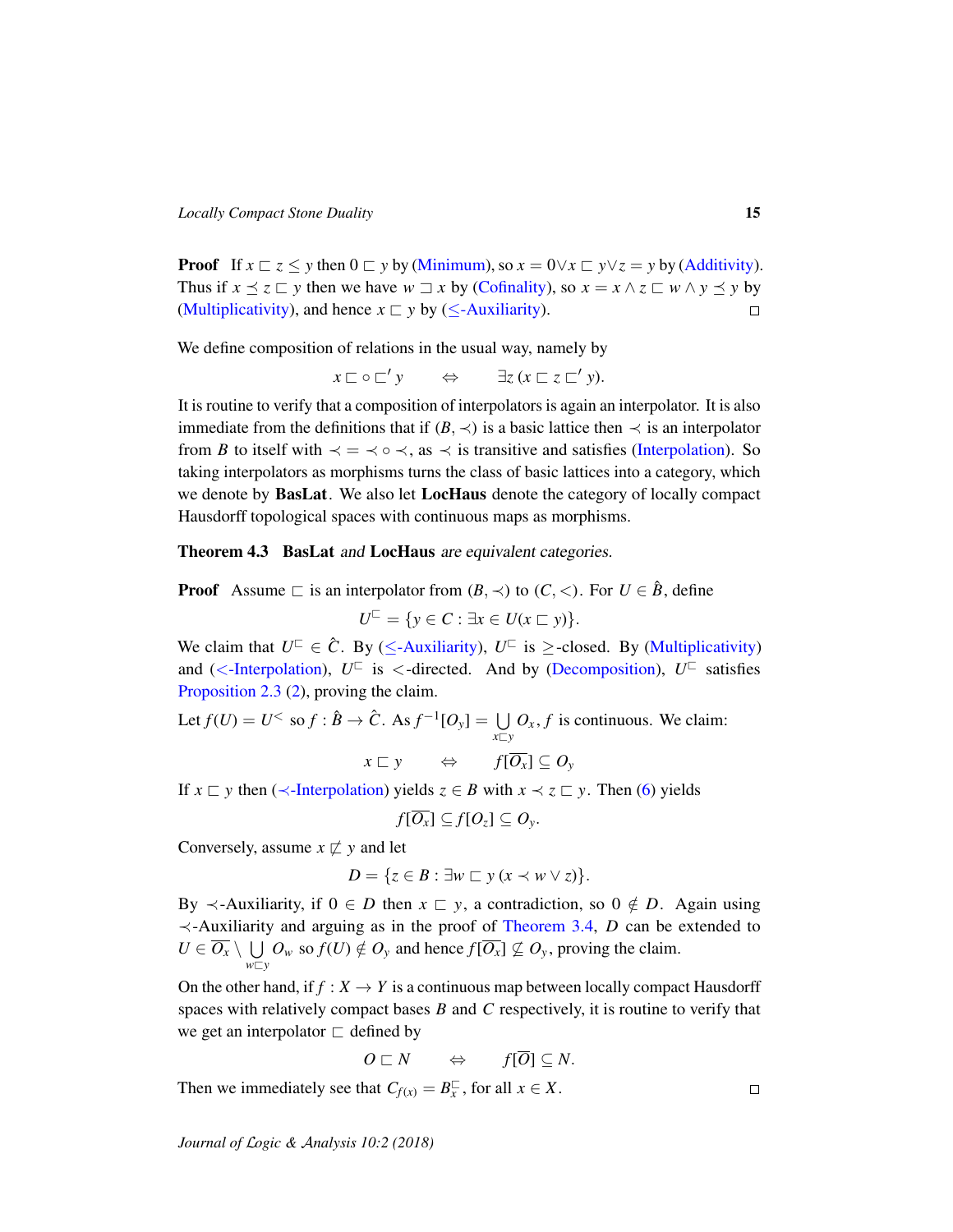## <span id="page-15-0"></span>5 Basic Semilattices

Our next goal is to characterize basic meet semilattices by omitting types. By a 'type' we mean a collection of first order formulas and by 'omit' we mean that there are no elements which satisfy the entire type (see Marker [\[19,](#page-34-11) Chapter 4]). Specifically, consider the types  $(\phi_n)$  and  $(\psi_n)$  where:

<span id="page-15-2"></span><span id="page-15-1"></span>
$$
(\phi_n) \qquad \phi_n(x, y) \iff x \prec y \text{ and } \forall w_1, \dots, w_n \prec y \forall v_1 \prec w_1 \dots \forall v_n \prec w_n
$$
  

$$
\exists x' \neq 0 \ (x > x' \perp v_1, \dots, v_n)
$$
  

$$
(\psi_n) \qquad \psi_n(x, y, z) \iff x \prec y \text{ and } \forall y' \prec y \forall w_1, \dots, w_n \perp x \forall v_1 \prec w_1 \dots \forall v_n \prec w_n
$$
  

$$
\exists z' \neq 0 \ (z > z' \perp y', v_1, \dots, v_n)
$$

As we shall soon see, omitting  $(\phi_n)$  corresponds to [\(Interpolation\)](#page-3-9), while omitting  $(\psi_n)$ corresponds to ( $\prec$ [-Below\)](#page-7-3). Also let  $(\theta_n)$  be the sentences given by

<span id="page-15-3"></span>
$$
(\theta_n) \quad \theta_n \quad \Leftrightarrow \quad \forall x, y \ (\exists w_1 \ldots, w_n \prec y \ \nexists v \neq 0 \ (x \succ v \perp w_1, \ldots, w_n) \ \Rightarrow \ x \prec y).
$$

**Definition 5.1** We call  $(B, \prec)$  a *basic semilattice* if  $(B, \preceq)$  is a meet semilattice and  $(B, \prec)$  satisfies [\(Minimum\)](#page-3-6), [\(Transitivity\)](#page-3-11), [\(Coinitiality\)](#page-5-1), [\(Multiplicativity\)](#page-5-8) and  $(\theta_n)$ , while omitting  $(\phi_n)$  and  $(\psi_n)$ .

Let  $P(B)$ ,  $F(B)$  and  $S(B)$  be the arbitrary, finite and singleton subsets of *B*:

$$
\mathcal{P}(B) = \{C : C \subseteq B\}
$$

$$
\mathcal{F}(B) = \{C \subseteq B : |C| < \infty\}
$$

$$
\mathcal{S}(B) = \{\{x\} : x \in B\}
$$

Consider the relations defined on  $P(B)$  by:

$$
C \prec D \qquad \Leftrightarrow \qquad C \subseteq D^{\succ} \qquad \Leftrightarrow \qquad \forall x \in C \exists y \in D \ (x \prec y)
$$
  

$$
C \precsim D \qquad \Leftrightarrow \qquad C^{\succ} \subseteq D^{\text{in}} \cup \{0\} \qquad \Leftrightarrow \qquad \forall x \in C \ \nexists y \perp D \ (x \succ y \neq 0)
$$

By [\(Coinitiality\)](#page-5-1),  $\cap$  is reflexive except at 0 so  $A^{\succ} \subseteq A^{\succ \cap} \cup \{0\} = A^{\cap} \cup \{0\}$  and hence, by definition,  $A \precsim A \precsim A^{\succ}$ , ie  $\precsim$  is reflexive too. Also define

(8) 
$$
C \wedge D = \{x \wedge y : x \in C \text{ and } y \in D\}.
$$

<span id="page-15-5"></span>**Proposition 5.2** On  $\mathcal{P}(B)$ ,  $\prec$  and  $\precsim$  are transitive,  $\bigcup$ -additive,  $\wedge$ -multiplicative and

<span id="page-15-4"></span>
$$
C\preceq D\quad\Rightarrow\quad C\precsim D\quad\Leftrightarrow\quad C\preceq D.
$$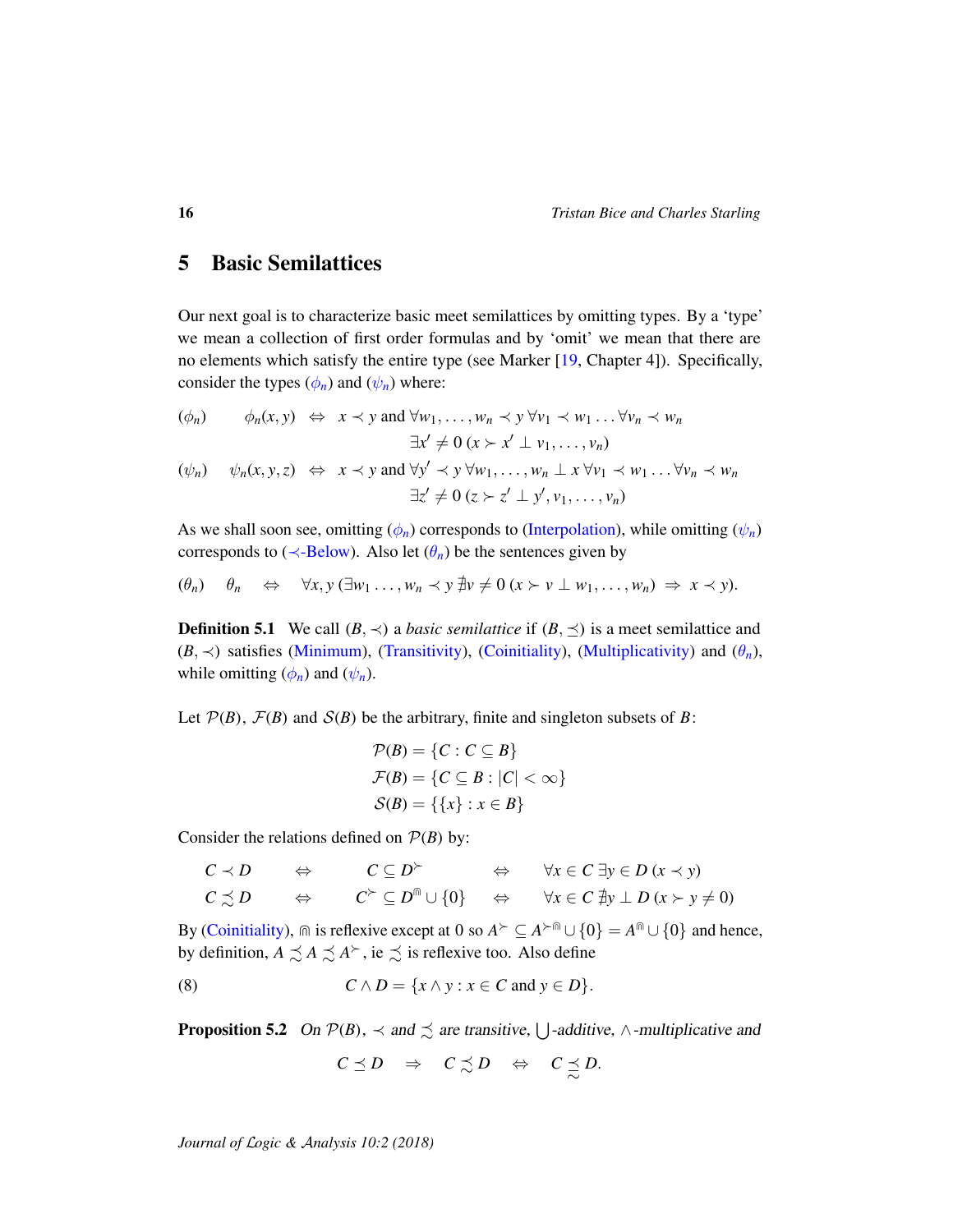*Locally Compact Stone Duality* 17

### Proof

### (≺-transitivity)

If  $C \prec D \prec E$  then  $C \subseteq D^{\succ} \subseteq E^{\succ} \succ \subseteq E^{\succ}$ , as  $\prec$  satisfies [\(Transitivity\)](#page-3-11) on *B*, ie  $C \prec E$  so  $\prec$  is transitive on  $P(B)$  too.

### (*U*-additivity)

As  $(\bigcup \mathcal{P})^{\succ} = \bigcup_{A \in \mathcal{P}} A^{\succ}$  and  $(\bigcup \mathcal{P})^{\text{in}} = \bigcup_{A \in \mathcal{P}} A^{\text{in}}$ , for any  $\mathcal{P} \subseteq \mathcal{P}(B)$ , the U-additivity of  $\prec$  and  $\precsim$  follows immediately from the U-additivity of ⊆.

### (≺-∧-multiplicativity)

If  $C \prec C'$  and  $D \prec D'$  then  $C \wedge D \subseteq C^{\succeq} \cap D^{\succeq} \subseteq C'^{\succ} \cap D'^{\succ} \subseteq (C' \wedge D')^{\succ}$ , by [\(Left Auxiliarity\)](#page-3-8) and [\(Multiplicativity\)](#page-5-8), so  $\prec$  is  $\land$ -multiplicative.

### $(\preceq -\wedge$ -multiplicativity)

If  $C \precsim C'$  and  $D \precsim D'$  then, for every  $z \in (C \wedge D)^{\succ} \setminus \{0\} \subseteq C^{\succ} \setminus \{0\}$ , we have  $x' \in C'$  with  $z \in \mathbb{R}^2$ . So  $z \wedge x' \in D^{\geq} \setminus \{0\}$  and hence we have  $y' \in D'$  with  $z \wedge x' \text{ for } y', \text{ ie } z \wedge x' \wedge y' \neq 0 \text{ so } z \text{ for } x' \wedge y' \text{ and hence } z \in (C' \wedge D')^{\text{fin}}.$ 

- $(C \preceq D \Rightarrow C \preceq D)$ Note  $C \subseteq D^{\succ}$  implies  $C^{\succ} \subseteq D^{\succ \succ} \subseteq D^{\succ} \subseteq D^{\cap} \cup \{0\}.$
- $(C \precsim D \Leftrightarrow C \preceq D)$

If  $C \precsim D$  then, for all  $x \in C^{\succeq} \setminus \{0\}$ , [\(Coinitiality\)](#page-5-1) yields non-zero  $x' \prec x$ so  $x' \in C^{\geq} \setminus \{0\} \subseteq C^{\geq} \setminus \{0\} \subseteq D^{\text{th}}$  and hence  $x \in D^{\text{th}} \leq D^{\text{th}}$ . Thus  $C^{\succeq} \subseteq D^{\text{fin}} \cup \{0\}$ , ie  $C \preceq D$ . The converse is immediate from  $C^{\succ} \subseteq C^{\succeq}$ .

### $(\preceq$ -transitivity)

If  $C \precsim D \precsim E$  then, for every  $x \in C^{\succ} \setminus \{0\}$ , we have  $y \in D$  with  $x \cap y$ , ie  $0 \neq x \wedge y \leq y$  so  $x \wedge y \in D^{\succeq} \backslash \{0\} \subseteq E^{\widehat{\mathbb{m}}}$  and hence  $x \in E^{\widehat{\mathbb{m}}} \leq E^{\widehat{\mathbb{m}}}$ . Thus  $C^{\succ} \subseteq E^{\cap} \cup \{0\}$ , ie  $C \precsim E$  so  $\precsim$  is transitive too.  $\Box$ 

Define  $\prec$  on  $P(B)$  (representing [\(Compact Containment\)](#page-4-0) – see [\(18\)](#page-21-0)) by

$$
C \ll D \qquad \Leftrightarrow \qquad \exists F \in \mathcal{F}(B) \ (C \precsim F \prec D).
$$

<span id="page-16-3"></span>**Proposition 5.3**  $\prec\!\prec$  is transitive, ∪-additive, ∧-multiplicative and, for  $F \in \mathcal{F}(B)$ :

<span id="page-16-0"></span>(9)  $F \prec D \Rightarrow F \prec D$ 

<span id="page-16-1"></span>(10)  $\exists G \in \mathcal{F}(B) (C \prec G \prec D) \Leftrightarrow C \prec B$ 

<span id="page-16-2"></span>(11)  $C \precsim E \prec D \Rightarrow C \prec D \Rightarrow C \precsim D$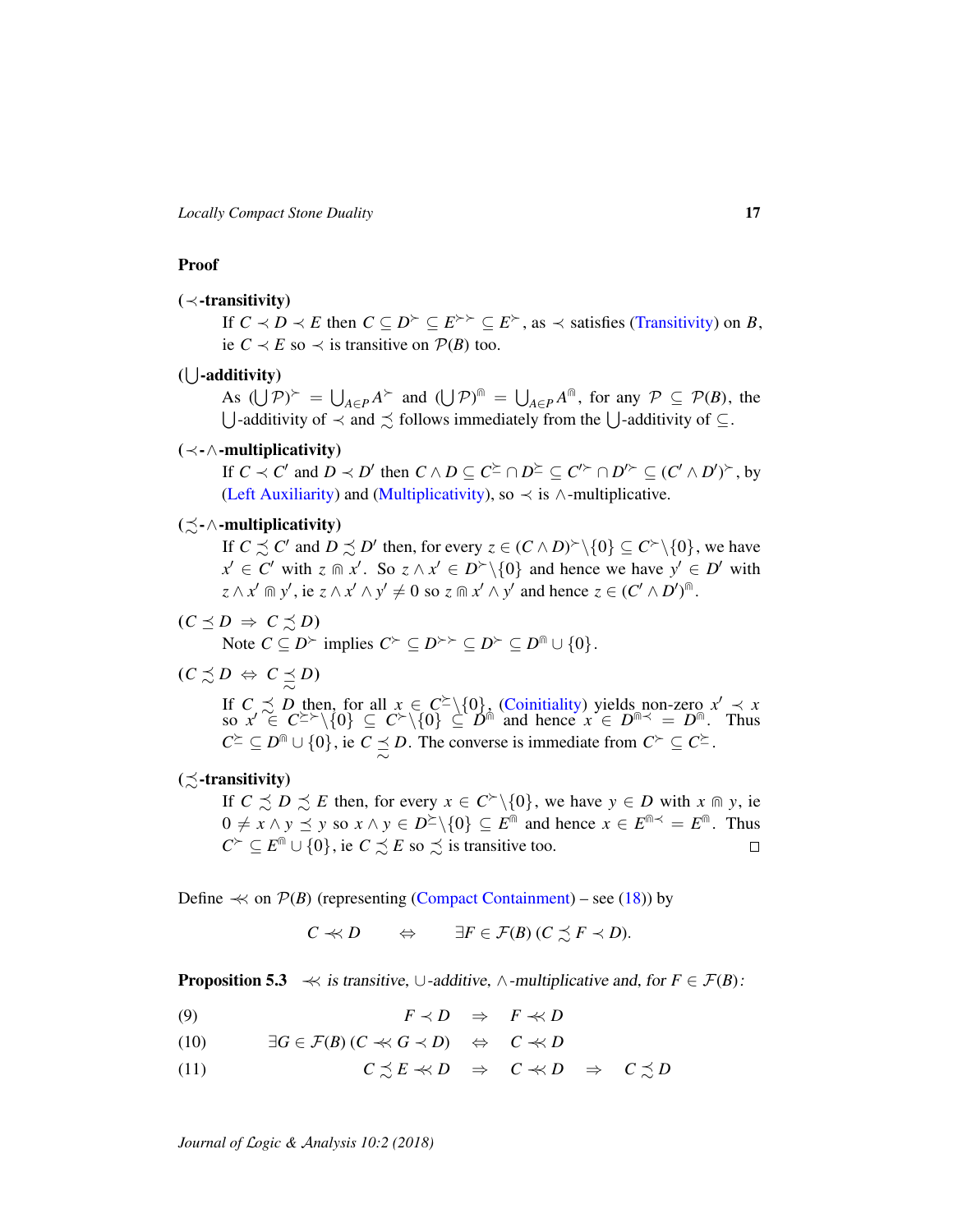#### Proof

- [\(9\)](#page-16-0) If  $F \prec A$  then  $F \preceq F \prec A$  so  $F \prec A$ .
- [\(10\)](#page-16-1) If  $C \ll D$  then  $C \precsim F \prec D$ , for some  $F \in \mathcal{F}(B)$ . Thus, for all  $x \in F$ , we have  $y_x \in D$  with  $x \prec y_x$ . As *B* omits  $(\phi_n)$ , we have  $V_x, W_x \in \mathcal{F}(B)$  such that  $\{x\} \precsim V_x \prec W_x \prec \{y_x\}$ . Setting  $G = \bigcup_{x \in F} W_x$  and  $H = \bigcup_{x \in F} V_x$ , ∪-additivity yields  $C \precsim F \precsim H \prec G \prec \{y_x : x \in F\} \subseteq D$ . As  $\precsim$  is transitive,  $C \precsim H \prec G \prec D$  so  $C \prec G \prec D$ . If  $C \ll G \prec D$  then we have  $F \in \mathcal{F}(B)$  with  $C \precsim F \prec G \prec D$  so the transitivity of  $\prec$  yields  $C \precsim F \prec D$ , ie  $C \prec\!\prec D$ .
- [\(11\)](#page-16-2) If  $C \precsim E \prec D$  then we have  $F \in \mathcal{F}(B)$  with  $C \precsim E \precsim F \prec D$  so the transitivity of  $\precsim$  yields  $C \precsim F \prec D$ , ie  $C \prec\!\prec D$ . If  $C \ll D$  then we have  $F \in \mathcal{F}(B)$  with  $C \precsim F \prec D$  so, as  $\prec$  is stronger than  $\precsim$ ,  $C \precsim F \precsim D$  and hence  $C \precsim D$ , again by the transitivity of  $\precsim$ .

As  $\prec$  and  $\precsim$  are ∪-additive and ∧-multiplicative, so is  $\prec$ .

If *C*  $\prec$  *E* then *C*  $\precsim$  *F*  $\prec$  *D*  $\precsim$  *G*  $\prec$  *E*, for *F*, *G*  $\in$  *F*(*B*). As *F*  $\prec$  *D* implies *F*  $\leq$  *D* and  $\leq$  is transitive, *C*  $\leq$  *G*  $\prec$  *E*, ie *C*  $\prec$  *E* so  $\prec$  *is transitive too.*  $\Box$ 

Define the *saturation* of any  $A \subseteq B$  by

$$
A^{\cup} = \bigcup_{C \prec A} C = \{ y \in B : \{ y \} \prec A \}.
$$

<span id="page-17-2"></span>**Proposition 5.4** For all  $A, C \subseteq B$  and  $F \in \mathcal{F}(B)$ :

<span id="page-17-0"></span>
$$
(12) \t\t\t F \subseteq A^{\cup} \Leftrightarrow F \prec A
$$

<span id="page-17-1"></span> $C \nleftrightarrow A^{\cup} \Leftrightarrow C \nleftrightarrow A \Leftrightarrow C^{\cup} \nleftrightarrow A$ 

(14) 
$$
A^{\succ} \subseteq A^{\cup} = A^{\cup \succeq} = A^{\succeq \cup} = A^{\succ \cup} = A^{\cup \cup} = \bigcup_{G \in \mathcal{F}(A)} G^{\cup} \preceq A
$$

### Proof

- [\(12\)](#page-17-0) If *F*  $\prec$  *A* then *F* ⊆ *A*<sup>∪</sup> by definition. Conversely, if *F* ⊆ *A*<sup>∪</sup> then, for each *y* ∈ *F*, we have some  $G_y$  ∈  $\mathcal{F}(B)$  with  $\{y\}$   $\precsim G_y$   $\prec A$ . Thus ∪-additivity yields  $F \precsim \bigcup_{y \in F} G_y \prec A$  and hence  $F \prec A$ .  $(A^{\cup} \precsim A)$ 
	- If  $\{x\} \nless A$  then  $\{x\} \precsim A$  and hence  $A^{\cup} \precsim A$  by the  $\bigcup$ -additivity of  $\precsim$ .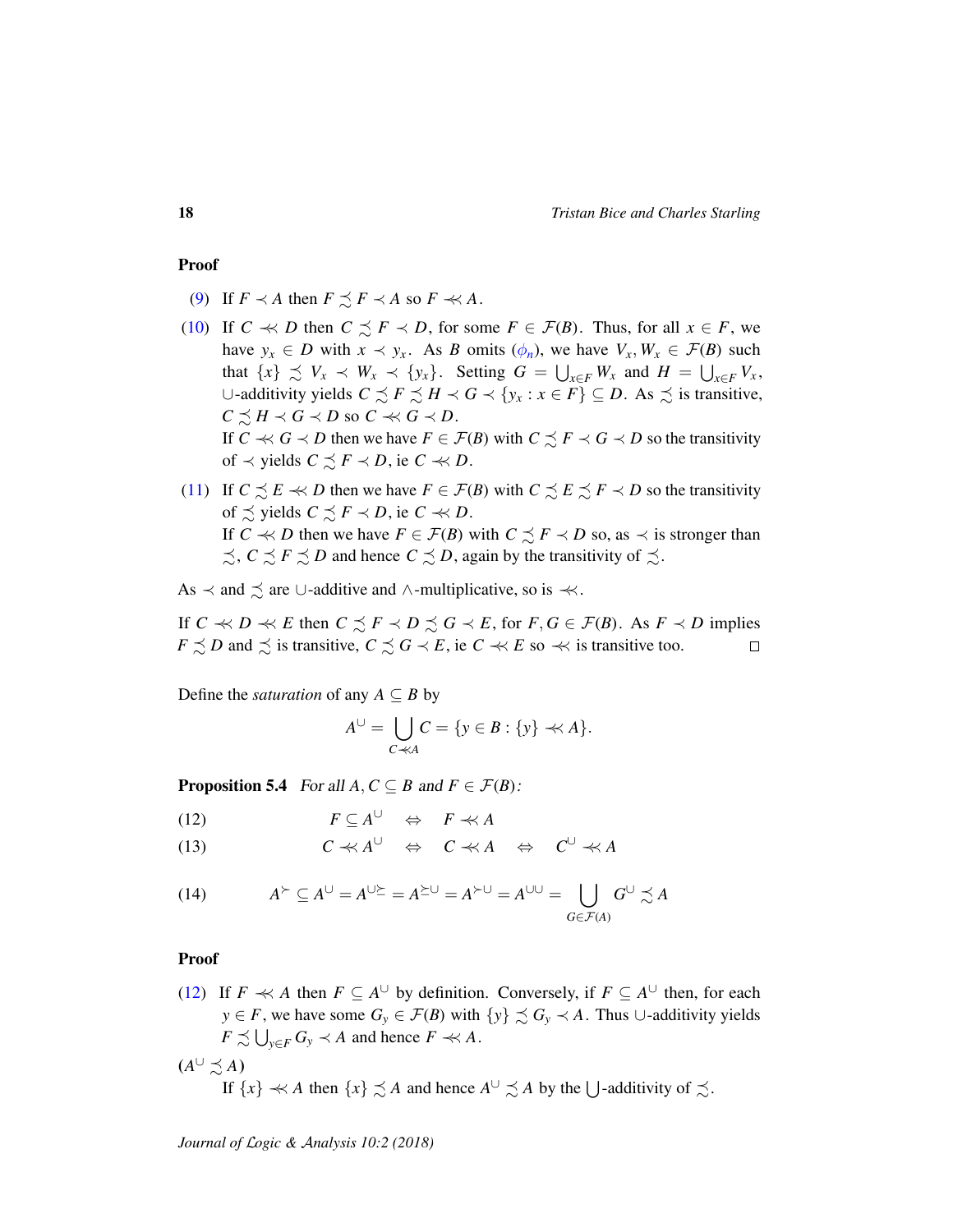$$
(AU = \bigcup_{F \in \mathcal{F}(A)} FU)
$$
  
\nIf {*y*} ≺ *A* then {*y*} ≼ *F* ≺ *A*, for some *F* ∈ *F(B)*, so *F* ≺ *G*, for some  
\n $G \in \mathcal{F}(A)$ , and hence {*y*} ≼ *F* ≺ *G*, ie {*y*} ≪ *G*.  
\n( $A^{\vee} \subseteq A^{\cup}$ )  
\nIf  $x \prec y \in A$  then {*x*} ≼ {*x*} ≺ *A* so {*x*} ≪ *A*.  
\n( $A^{\cup} = A^{\cup \succeq}$ )  
\nIf  $x \preceq y \in A^{\cup}$  then {*x*} ≼ {*y*} ≼ *G* ≺ *A*, for some *G* ∈ *F(B)*. As ≼ is  
\ntransitive, {*x*} ≼ *S* ∈ *A* and hence {*x*} ≪ *A*.  
\n( $A^{\cup} = A^{\succeq U}$ )  
\nBy (Left Auxiliary), *G* ≺ *A* iff *G* ≺ *A*≥.  
\n( $A^{\cup \cup} = A^{\cup} = A^{\succ \cup}$ )  
\nBy (10), if  $y \in A^{\cup}$  then {*y*} ≪ *G* ⊆ *A*<sup>×</sup>, for some *G* ∈ *F(B)*, showing  
\n $A^{\cup} \subseteq A^{\succ \cup} \subseteq A^{\cup \cup}$ . Conversely, if  $y \in A^{\cup \cup}$  then  $y \in G^{\cup}$ , for some *G* ∈ *F(A^{\cup})*,  
\nso {*y*} ≪ *G* ≪ *A* and hence {*y*} ≪ *A*, showing *A*<sup>\cup \cup</sup> ⊆ *A*<sup>\cup</sup>.  
\n(13) If *C* ≪ *A*<sup>\cup</sup> then we have *F* ∈ *F(B)* with *C*

In particular,  $A \mapsto A^{\cup}$  behaves much like a closure operator on  $\mathcal{P}(B)$ , being idempotent  $(A^{\cup} = A^{\cup \cup}$ ), increasing  $(A \subseteq B \Rightarrow A^{\cup} \subseteq B^{\cup}$ ) and even finitary  $(A^{\cup} = \bigcup_{G \in \mathcal{F}(A)} G^{\cup}$ ). However, it is usually not extensive, ie we can have  $A \nsubseteq A^{\cup}$ .

In the next result we use some standard terminology from frame and domain theory (see eg Gierz, Hofmann, Keimel, Lawson, Mislove, and Scott[\[10\]](#page-34-1), Picado and Pultr [\[21\]](#page-35-3) or Goubault-Larrecq [\[11\]](#page-34-12)). Specifically, by a *frame* we mean a complete lattice *L* where finite meets distribute over arbitrary joins. For  $x, y \in L$ , we say *x* is *way-below y* if *x* ∈ *Z*<sup> $≥$ </sup> whenever *y*  $\leq$   $\sqrt{Z}$  for  $\succeq$ -directed *Z*. And we say *L* is *continuous* if every  $x \in L$  is the join of those elements way-below *x*.

Denote the saturated subsets generated by  $P \subseteq P(B)$  by

$$
\mathcal{P}^{\cup} = \{ A^{\cup} : A \in \mathcal{P} \}.
$$

Just as the saturated subsets in formal topology yield frames (see Ciraulo Maietti and Sambin [\[3,](#page-33-1) Definition 4.1]), saturated subsets of basic semilattices yield continuous frames.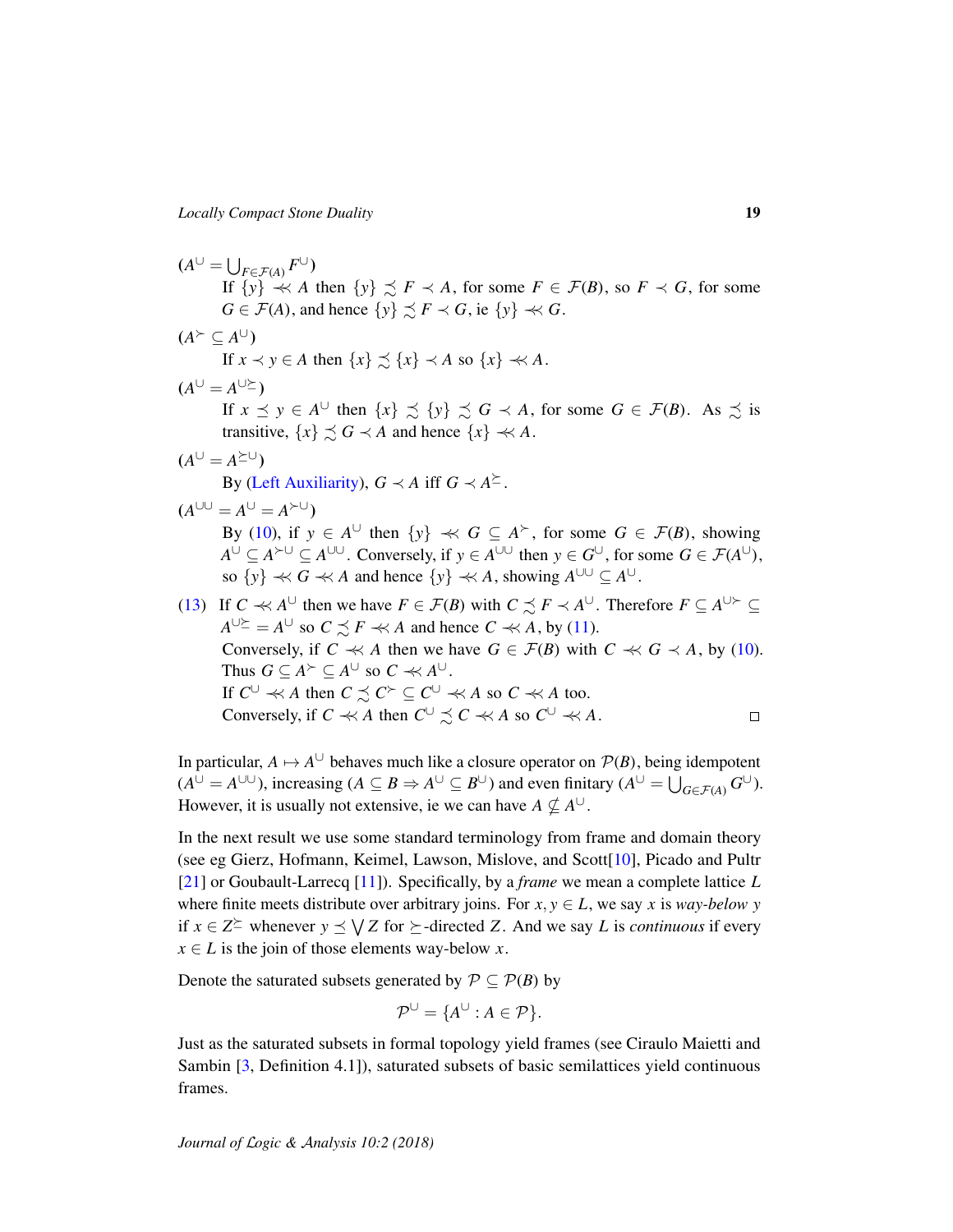<span id="page-19-2"></span>**Theorem 5.5** ( $\mathcal{P}(B)^{\cup}$ ,  $\subseteq$ ) is a continuous frame with way-below relation  $\prec\prec$  and:

<span id="page-19-0"></span>(15) 
$$
\bigvee_{A \in \mathcal{P}} A^{\cup} = (\bigcup \mathcal{P})^{\cup} \qquad \text{(taking } \bigvee \text{ in } \mathcal{P}(B)^{\cup})
$$

<span id="page-19-1"></span>(16) 
$$
C^{\cup} \wedge D^{\cup} = (C \wedge D)^{\cup} = C^{\cup} \cap D^{\cup} \qquad (taking \wedge from (8))
$$

So meets in  $\mathcal{P}(B)^{\cup}$  coincide with both  $\cap$  and  $\wedge$  on  $\mathcal{P}(B)$ .

#### Proof

[\(15\)](#page-19-0) For all  $A \in \mathcal{P}$ ,  $A \subseteq \bigcup \mathcal{P}$  so  $A^{\cup} \subseteq (\bigcup \mathcal{P})^{\cup}$ . Conversely, if  $O \in \mathcal{P}(B)^{\cup}$  and  $A^{\cup} \subseteq O$ , for all  $A \in \mathcal{P}$ , then, by [Proposition 5.4,](#page-17-2)

$$
(\bigcup \mathcal{P})^{\cup} = (\bigcup \mathcal{P})^{\succ \cup} = (\bigcup_{A \in \mathcal{P}} A^{\succ})^{\cup} \subseteq (\bigcup_{A \in \mathcal{P}} A^{\cup})^{\cup} \subseteq O^{\cup} = O.
$$

[\(16\)](#page-19-1)  $C^{\cup} \cap D^{\cup} \subseteq C^{\cup} \wedge D^{\cup}$  is immediate and the ∧-multiplicativity of  $\prec\!\prec$  yields  $C^{\cup} \cap D^{\cup} \subseteq (C \land D)^{\cup}$ . Conversely, [Proposition 5.4](#page-17-2) yields:

$$
(C \wedge D)^{\cup} \subseteq C^{\succeq \cup} \cap D^{\succeq \cup} = C^{\cup} \cap D^{\cup}
$$
  

$$
C^{\cup} \wedge D^{\cup} \subseteq C^{\cup \succeq} \cap D^{\cup \succeq} = C^{\cup} \cap D^{\cup}
$$

### (Distributivity)

Take  $A \subseteq B$  and  $P \subseteq \mathcal{P}(B)$ . By [\(16\)](#page-19-1),

$$
A^{\cup} \wedge \bigvee \mathcal{P}^{\cup} = (A \wedge \bigcup \mathcal{P})^{\cup} = (\bigcup_{C \in \mathcal{P}} (A \wedge C))^{\cup} = \bigvee_{C \in \mathcal{P}} (A \wedge C)^{\cup} = \bigvee_{C \in \mathcal{P}} (A^{\cup} \wedge C^{\cup}).
$$

### (Way-Below)

Take  $C \subseteq B$  so  $C^{\cup} = C^{\succ \cup} = \bigcup_{F \in \mathcal{F}(C^{\succ})} F^{\cup}$  and this latter union is directed. Thus if  $D \subseteq B$  and  $D^{\cup}$  is way-below  $C^{\cup}$  in  $\mathcal{P}(B)^{\cup}$  then by definition  $D^{\cup} \subseteq F^{\cup}$ , for some  $F \in \mathcal{F}(C^{\succ})$ . Thus  $D \precsim D^{\succ} \subseteq D^{\cup} \subseteq F^{\cup} \precsim F \prec C$  so  $D \precsim F \prec C$ , ie  $D \ll C$ .

By [\(9\)](#page-16-0) and [\(13\)](#page-17-1),  $F^{\cup} \ll C^{\cup}$ , for all  $F \in \mathcal{F}(C^{\succ})$ , so the continuity of  $\mathcal{P}(B)^{\cup}$ will follow from the converse. For this, assume  $D \ll C \subseteq \bigvee_{A \in \mathcal{P}} A^{\cup}$ , for some  $C, D \subseteq B$  and  $P \subseteq P(B)$ . So we have  $F \in \mathcal{F}(B)$  with

$$
D \precsim F \prec \bigvee_{A \in \mathcal{P}} A^{\cup} = (\bigcup \mathcal{P})^{\cup} = \bigcup_{G \in \mathcal{F}(\bigcup \mathcal{P})} G^{\cup}.
$$

As this last union is directed, we have  $G \in \mathcal{F}(\bigcup \mathcal{P})$  with  $D \precsim F \prec G^{\cup}$ , ie *D*  $\prec$  *G*<sup>∪</sup> so *D*  $\prec$  *G*, by [\(13\)](#page-17-1), and hence *D* ⊆ *G*<sup>∪</sup>. Taking finite *G* ⊆ *P* with  $G \subseteq \bigcup \mathcal{G}$  yields  $D \subseteq (\bigcup \mathcal{G})^{\cup} = \bigvee_{A \in \mathcal{G}} A^{\cup}$ . As  $\mathcal{P}$  was arbitrary, this shows that *D* is way-below *C* in  $P(B)^{\cup}$ , as long as *C* and *D* are in  $P(B)^{\cup}$ .  $\Box$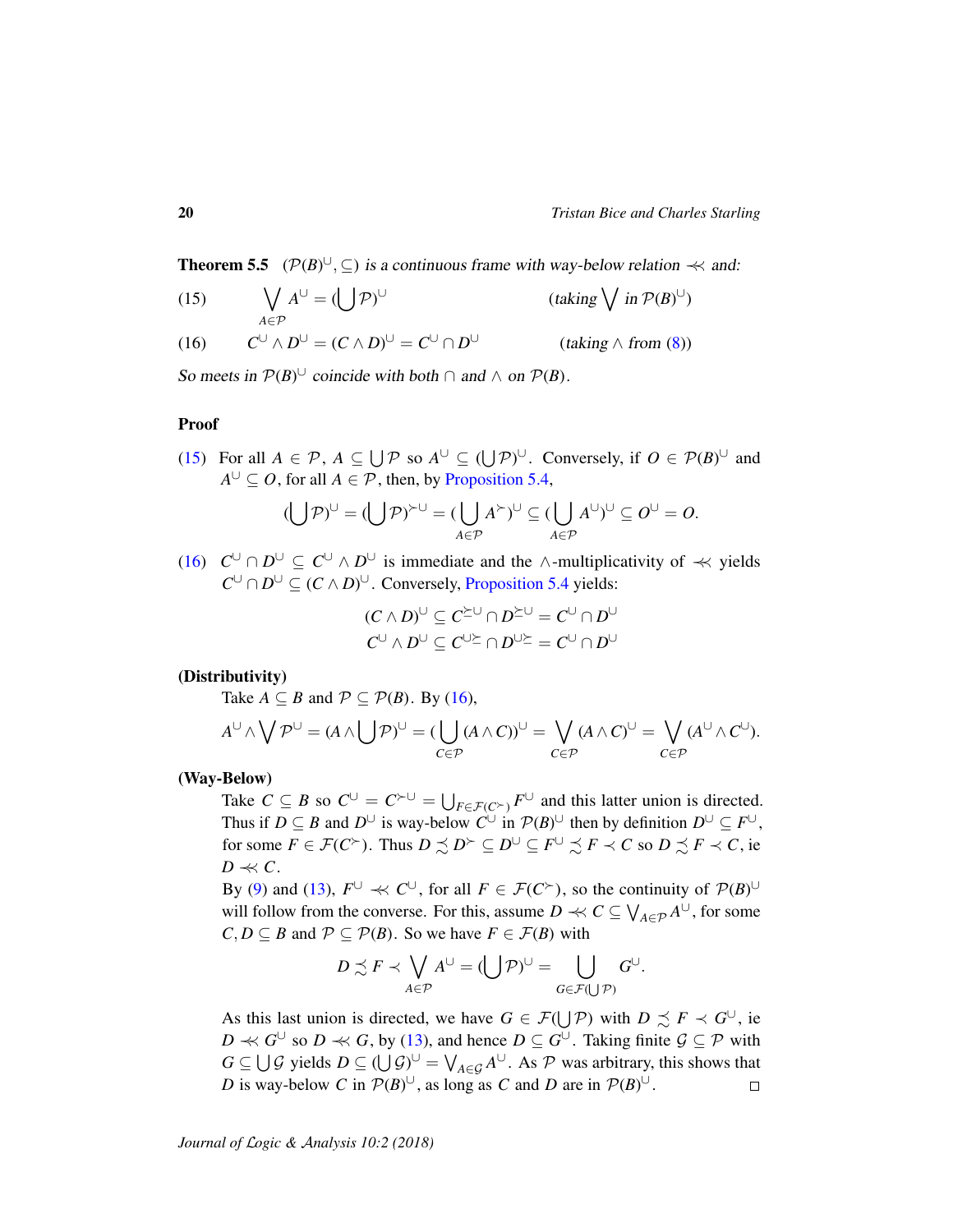Recall that we denote the singleton subsets of *B* by  $S(B) = \{\{b\} : b \in B\}$ . We call a subset *S* of a lattice *L* W *-dense* (∨*-dense*) if every element of *L* is a (finite) join of elements in *S*.

<span id="page-20-0"></span>Corollary 5.6  $\cup$ , ⊆) is a  $\vee$ -dense meet subsemilattice of  $(\mathcal{F}(B)^{\cup}, \subseteq)$ .

- <span id="page-20-1"></span>(2)  $(\mathcal{F}(B)^{\cup}, \subseteq)$  is a  $\bigvee$ -dense sublattice of  $(\mathcal{P}(B)^{\cup}, \subseteq)$ .
- <span id="page-20-2"></span>(3)  $(S(B)^{\cup}, \ll)$  is isomorphic to  $(B, \prec)$ .
- <span id="page-20-3"></span>(4)  $(\mathcal{F}(B)^{\cup}, \ll)$  is a basic lattice.

#### Proof

- [\(1\)](#page-20-0) By [\(16\)](#page-19-1), the meet of  $\{x\}^{\cup}$  and  $\{y\}^{\cup}$  in  $(\mathcal{P}(B)^{\cup}, \subseteq)$  is  $\{x \wedge y\}^{\cup}$ . By [\(15\)](#page-19-0),  $F^{\cup} = (\bigcup_{x \in F} \{x\})^{\cup} = \bigvee_{x \in F} \{x\}^{\cup}$ , for all  $F \in \mathcal{F}(B)$ , so  $\vee$ -density follows.
- [\(2\)](#page-20-1) By [\(15\)](#page-19-0), the join of  $F^{\cup}$  and  $G^{\cup}$  in  $(\mathcal{P}(B)^{\cup}, \subseteq)$  is  $(F \cup G)^{\cup}$ . Thus, as  $\mathcal{F}(B)$  is ∪-closed,  $(\mathcal{F}(B)^{\cup}, \subseteq)$  is a sublattice of  $(\mathcal{P}(B)^{\cup}, \subseteq)$ . Again by [\(15\)](#page-19-0) we obtain W -density.
- [\(3\)](#page-20-2) If  $x \prec y$  then  $\{x\} \prec \{y\}$ , by [\(9\)](#page-16-0), and hence  $\{x\}^{\cup} \prec \{y\}^{\cup}$ , by [\(13\)](#page-17-1). As *B* satisfies  $(\theta_n)$ , the converse also holds.
- [\(4\)](#page-20-3) We verify a sufficient collection of axioms from [Section 1.](#page-3-1)

```
(Multiplicativity)
See Proposition 5.3.
```
[\(Distributivity\)](#page-5-5)

By [Theorem 5.5,](#page-19-2)  $(\mathcal{P}(B)^{\cup}, \subseteq)$  is distributive, thus so is any sublattice.

(∨[-Interpolation\)](#page-7-2)

This holds for any  $\vee$ -dense sublattice of a continuous lattice, so again this follows from [Theorem 5.5.](#page-19-2)

[\(Additivity\)](#page-5-9)

Likewise, this holds for any join subsemilattice of a continuous lattice.

(≺[-Below\)](#page-7-3)

As *B* omits  $(\psi_n)$ , for any  $x, y, z \in B$  with  $x \prec y$ , we have  $y' \prec y$  and *V*, *W* ∈  $\mathcal{F}(B)$  with {*z*}  $\leq$  {*y'*} ∪ *V* and *V*  $\prec$  *W* ⊥ *x*. We need to extend this to  $\mathcal{F}(B)$ . So take *X*, *Y*, *Z*  $\in \mathcal{F}(B)$  with *X*  $\prec\prec$  *Y*, which means we have *F* ∈ *F*(*B*) with *X*  $\leq$  *F*  $\prec$  *Y*. For each *x* ∈ *F*, we have *y<sub>x</sub>* ∈ *Y* with *x*  $\prec$  *y<sub>x</sub>*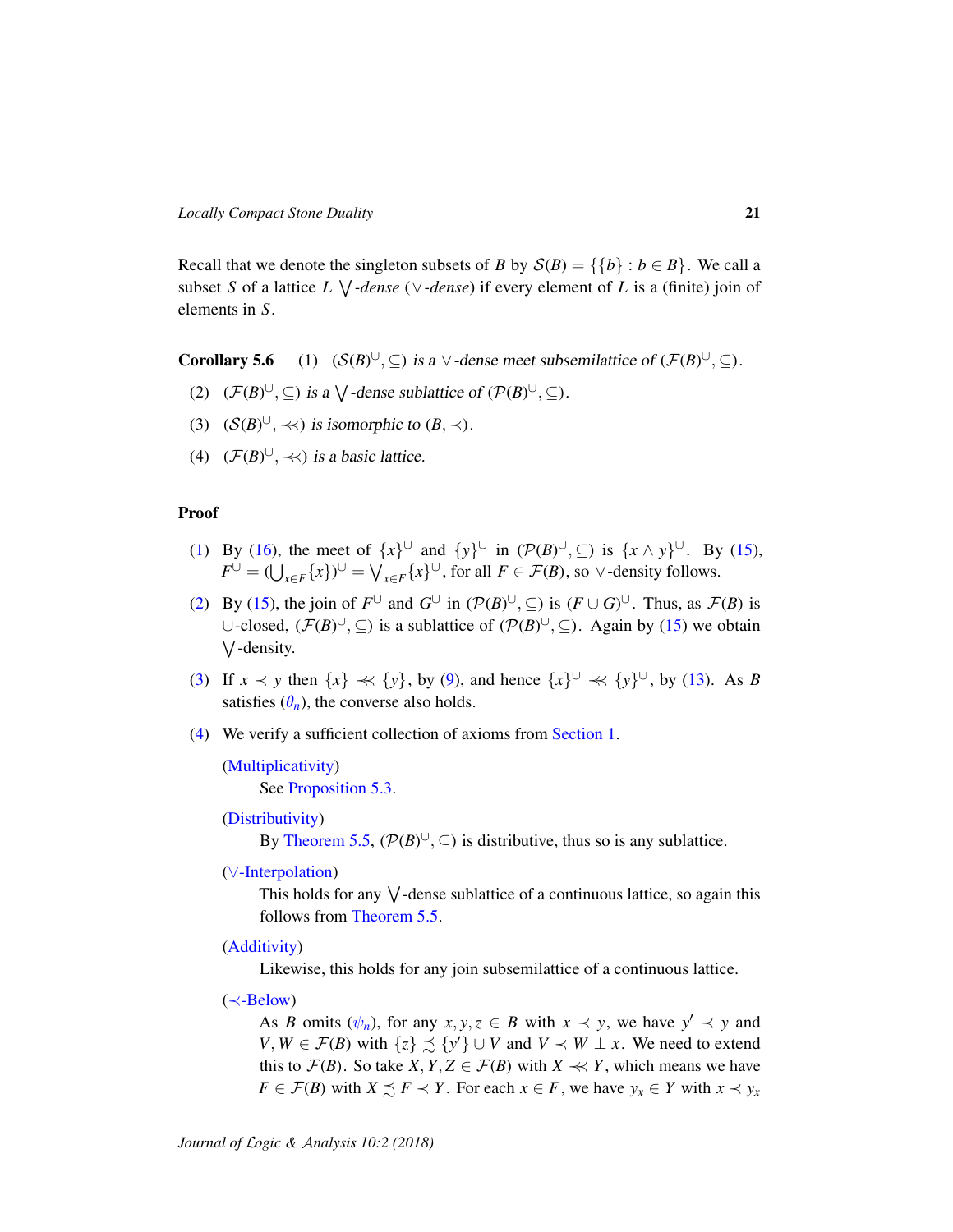and thus, for each  $z \in Z$ , we have  $y'_{x,z} \prec y_x$  and  $V_{x,z}$ ,  $W_{x,z} \in \mathcal{F}(B)$  with  $\{z\} \precsim \{y'_{x,z}\} \cup V_{x,z}$  and  $V_{x,z} \prec W_{x,z} \perp x$ . Let:

$$
U = \{y'_{x,z} : x \in F, z \in H\}
$$
  

$$
V = \bigwedge_{x \in F} \bigcup_{z \in H} V_{x,z}
$$
  

$$
W = \bigwedge_{x \in F} \bigcup_{z \in H} W_{x,z}
$$

By [Proposition 5.2,](#page-15-5)  $U \prec Y$ ,  $V \prec W \perp F \succsim X$  and  $Z \precsim U \cup V \prec Y \cup W$  so *W* ⊥ *X* and *Z*  $\prec$  *Y* ∪ *W*. Thus *F*(*B*)<sup>∪</sup> satisfies ( $\prec$ [-Below\)](#page-7-3), by [\(13\)](#page-17-1) and [\(15\)](#page-19-0).  $\Box$ 

<span id="page-21-2"></span>Proposition 5.7 If *X* is a locally compact Hausdorff space with ∩-closed basis *B* of relatively compact open sets then  $(B, \subset)$  is a basic semilattice,

<span id="page-21-1"></span><span id="page-21-0"></span>(17) 
$$
C \subseteq D \Leftrightarrow \bigcup C \subseteq \bigcup D
$$
  
(18)  $C \subset D \Leftrightarrow \bigcup C \subset \bigcup D$ 

for all  $C, D \subseteq B$ , and  $\mathcal{P}^{\cup} = \{O \in B : O \subset \bigcup \mathcal{P}\}$ , for all  $\mathcal{P} \subseteq \mathcal{P}(B)$ .

### Proof

- [\(17\)](#page-21-1) If  $\bigcup C \subseteq \overline{\bigcup D}$  and  $\emptyset \neq O \in C^{\supset}$  then  $O \subseteq C \subseteq \overline{\bigcup D}$  so  $O \cap N \neq \emptyset$ , for some  $N \in D$ , ie  $O \in D^{\mathbb{m}}$  so  $C \subsetneq D$ . Conversely, if  $\bigcup C \nsubseteq \overline{\bigcup D}$  then  $\emptyset \neq O \setminus \overline{\bigcup D}$ , for some  $O \in C$ . As *B* is a basis, we have some  $N \in B$  with  $\emptyset \neq N \subset O \setminus \bigcup D$ , ie  $N \in C^{\supset} \backslash D^{\text{fin}}$  so  $C \nsubseteq D$ .
- [\(18\)](#page-21-0) If  $C \subseteq F \subset D$ , for some  $F \in \mathcal{F}(B)$ , then  $\bigcup C \subseteq \overline{\bigcup F}$  so

$$
\overline{\bigcup C} \subseteq \overline{\bigcup F} = \overline{\bigcup F} = \bigcup_{O \in F} \overline{O} \subseteq \bigcup D.
$$

As  $\bigcup F$  is compact,  $\bigcup C$  is also compact so  $\bigcup C \subset \bigcup D$ . Conversely, if  $\bigcup$  *C* ⊂  $\bigcup$ *D* then, for each  $x \in \bigcup$  *C*, we have  $O_x \in B$  with  $x \in O_x \subset N$ , for some  $N \in D$ . As  $\bigcup C$  is compact,  $(O_x)$  has a finite subcover F so  $\bigcup C \subseteq \overline{\bigcup C} \subseteq \bigcup F \subseteq \overline{\bigcup F}$ , ie *C*  $\subseteq F \subset D$ .

To see that *B* omits  $(\phi_n)$ , take  $O, N \in B$  with  $O \subset N$ . For each  $x \in \overline{O} \subseteq N$ , we have *V*<sub>*x*</sub>, *W*<sub>*x*</sub> ∈ *B* with  $x \in V_x \subset W_x \subset N$ . As  $\overline{O}$  is compact, we have some subcover of size  $n < \infty$ , showing that  $\phi_n(O, N)$  fails. Similar compactness arguments show that *B* omits  $(\psi_n)$  and satisfies  $(\theta_n)$ . Also [\(Coinitiality\)](#page-5-1) and [\(Multiplicativity\)](#page-5-8) are immediate so *B* is a basic semilattice.  $\Box$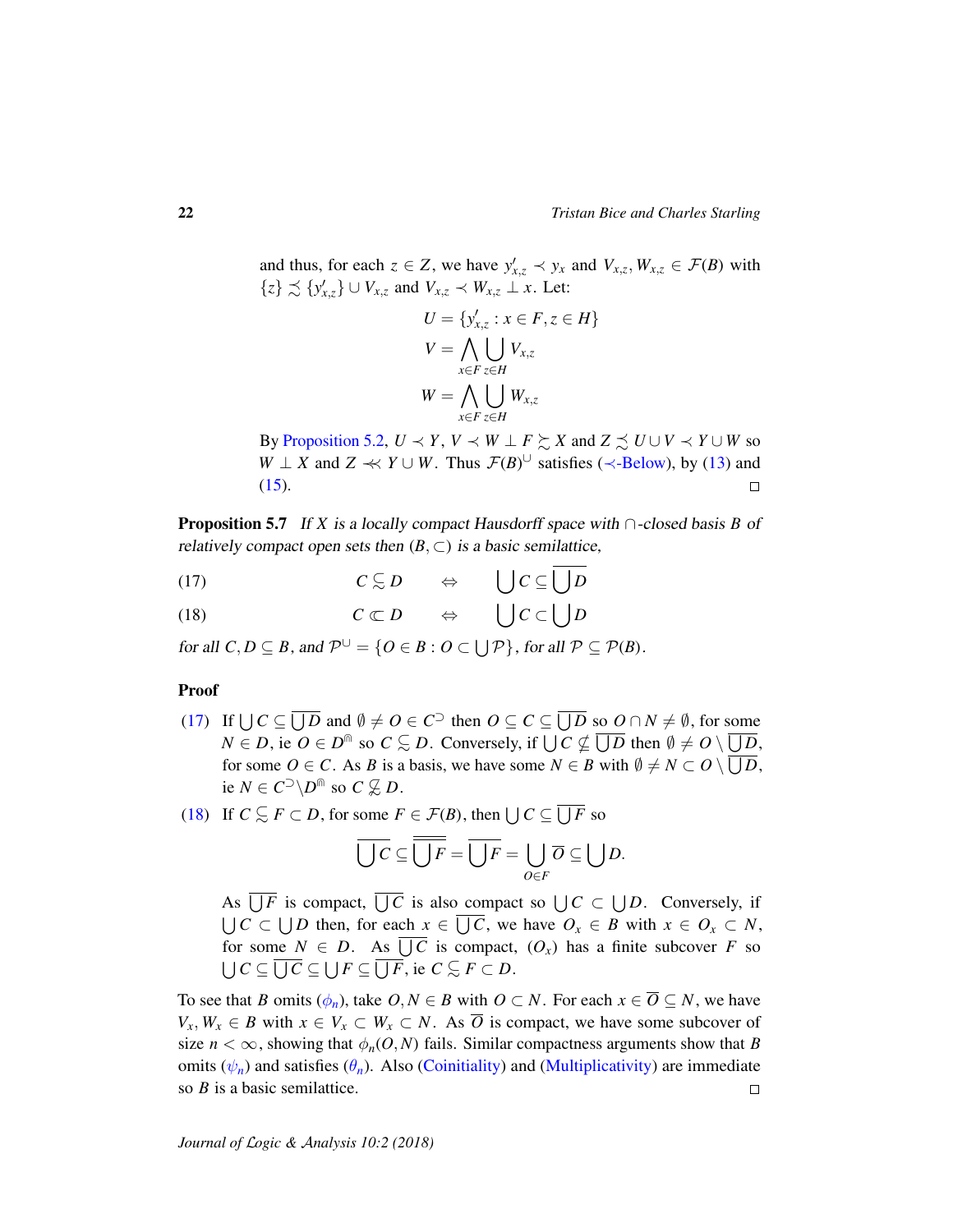By [\(18\)](#page-21-0),  $\mathcal{P} \mapsto \bigcup \mathcal{P}$  is an isomorphism from  $(\mathcal{P}(B)^{\cup}, \subseteq)$  to  $(\mathcal{O}(X), \subseteq)$ , with inverse  $O \mapsto \{N \in B : N \subset O\}$ . If *B* is also ∪-closed, then the sets of the form  $\{N \in B : N \subset$ *O*} are precisely the ⊂-ideals of *B*. In other words, when  $(B, \prec)$  is a basic lattice,  $\mathcal{P}(B)$ <sup>U</sup> consists precisely of the  $\prec$ -ideals of *B*, by [Corollary 3.5.](#page-12-0) Thus  $\mathcal{P}(B)^{\cup}$  can be seen as a generalization of the 'rounded ideal completion' of *B* (see Goubault-Larrecq [\[11,](#page-34-12) Proposition 5.1.33]) from basic lattices to basic semilattices.

<span id="page-22-0"></span>**Corollary 5.8** Basic semilattices characterize  $\cap$ -closed relatively compact bases of (necessarily locally compact) Hausdorff spaces. More precisely, if *B* is a relatively compact basis of Hausdorff *X* then  $(B, \subset)$  is a basic semilattice and  $\hat{B}$  is homeomorphic to *X*, while if  $(B, \prec)$  is a basic semilattice then  $\hat{B}$  has a relatively compact basis isomorphic to *B*.

**Proof** If *B* is a relatively compact basis of Hausdorff *X* then  $(B, \subset)$  is a basic semilattice, by [Proposition 5.7,](#page-21-2) and  $\hat{B}$  is homeomorphic to *X*, by [Proposition 3.2.](#page-10-0)

If  $(B, \prec)$  is a basic semilattice then *B* is isomorphic to a ∨-dense meet subsemilattice of the basic lattice  $(\mathcal{F}(B)^{\cup}, \subset)$ , by [Corollary 5.6.](#page-0-1) Thus *B* is isomorphic to a  $\cap$ -closed relatively compact basis of a (locally compact) Hausdorff space, by [Corollary 3.5.](#page-12-0) By [Proposition 3.2,](#page-10-0) this space is homeomorphic to  $\hat{B}$ .  $\Box$ 

In other words, the basic semilattices of this section are the same as the basic meet semilattices defined at the end of [Section 3.](#page-9-0) Part of the above theorem could also be obtained from the Hofmann-Lawson theorem from [\[12\]](#page-34-0). Specifically, as *B* is isomorphic to a  $\bigvee$ -dense meet subsemilattice of the continuous frame  $(\mathcal{P}(B)^{\cup}, \subset)$ , by [Corollary 5.6,](#page-0-1) *B* must be isomorphic to a  $\cap$ -closed basis of a locally compact sober space.

As with basic lattices, the basic semilattice axioms can be much simplified when  $\prec$  is reflexive. Specifically, for a meet semilattice  $(B, \preceq)$  to be a basic semilattice, it suffices to omit  $(\psi_n)$  and satisfy  $\theta_1$ , which becomes

<span id="page-22-1"></span>(Separativity)  $\exists v \neq 0 \ (x \succeq v \perp y) \Rightarrow x \preceq y.$ 

While this is still not a finite axiomatization, we show in [Section 8](#page-30-0) that more general 'pseudobases' of compact clopen sets can be axiomatized by [\(Separativity\)](#page-22-1) alone.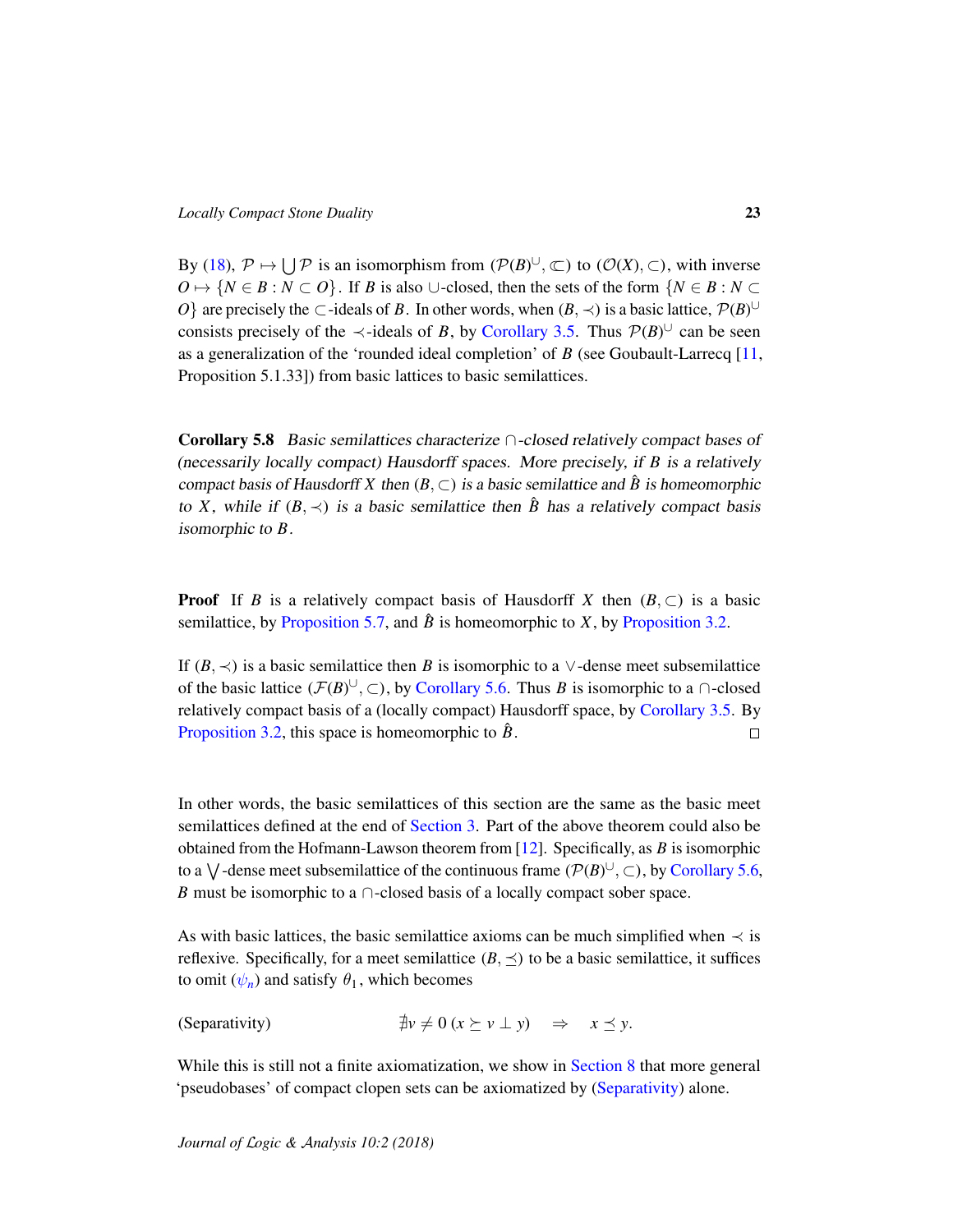# <span id="page-23-0"></span>6 Tight Representations

We call a poset  $(B, \preceq)$  with minimum 0 a *p0set* and apply all our previous notation and terminology to p0sets by taking  $\prec$  =  $\preceq$ . For *C* ⊆ *B*, let

$$
C_{\succeq} = \bigcap_{c \in C} \{c\}^{\succeq} = \{x \in B : \forall y \in C(y \succeq x)\}.
$$

We take the empty intersection to be the entire p0set, ie  $\emptyset \ge B$ .

<span id="page-23-2"></span>**Definition 6.1** For  $C, D \subseteq B$  we define the *covering relation*  $\leq \infty$  by

$$
C\precsim D\qquad\Leftrightarrow\qquad C_{\succeq}\subseteq D^{\Cap}\cup\{0\}.
$$

Unlike the other relations we have been considering,  $\precsim$  need not be transitive. However,  $\approx$  is at least reflexive on  $\mathcal{P}(B)\setminus\{\emptyset\}$ . Also,  $\approx$  can often be expressed in more familiar order theoretic terms, eg:

| If $B$ is any p0set then              | $\{x\} \precsim D$    | $\Leftrightarrow$ | $\{x\} \preceq D$           |
|---------------------------------------|-----------------------|-------------------|-----------------------------|
| If $B$ is separative then             | ${x} \geq {y}$        | $\Leftrightarrow$ | $x \preceq y$               |
| If $B$ is a meet semilattice then     | $\{x, y\} \precsim D$ | $\Leftrightarrow$ | $\{x \wedge y\} \precsim D$ |
| If $B$ is a distributive lattice then | $C \precsim \{x, y\}$ | $\Leftrightarrow$ | $C \precsim \{x \vee y\}$   |

Also note the following relationships between  $\precsim$  and  $\precsim$ :

<span id="page-23-1"></span>

| $B \precsim D$                | $\Leftrightarrow$ | $\emptyset \precsim D$ |
|-------------------------------|-------------------|------------------------|
| $\emptyset \neq C \precsim D$ | $\Rightarrow$     | $C \precsim D$         |
| $C \precnsim E \precnsim D$   | $\Rightarrow$     | $C \precsim D$         |

**Definition 6.2** If *A* and *B* are p0sets and  $\beta : B \to A$  satisfies  $\beta(0) = 0$  then  $\beta$  is:

(1) *tight* if  $\beta$  preserves  $\precsim$  on  $\mathcal{F}(B)$ , ie if for all  $F, G \in \mathcal{F}(B)$ ,

(19) 
$$
F \precsim G \qquad \Rightarrow \qquad \beta[F] \precsim \beta[G]
$$

- (2) *tightish* if [\(19\)](#page-23-1) holds when  $F \neq \emptyset$
- (3) *coinitial* if  $\beta[B]$  is  $\preceq$ -coinitial in *A*, ie  $A \setminus \{0\} = (\beta[B] \setminus \{0\})^{\preceq}$
- (4) a *representation* if *A* is a generalized Boolean algebra
- (5) a *character* if  $A = \{0, 1\}$

The difference between tight and tightish is illustrated as follows.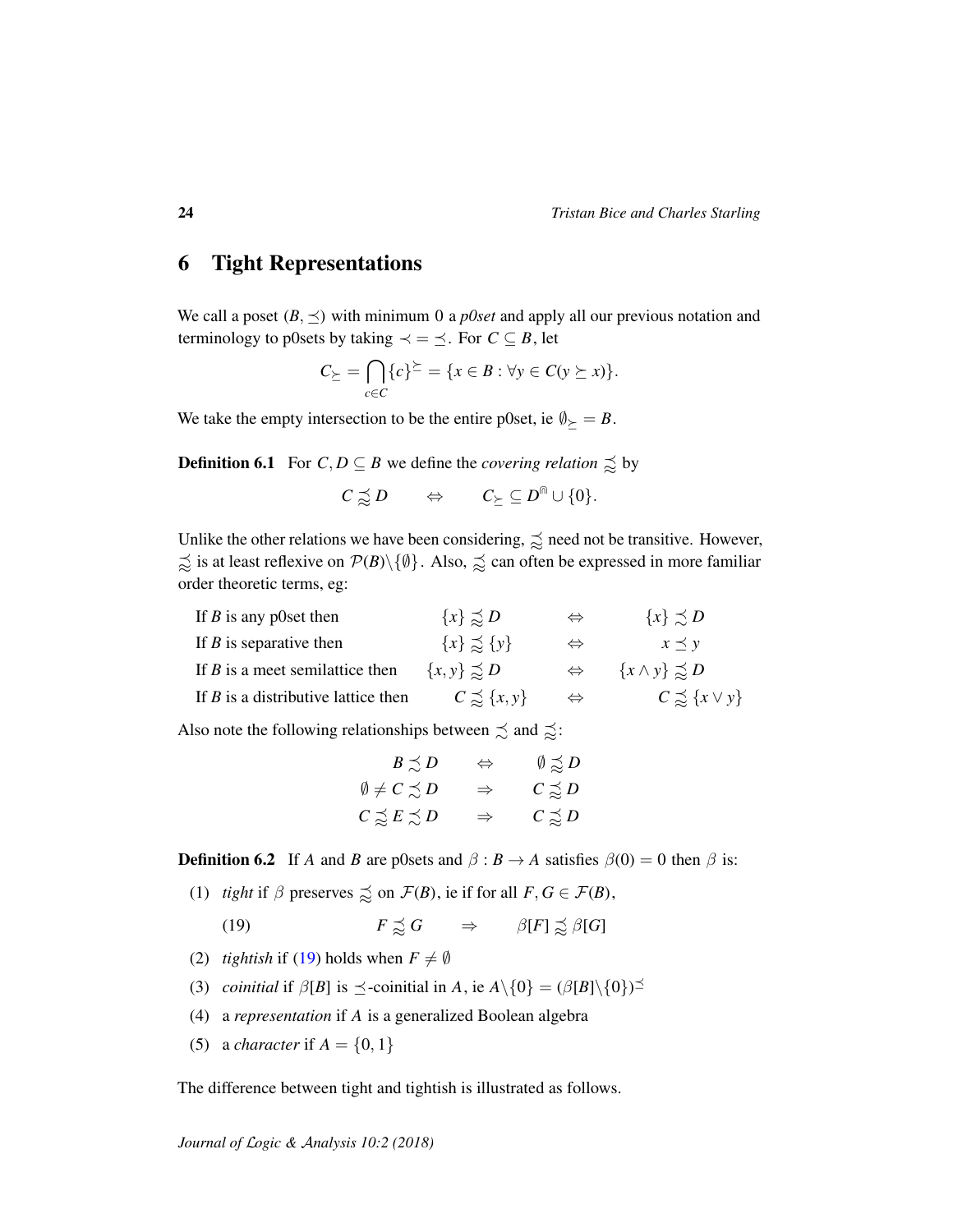**Example 6.3** Let  $B = \{0, x, y\}$  be the meet semilattice with  $x \wedge y = 0$ . So  $\emptyset \precsim \{x, y\}$ is the only non-trivial covering relation. Thus any  $\beta : B \to A$  with  $\beta(0) = 0$  is tightish, while  $\beta$  is a tight representation iff *A* is a Boolean algebra with maximum  $\beta(x) \vee \beta(y)$ . For example,  $\beta$  is not tight when we define  $\beta : B \to \mathcal{P}(\{1,2,3\})$  by

$$
\beta(0) = \emptyset
$$
,  $\beta(x) = \{1\}$ ,  $\beta(y) = \{2\}$ .

However, note that if we restrict the codomain to  $\mathcal{P}(\{1,2\})$  then  $\beta$  is tight.

In general, we see that

tightish and coinitial  $\Rightarrow$  tight  $\Rightarrow$  tightish

and they all coincide if we restrict the codomain to  $\beta[B]$ . Also if  $B^1$  denotes B with maximum 1 adjoined and  $\beta^1$  denotes the extension of  $\beta$  to  $B^1$  with  $\beta(1) = 1 \in A^1$ ),

 $\beta$  is tight  $\Leftrightarrow$   $\beta^1$  is tightish.

If there is no  $G \in \mathcal{F}(B)$  with  $\emptyset \precsim G$  then tight and tightish again coincide. Even when we do have  $G \in \mathcal{F}(B)$  with  $\emptyset \precsim G$ , to verify that tightish  $\beta : B \to A$  is tight we only need to check that  $\emptyset \preceq \beta[G]$  for some (rather than all) such *G*.

<span id="page-24-0"></span>**Proposition 6.4** If  $\beta$  is tightish and  $\emptyset \precsim \beta[G]$ , for some  $G \in \mathcal{F}(B)$ ,  $\beta$  is tight.

**Proof** For any  $C, D \subseteq B$ ,

$$
C \precsim D \qquad \Leftrightarrow \qquad \forall x \in C \left( \{x\} \precsim D \right).
$$

Thus any tightish  $\beta$  also preserves  $\precsim$  on  $\mathcal{F}(B)$ . If  $\emptyset \precsim F$  then  $G \subseteq B \precsim F$  which means  $G \precsim F$  so, by  $\precsim$ -preservation,  $\emptyset \precsim \beta[G] \precsim \beta[F]$  and hence  $\emptyset \precsim \beta[F]$ .  $\Box$ 

Here, 'tight' generalizes Exel [\[6,](#page-34-3) Definition 11.6] (and [Proposition 6.4](#page-24-0) generalizes Exel [\[6,](#page-34-3) Lemma 11.7]) while 'tightish' generalizes 'cover-to-join' from Donsig and Milan [\[4\]](#page-33-2). The original definitions were restricted to (even Boolean) representations of a meet semilattice *B*, in which case we have the following alternative description.

<span id="page-24-3"></span>**Proposition 6.5** A representation  $\beta$  of a meet semilattice *B* is tightish iff

<span id="page-24-1"></span>(20)  $\beta(x \wedge y) = \beta(x) \wedge \beta(y)$  and  $G \preceq \{x\} \precsim G \Rightarrow \beta(x) \preceq \bigvee \beta[G]$ 

for all  $x, y \in B$  and  $G \in \mathcal{F}(B)$ . Also,  $\beta$  is tight iff moreover, for all  $G \in \mathcal{F}(B)$ ,

<span id="page-24-2"></span>(21)  $\emptyset \precsim G \Rightarrow 1_A = \bigvee \beta[G].$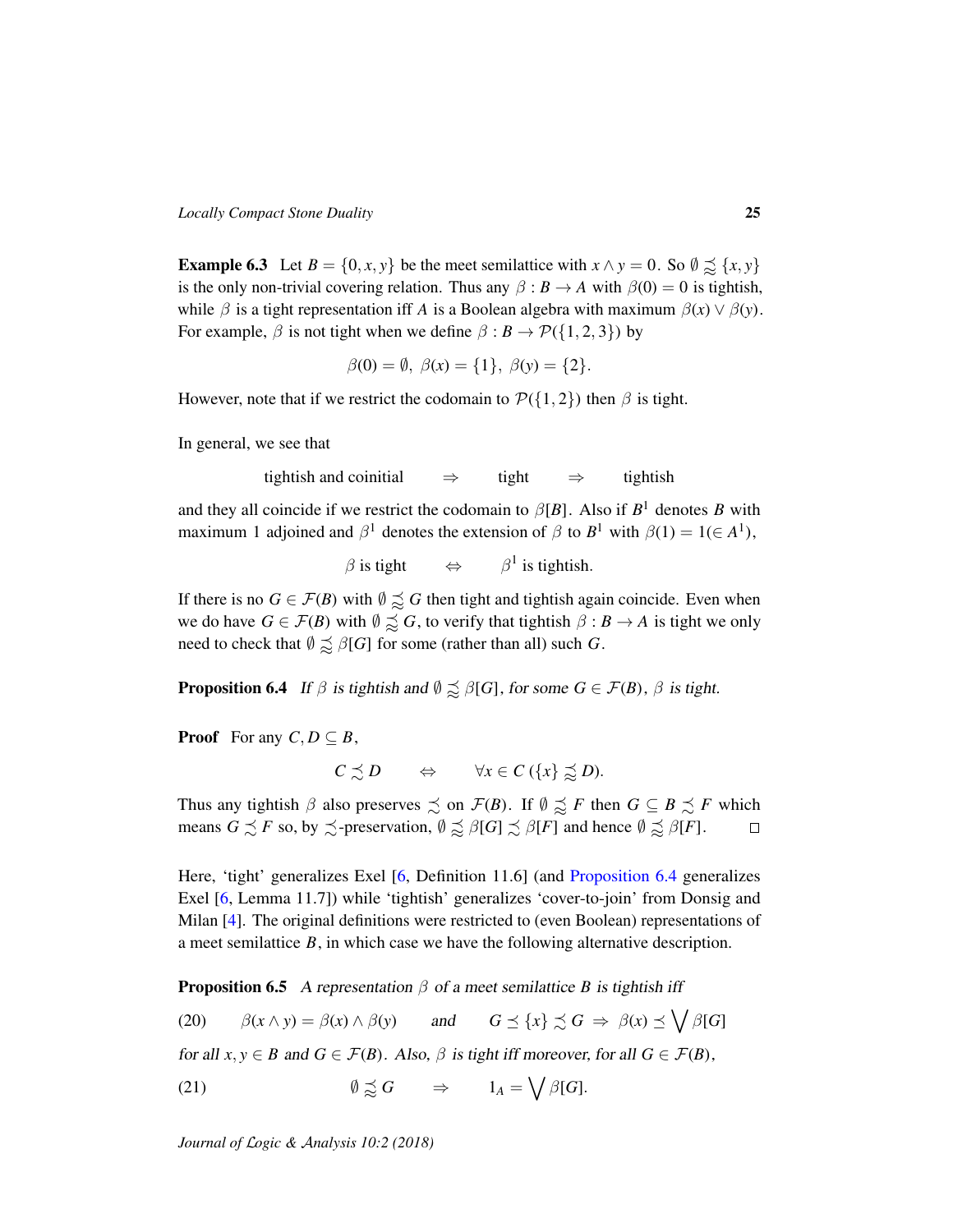**Proof** Assume  $\beta$  is tightish. Then  $\beta$  is order preserving because A is separative so

 $x \preceq y \Rightarrow \{x\} \preceq \{y\} \Rightarrow \{\beta(x)\}\preceq \{\beta(y)\}\Rightarrow \beta(x)\preceq \beta(y).$ 

Thus  $\beta(x \wedge y) \preceq \beta(x) \wedge \beta(y)$ . Conversely, by the definition of meets, we have  ${x, y}_{\geq} = {x \wedge y}_{\geq} \subseteq {x \wedge y}^{\text{in}} \cup {0}, \text{ ie } {x, y}_{\geq} \precsim {x \wedge y} \text{ so } {\beta(x), \beta(y)} \precsim {\beta(x \wedge y)}$ and hence  $\beta(x) \land \beta(y) \leq \beta(x \land y)$ . As *A* is also distributive, we immediately see that  $(G \preceq) \{x\} \preceq G$  implies  $\beta(x) \preceq \bigvee \beta[G]$ .

On the other hand, if [\(20\)](#page-24-1) holds and  $F \precsim G$ , for  $F, G \in \mathcal{F}(B)$ , then we have  $G \wedge x \leq \{x\} \precsim G \wedge x$ , for  $x = \bigwedge F$ , so  $\beta(x) \preceq \bigvee \beta[G \wedge x] \preceq \bigvee \beta(G)$ .

Lastly, for [\(21\)](#page-24-2) note that  $A \precsim \beta[G]$  iff  $A \precsim \{\forall \beta[G]\}$ , as *A* is distributive. As *A* is separative, this is saying  $\bigvee \beta[G]$  is the maximum  $1_A$  of A.  $\Box$ 

In particular, if there is  $G \in \mathcal{F}(B)$  with  $\emptyset \precsim G$  then all tight representations of *B* must be to true Boolean algebras, as in Exel [\[6,](#page-34-3) Definition 11.6]. Actually, if we were being faithful to  $[6,$  Definition 11.6], we would define

$$
B^{C,D} = C_{\succeq} \cap D_{\perp} = \{ e \in B : \forall x \in C \, (x \succeq e) \text{ and } \forall y \in D \, (y \perp e) \}
$$

and call  $\beta$  tight if  $\beta(0) = 0$  and, for all  $F, G, H \in \mathcal{F}(B)$ ,

 $(22)$  $F,G \precsim H \qquad \Rightarrow \qquad A^{\beta [F],\beta [G]} \precsim \beta [H].$ 

However, this is equivalent to our definition as

 $B^{F,G} \precsim H \qquad \Leftrightarrow \qquad F \precsim^{\prec} G \cup H.$ 

If we restrict further to generalized Boolean algebra *B*, we see that the tightish representations are precisely the generalized Boolean homomorphisms, ie the maps preserving  $\land$ ,  $\lor$  and  $\land$ . Indeed, we will soon see how the category of posets with tightish morphisms is in some sense a pullback of the category of generalized Boolean algebras with generalized Boolean morphisms.

<span id="page-25-0"></span>**Proposition 6.6** For generalized Boolean algebras *A* and *B* and  $\beta$  :  $B \rightarrow A$ , the following are equivalent.

- (1)  $\beta$  is tightish.
- (2)  $\beta$  is a lattice homomorphism with  $\beta(0) = \beta(0)$ .
- (3)  $\beta$  is a generalized Boolean homomorphism.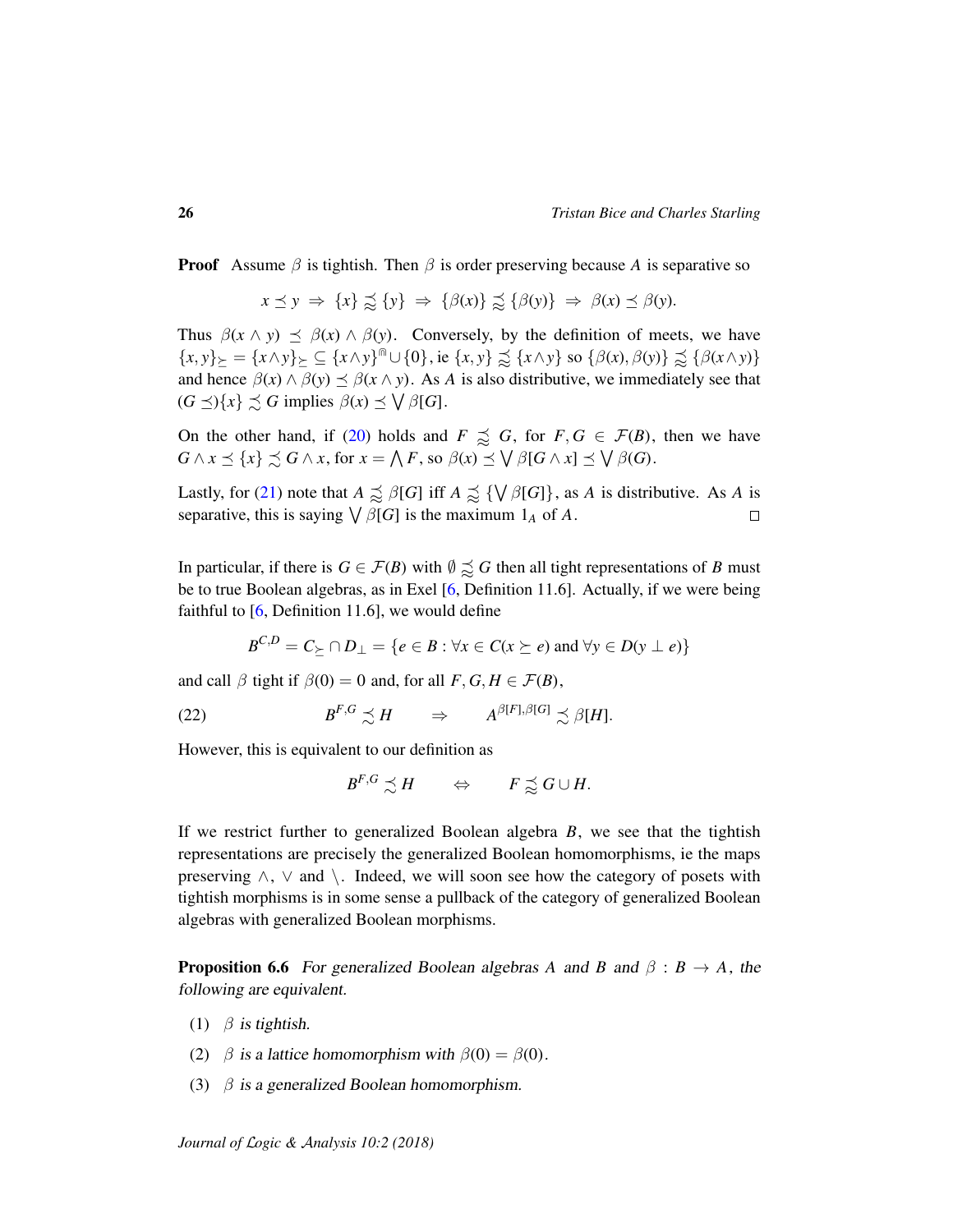**Proof** By the observations after [Definition 6.1,](#page-23-2) in any generalized Boolean algebra,

 $\{w, x\} \precsim \{y, z\}$   $\Leftrightarrow$   $w \wedge x \preceq y \vee z.$ 

Thus, arguing as in the proof of [Proposition 6.5,](#page-24-3) we see that the tight maps between generalized Boolean algebras are precisely the lattice homomorphisms taking 0 to 0. As  $x\lambda x = 0$  and  $x\lambda y$  is the unique complement of  $x \wedge y$  in [0, *x*], these are precisely the generalized Boolean homomorphisms.  $\Box$ 

This and  $(21)$  yields the following version of [\[6,](#page-34-3) Proposition 11.9].

**Proposition 6.7** For Boolean algebras *A* and *B* and  $\beta$  :  $B \rightarrow A$ , the following are equivalent.

- (1)  $\beta$  is tight.
- (2)  $\beta$  is a lattice homomorphism with  $\beta(0) = \beta(0)$  and  $\beta(1) = \beta(1)$ .
- (3)  $\beta$  is a Boolean homomorphism.

# 7 The Enveloping Boolean Algebra

Next we construct a tight map from any given p0set *B* to what might be called its 'enveloping Boolean algebra'  $\mathcal{RO}(B')$ . We then examine its universal properties.

First, let  $B' = B \setminus \{0\}$  with the Alexandroff topology, where the closed sets are precisely the  $\succeq$ -closed sets, and consider the map  $x \mapsto \{x\}^{\succeq} \setminus \{0\}$  from *B* to  $\mathcal{O}(B')$ .

<span id="page-26-0"></span>**Proposition 7.1** The map  $x \mapsto \{x\}^{\geq} \setminus \{0\}$  is tight and coinitial.

**Proof** Take  $F, G \in \mathcal{F}(B)$  with  $F \precsim G$ . If  $O \in \mathcal{O}(B')$  with  $O \subseteq \{x\}^{\succeq}$ , for all  $x \in F$ , then  $O \subseteq F^{\succeq}$  so  $O \subseteq G^{\cap} \setminus \{0\}$ . Thus we have  $y \in G$  with  $\emptyset \neq O \cap \{y\}^{\succeq} \setminus \{0\} \in \mathcal{O}(B')$ so  $O \cap \{y\}^{\geq} \setminus \{0\}$ . Thus  $\{\{x\}^{\geq} \setminus \{0\} : x \in F\} \precsim \{\{y\}^{\geq} \setminus \{0\} : y \in G\}.$  $\Box$ 

For any topological space *X*, recall that  $O \in \mathcal{O}(X)$  is *regular* if  $O = \overline{O}^{\circ}$  or, equivalently, if  $O = \overline{N}^{\circ}$  for any  $N \subseteq X$ . The regular open sets  $\mathcal{RO}(X)$  form a complete Boolean algebra w.r.t.  $\subset$  such that, for  $O \in \mathcal{RO}(X)$  and  $\mathcal{N} \subset \mathcal{RO}(X)$ ,

 $\neg O = (X \setminus O)^\circ$  and  $\bigvee \mathcal{N} = \overline{\bigcup \mathcal{N}}^\circ$ .

<span id="page-26-1"></span>**Proposition 7.2**  $O \mapsto \overline{O}^{\circ}$  is a tight coinitial representation of  $O(X)$  in  $\mathcal{RO}(X)$ .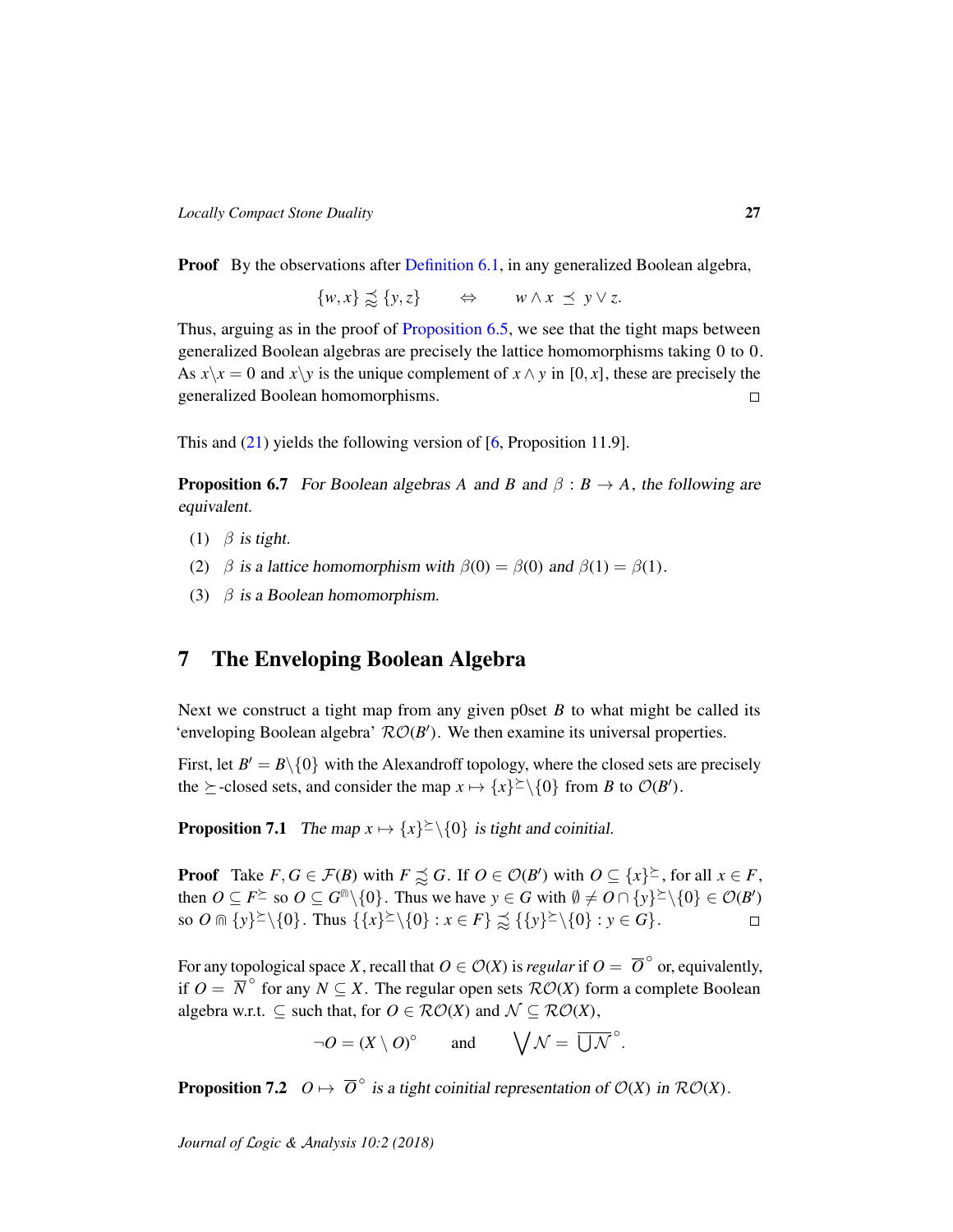**Proof** We first claim that 
$$
O \mapsto \overline{O}^{\circ}
$$
 preserves meets. For, given any  $O, N \in \mathcal{O}(X)$ ,

$$
\overline{O \cap N}^{\circ} \subseteq (\overline{O} \cap \overline{N})^{\circ} = \overline{O}^{\circ} \cap \overline{N}^{\circ}.
$$

For the reverse inclusion, it suffices to show that  $\overline{O}^\circ \cap \overline{N}^\circ \subseteq \overline{O \cap N}$  as taking interiors then yields  $\overline{O}^{\circ} \cap \overline{N}^{\circ} \subseteq \overline{O \cap N}^{\circ}$ . If this inclusion failed, we would have  $\emptyset \neq P = \overline{O}^{\circ} \cap \overline{N}^{\circ} \setminus \overline{O \cap N} \in \mathcal{O}(X)$ . As  $P \subseteq \overline{O}$ ,  $\emptyset \neq P \cap O \in \mathcal{O}(X)$ . Likewise,  $P \cap O \subseteq P \subseteq \overline{N}$  so  $\emptyset \neq P \cap O \cap N$ , contradicting the definition of *P*.

Also, for  $O \in \mathcal{O}(X)$  and  $F \in \mathcal{F}(\mathcal{O}(X))$ ,  $\{O\} \precsim F$  means  $O \subseteq \overline{\bigcup F}$  and hence  $O \subseteq \overline{\bigcup F}^{\circ} = \bigvee_{O \in F} O$ . Thus  $O \mapsto \overline{O}^{\circ}$  is tight, by [Proposition 6.5.](#page-24-3)

As in Kunen [\[17,](#page-34-13) Chapter II Lemma 3.3], define  $\rho : B \to \mathcal{RO}(B')$  by:

$$
\rho(x) = \overline{\{x\}^{\succeq}}^{\circ}
$$

By [Proposition 7.1](#page-26-0) and [Proposition 7.2,](#page-26-1)  $\rho$  is tight. In fact, more can be said.

<span id="page-27-1"></span>**Proposition 7.3** For all  $F, G \in \mathcal{F}(B)$ ,

<span id="page-27-0"></span>
$$
F\precapprox G\qquad\Leftrightarrow\qquad \bigwedge \rho[F]\subseteq \bigvee \rho[G].
$$

**Proof** For any  $Y \subseteq B'$ , we see that:

$$
\overline{Y} = Y^{\leq}
$$
  
\n
$$
Y^{\circ} = \{ y \in B' : \{y\}^{\geq} \setminus \{0\} \subseteq Y \}
$$
  
\n
$$
Y^{\text{fin}} = (Y^{\geq} \setminus \{0\})^{\leq}
$$

Thus 
$$
\bigvee \rho[G] = \overline{\bigcup G^{\succeq}} \setminus \{0\}^{\circ} = \{y \in B' : \{y\}^{\succeq} \subseteq (G^{\succeq}} \setminus \{0\})^{\preceq}\} = \{y \in B' : \{y\}^{\succeq} \subseteq G^{\text{fin}} \cup \{0\}\}.
$$

Also, as  $O \mapsto \overline{O}^{\circ}$  is meet preserving,  $\bigwedge \rho[F] = \bigcap_{x \in F} \overline{\{x\}^{\geq} \setminus \{0\}}^{\circ} = \overline{F_{\succeq} \setminus \{0\}}^{\circ}$ . If  $O \in \mathcal{RO}(B')$  then  $\overline{F_{\geq} \setminus \{0\}}^{\circ} \subseteq O$  iff  $F_{\geq} \setminus \{0\} \subseteq O$ . Thus, as  $(F_{\geq})^{\geq} = F_{\geq}$ ,

$$
\bigwedge \rho[F] \subseteq \bigvee \rho[G] \quad \Leftrightarrow \quad F_{\succeq} \setminus \{0\} \subseteq G^{\Cap} \quad \Leftrightarrow \quad F \precapprox^{\check{}} G.
$$

Thus a representation  $\beta$  of a p0set *B* is tight iff, for  $F, G \in \mathcal{F}(B)$ ,

$$
\bigwedge \rho[F] \subseteq \bigvee \rho[G] \qquad \Rightarrow \qquad \bigwedge \beta[F] \preceq \bigvee \beta[G].
$$

We now show that  $\rho$  restricted to the generalized Boolean subalgebra of  $\mathcal{RO}(B')$ generated by  $\rho[B]$  is universal for tight(ish) representations.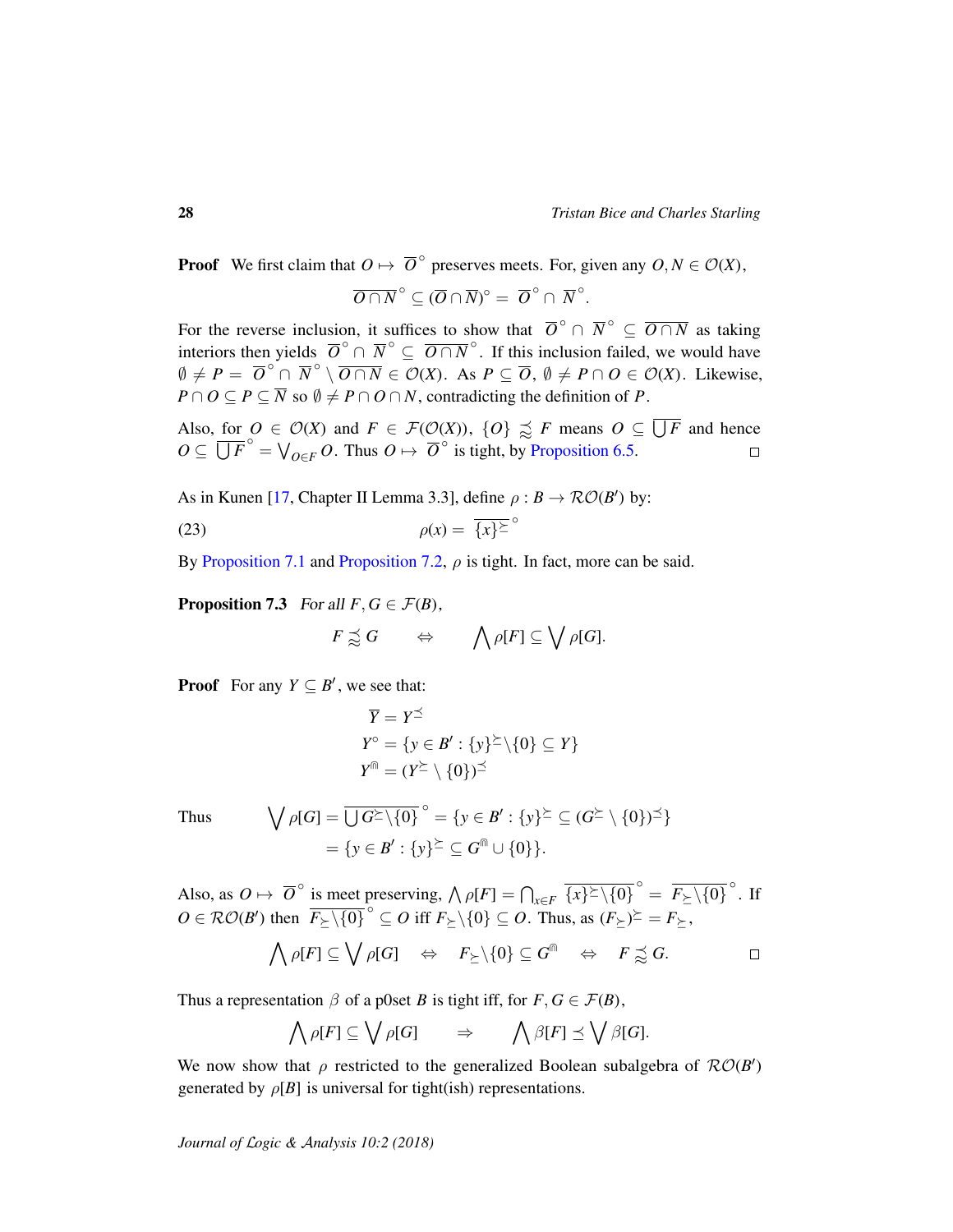<span id="page-28-0"></span>**Theorem 7.4** Let  $\beta$  :  $B \rightarrow A$  be a representation of a p0set *B*, let  $\rho$  be as in [\(23\)](#page-27-0), and let *S* be the generalized Boolean subalgebra of  $\mathcal{RO}(B')$  generated by  $\rho[B]$ . Then  $\beta$  is a tight(ish) representation iff  $\beta$  factors through  $\rho$ , ie iff there is tight(ish)  $\pi$  from *S* to *A* such that  $\beta = \pi \circ \rho$ .

**Proof** As  $\rho$  is tight, if  $\pi$  is tight(ish) then so is  $\pi \circ \rho$ .

Conversely, assume that  $\beta$  is a tightish representation of *B* in *A*. In particular, if  $\rho(x) = \rho(y)$  then  $\beta(x) = \beta(y)$  so we can define  $\pi : \rho[B] \to A$  by

$$
\pi(\rho(x)) = \beta(x).
$$

We can then extend  $\pi$  to the meet semilattice *M* generated by  $\rho[B]$  by defining  $\pi(\bigwedge \rho[F]) = \bigwedge \beta[F]$ , for  $F \in \mathcal{F}(B)$ . For if  $\bigwedge \rho[F] = \bigwedge \rho[G]$  then  $\bigwedge \rho[F] \subseteq \rho(y)$ , for all  $y \in G$ , so, by [Proposition 7.3,](#page-27-1)  $\bigwedge \beta[F] \preceq \beta(y)$ , as  $\beta$  is tightish. This means  $\bigwedge \beta[F] \preceq \bigwedge \beta[G]$  and, by a dual argument,  $\bigwedge \beta[F] \preceq \bigwedge \beta[G]$ . It the follows from the definition that this extension to *M* is meet preserving.

As  $\mathcal{RO}(B')$  is distributive, the lattice *L* generated by  $\rho[B]$  is generated by joins of elements of *M*. We claim we can extend  $\pi$  to *L* by defining, for  $F \in \mathcal{F}(M)$ ,

$$
\pi(\bigvee F) = \bigvee \pi[F].
$$

For if  $\bigvee F = \bigvee G$  then, for all  $O \in F$ , we have  $H \in \mathcal{F}(B)$  with  $\bigwedge \rho[H] = O$ , and, for all  $N \in G$ , we have  $H_N \in \mathcal{F}(B)$  with  $\bigwedge \rho[H_N] = N$ . So if  $x_N \in H_N$ , for all  $N \in G$ , then  $\bigwedge \rho[H] = O \subseteq \bigvee G \subseteq \bigvee_{N \in G} \rho(x_N)$  and hence [Proposition 7.3](#page-27-1) and tightishness yields  $\bigwedge \beta[H] \preceq \bigvee_{N \in G} \beta(x_N)$ . Thus distributivity yields:

$$
\pi(O) = \pi(\bigwedge \rho[H])
$$
\n
$$
= \bigwedge \beta[H]
$$
\n
$$
\leq \bigwedge_{\{(x_N): \forall N \in G(x_N \in H_N)\}} \bigvee_{N \in G} \beta(x_N)
$$
\n
$$
= \bigvee_{N \in G} \bigwedge \beta[H_N]
$$
\n
$$
= \bigvee_{N \in G} \pi[\bigwedge \rho[H_N]]
$$
\n
$$
= \bigvee_{N \in G} \pi[G]
$$

Therefore  $\bigvee \pi[F] \preceq \bigvee \pi[G]$  and, again by a dual argument,  $\bigvee \pi[G] \preceq \bigvee \pi[F]$ . For any sublattice *L* of *S* and any  $x \in L$ , let  $L_x$  be the sublattice

$$
L_x = \{ y \vee (z \backslash x) : y, z \in L \}.
$$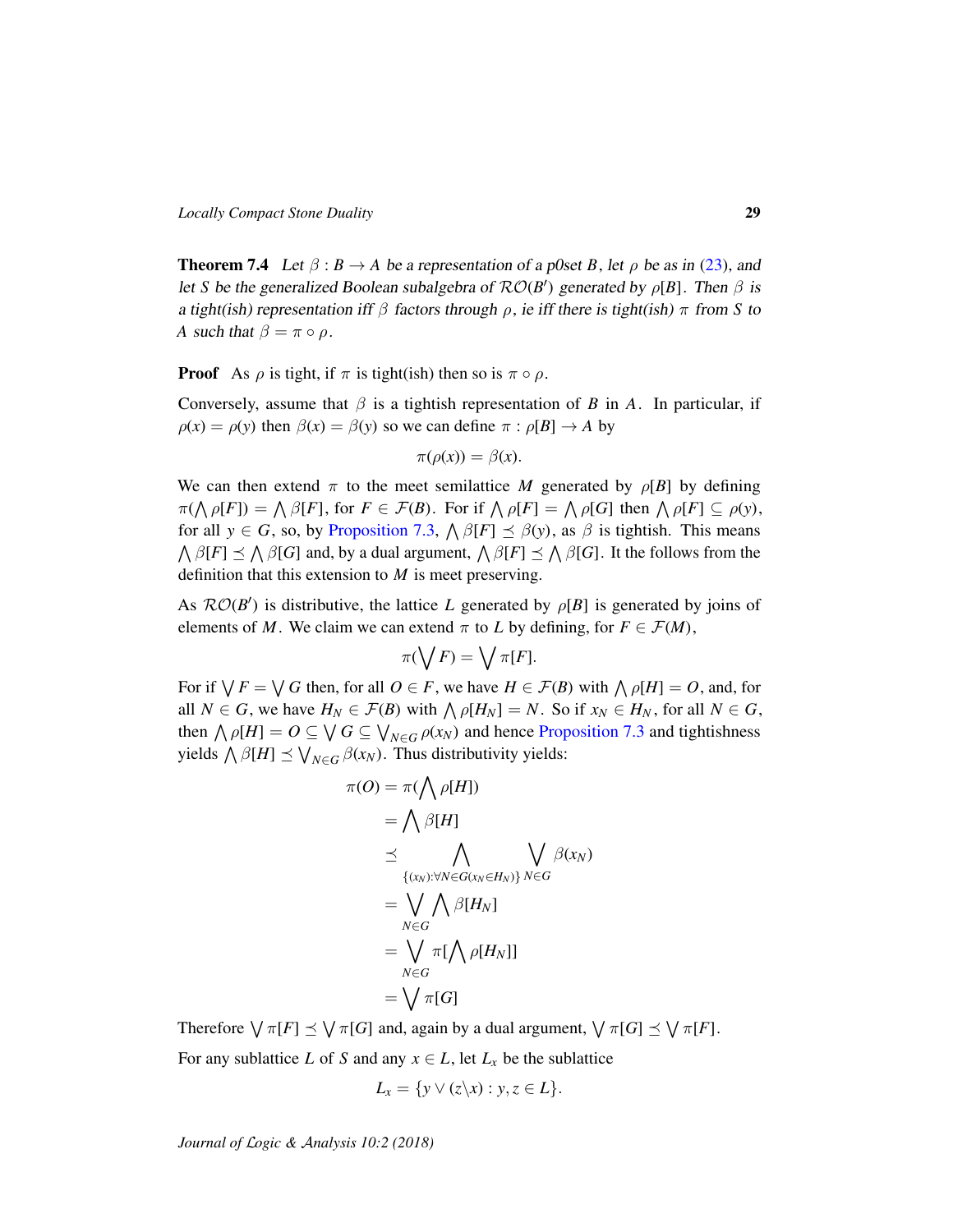As  $w = (w \wedge x) \vee (w \backslash x)$ , for all  $w \in S$ ,  $L \subseteq L_x$  and it suffices to take  $y \subseteq x$  above. Then we claim that any lattice homomorphism  $\pi$  from *L* to *A* can be extended to a lattice homomorphism  $\pi'$  of  $L_x$  given by

$$
\pi'(y \vee (z \backslash x)) = \pi(y) \vee (\pi(z) \backslash \pi(x)).
$$

To see that this is well-defined, say  $y \vee (z \vee x) = y' \vee (z' \vee x)$  with  $y, y' \subseteq x$ . Then  $y = x \wedge y = x \wedge (y \vee (z \setminus x)) = x \wedge (y' \vee (z' \setminus x)) = x \wedge y' = y'$ . Likewise  $z \setminus x = z' \setminus x$ , which is equivalent to  $x \vee z = x \vee z'$ . As  $\pi$  is a lattice homomorphism,  $\pi(x) \vee \pi(z) = \pi(x) \vee \pi(z')$ and hence  $\pi(z)\overline{\pi(x)} = \pi(z')\overline{\pi(x)}$ . Also, for any  $w \in L_x$ ,  $w = (w \wedge x) \vee (w \vee x)$  yields

$$
\pi'(w) = \pi(w \wedge x) \vee (\pi(w) \backslash \pi(x)) = (\pi(w) \wedge \pi(x)) \vee (\pi(w) \backslash \pi(x)) = \pi(w).
$$

So  $\pi'$  extends  $\pi$  and likewise  $\pi'$  is verified to be a lattice homomorphism.

Thus any maximal lattice homomorphism extension of  $\pi$  defined on the sublattice generated by  $\rho[B]$  as above must in fact be defined on the entirety of *S*. Thus  $\pi$  is tightish, by [Proposition 6.6.](#page-25-0) If there is no  $G \in \mathcal{F}(B)$  with  $\emptyset \precsim G$  then  $\pi$  is even (vacuously) tight. While if  $G \in \mathcal{F}(B)$ ,  $\emptyset \precsim G$  and  $\beta$  is tight then  $\emptyset \precsim \beta[G] = \pi \circ \rho[G]$ so  $\pi$  is also tight, by [Proposition 6.4.](#page-24-0)  $\Box$ 

It follows that tight(ish) maps between general p0sets are precisely those coming from tight(ish) maps of generalized Boolean algebras.

**Corollary 7.5** For p0sets *A* and *B* with  $\rho_A : A \to S_A$  and  $\rho_B : B \to S_B$  as above,  $\beta$  :  $B \to A$  is tight(ish) iff  $\rho_A \circ \beta = \pi \circ \rho_B$  for some tight(ish)  $\pi : S_B \to S_A$ .

**Proof** If  $\beta$  is tight(ish) then so is  $\rho_A \circ \beta$  and the required  $\pi$  comes from [Theorem 7.4.](#page-28-0) On the other hand, if  $\rho_A \circ \beta = \pi \circ \rho_B$  and  $\pi$  is tight(ish) then so is  $\pi \circ \rho_B$  and hence  $\rho_A \circ \beta$ . This means, for all  $F, G \in \mathcal{F}(B)$  (with  $F \neq \emptyset$ ),

$$
F \precsim G \quad \Rightarrow \quad \rho_A \circ \beta[F] \precsim \rho_A \circ \beta[G] \quad \Leftrightarrow \quad \beta[F] \precsim \beta[G]
$$

by [Proposition 7.3,](#page-27-1) so  $\beta$  is tight(ish) too.

Thus we have a map  $\beta \mapsto \pi_{\beta}$  taking any tight(ish)  $\beta : B \to A$  to the unique tight(ish)  $\pi_\beta : S_B \to S_A$  satisfying  $\rho_A \circ \beta = \pi_\beta \circ \rho_B$ . To put this in category theory terms, let P denote the category of p0sets with tight(ish) morhpisms and let G denote its full subcategory of generalized Boolean algebras. The above results are saying that we have a full functor *F* from **P** onto **G** with  $F(B) = S_B$  and  $F(\beta) = \pi_\beta$  together with a natural transformation  $\rho$  from the identity functor *I* to *F*:

$$
\Box
$$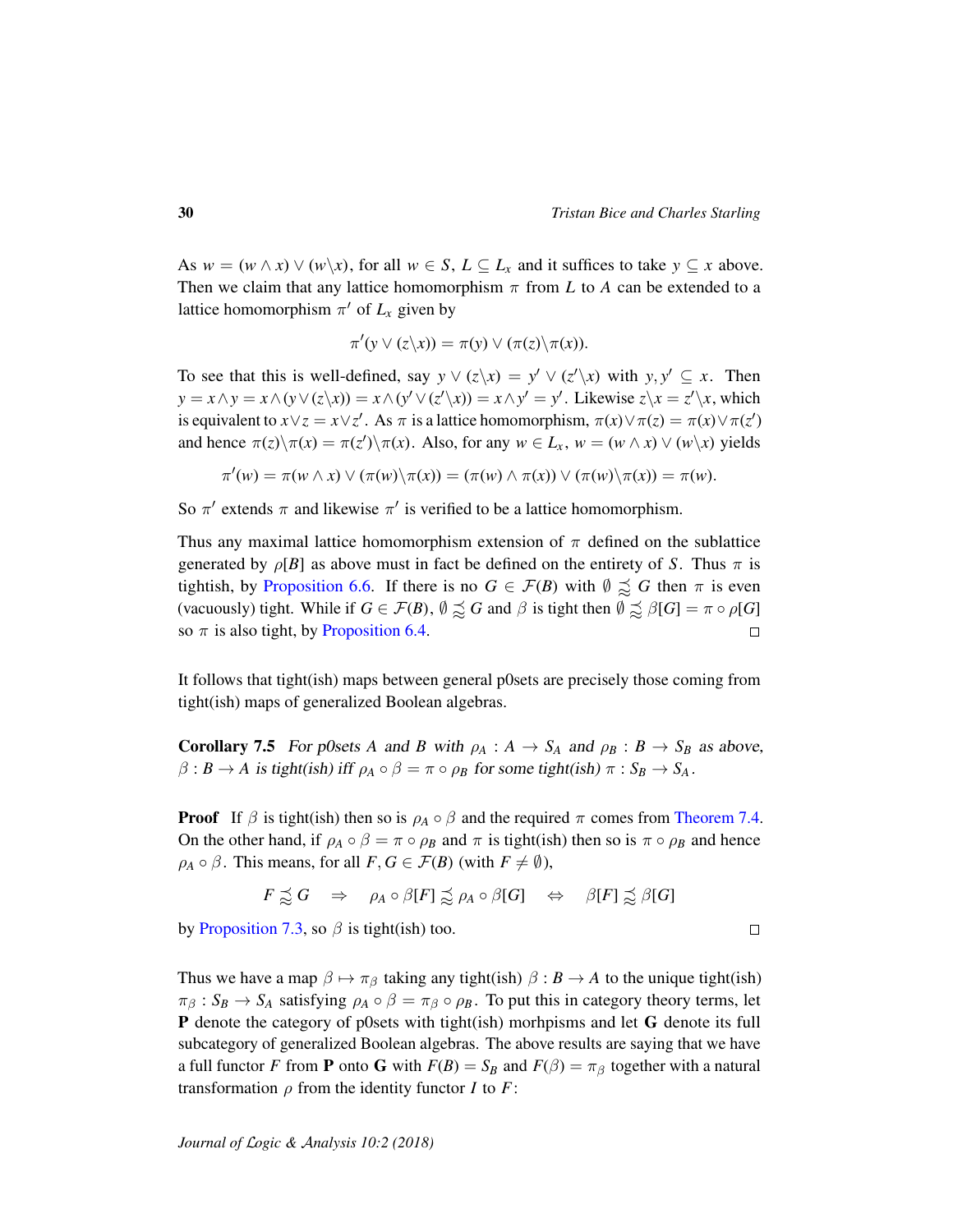*Locally Compact Stone Duality* 31



# <span id="page-30-0"></span>8 The Tight Spectrum

**Definition 8.1** Let *B* be any p0set. The *tight spectrum*  $\check{B}$  is the space of non-zero tight characters on *B* taken as a subspace of  $\{0, 1\}^B$  with the product topology.

We could equivalently call this the tightish spectrum, as any non-zero tightish character is coinitial and hence tight. And if  $\emptyset \precsim G$ , for some  $G \in \mathcal{F}(B)$ , then every tight character is automatically non-zero and so our definition of  $\check{B}$  agrees with the definition of  $\hat{B}_{\text{tight}}$  from Exel [\[6,](#page-34-3) Definition 12.8]. When there is no  $G \in \mathcal{F}(B)$  with  $\emptyset \precsim G$ , we instead have  $\hat{B}_{\text{tight}} = \check{B}^1$  = the one-point compactification of  $\check{B}$ , where  $B^1$  here denotes *B* with a top element 1 adjoined.

We can also view the tight spectrum as a certain Stone space, for by [Theorem 7.4,](#page-28-0) we can identify  $\check{S}$  and  $\check{B}$  via the map  $\phi \mapsto \phi \circ \rho$ . We can then identify  $\check{S}$  with  $\hat{S}$  via the map  $\phi \mapsto \phi^{-1}\{1\}$ , as non-zero tight characters on generalized Boolean algebras are precisely the characteristic functions of ultrafilters (as lattice homomorphisms from generalized Boolean algebras to  $\{0, 1\}$  are precisely the characteristic functions of prime filters).

<span id="page-30-2"></span><span id="page-30-1"></span>**Definition 8.2** For any topological space *X*, we call  $B \subseteq \mathcal{O}(X)$  a *pseudobasis* if:

<span id="page-30-5"></span><span id="page-30-3"></span>

| (Minimum)      | $\emptyset \in B$                                                                                  |
|----------------|----------------------------------------------------------------------------------------------------|
| (Cover)        | $X = \begin{pmatrix} B \end{pmatrix}$                                                              |
| (Coinitiality) | $\emptyset \neq O \in \mathcal{O}(X) \Rightarrow \exists N \in B \ (\emptyset \neq N \subseteq O)$ |
| $(T_0)$        | $\forall x, y \in X \exists O \in B \ (x \notin O \ni y \text{ or } y \notin O \ni x)$             |

<span id="page-30-4"></span>For  $x \in B$ , let  $O_x = \{ \phi \in \check{B} : \phi(x) = 1 \}$ . Also let  $\check{B}$  denote the characteristic functions of maximal centered  $C \subseteq B$ , ie satisfying  $F \rightarrow \{0\}$ , for all  $F \in \mathcal{F}(C)$ .

<span id="page-30-6"></span>**Proposition 8.3**  $\dot{B}$  is 0-dimensional locally compact Hausdorff with pseudobasis  $(O_x)_{x \in B}$  and dense subset *B*.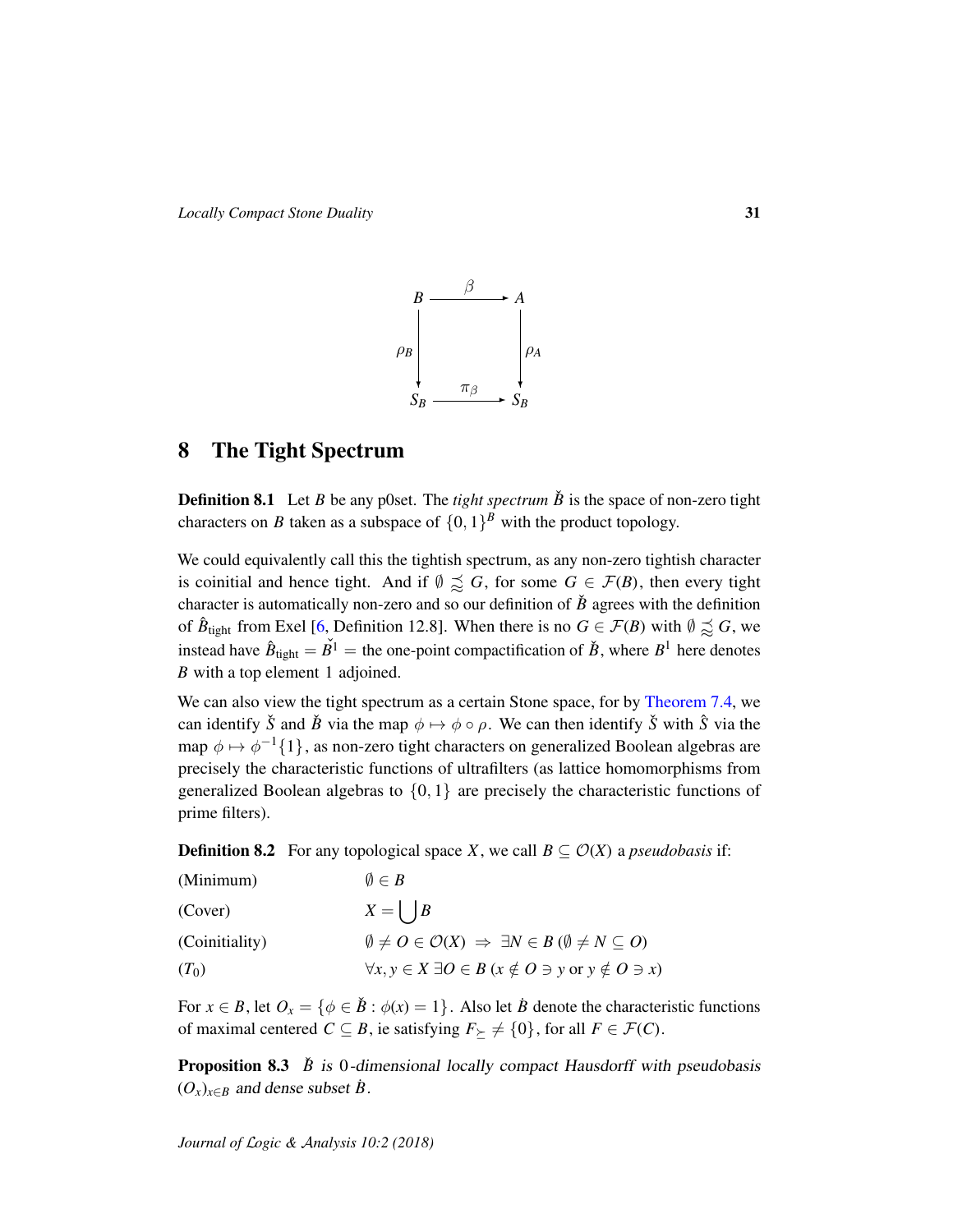**Proof** As  $\{0,1\}^B$  is 0-dimensional Hausdorff, so is  $\check{B}$ . The tight characters are immediately seen to form a closed subset of  $\{0, 1\}^B$  so taking away the zero character still yields a locally compact space  $\check{B}$ .

As  $O_0 = \emptyset$ ,  $(O_x)_{x \in B}$  satisfies [\(Minimum\)](#page-30-2). As every  $\phi \in \check{B}$  has value 1 for some  $x \in X$ ,  $(O_x)_{x \in B}$  satisfies [\(Cover\)](#page-30-3). If  $\phi, \psi \in \check{B}$  are distinct then  $\phi(x) \neq \psi(x)$ , for some  $x \in B$ , so  $(O_x)_{x \in B}$  satisfies  $(T_0)$  $(T_0)$  $(T_0)$ . To see that  $(O_x)$  satisfies [\(Coinitiality\)](#page-30-5), take some non-empty basic open  $O \subseteq \check{B}$ , so we have  $F, G \in \mathcal{F}(B)$  with

$$
O = \{ \phi \in \hat{B} : \phi[F] = \{1\} \text{ and } \phi[G] = \{0\} \}.
$$

For any  $\phi \in O$ ,  $\phi[F] \not\preceq \phi[G]$  so  $F \not\preceq G$ , by tightness. But this means we have non-zero  $x \in F_{\succeq} \backslash G^{\text{m}}$ . For any  $\psi \in O_x$ ,  $\psi[F] = \{1\}$ , as  $\psi$  is order preserving. If *x*  $\perp$  *y* then  $\{x, y\} \precsim 0$  so  $\{\psi(x), \psi(y)\} \precsim \psi(0) = 0$  and hence  $\psi(x) \perp \psi(y)$ , ie  $\psi$  is also orthogonality preserving and hence  $\psi[G] = \{0\}$  so  $O_x \subseteq O$ . It only remains to show that  $O_x$  is non-empty. So let  $\phi$  be the characteristic function of some maximal centred *C*  $\subseteq$  *B* containing *x*. If  $\phi$  were not tight, then we would have *F*, *G*  $\in$  *F*(*B*) with  $\phi[F] = \{1\}$ ,  $\phi[G] = \{0\}$  and  $F \precsim G$ . As C is maximal, for each  $x \in G$  we have *H*<sub>*x*</sub> ∈  $\mathcal{F}(C)$  with  $({x} \cup {H_x})_{\succeq} = {0}$ . But then  $(F \cup \bigcup H_x)_{\succeq} = {0}$ , contradicting the fact *C* is centred. Thus  $\phi \in O_x$  and this also shows that *B* is dense in *B*.  $\Box$ 

Theorem 8.4 If *B* is a pseudobasis of compact clopen subsets of a topological space *X* then we have a homeomorphism from *X* onto *B*<sup> $i$ </sup> given by  $x \mapsto \phi_x$  where

$$
\phi_x(O) = \begin{cases} 1 & \text{if } x \in O \\ 0 & \text{if } x \notin O. \end{cases}
$$

**Proof** For any  $F, G \in \mathcal{F}(B)$ , we claim that

$$
F \precsim G \qquad \Leftrightarrow \qquad \bigcap F \subseteq \bigcup G.
$$

If  $\bigcap F \subseteq \bigcup G$  then, for any non-empty  $O \in F_{\subseteq}$ , we have  $O \subseteq \bigcap F \subseteq \bigcup G$  so  $\emptyset \neq O \cap \bigcup G = \bigcup_{N \in G} O \cap N$ . Thus  $\emptyset \neq O \cap N$ , for some  $N \in G$ , and hence *O*  $\cap$  *N* in *B*, by [\(Coinitiality\)](#page-30-5), ie  $O \in G^{\cap}$  so  $F \precsim G$ . Conversely, if  $\bigcap F \nsubseteq \bigcup G$  then  $\emptyset \neq \bigcap F \setminus \bigcup G$  so [\(Coinitiality\)](#page-30-5) yields non-empty  $O \in B$  with  $O \subseteq \bigcap F \setminus \bigcup G$ , ie  $O \in F \subseteq \setminus (G^{\cap} \cup \{\emptyset\})$  so  $F \not\preceq G$ . Thus, for all  $x \in X$ , the definition of  $\phi_x$  yields:

$$
F \precsim G \qquad \Leftrightarrow \qquad \bigcap F \subseteq \bigcup G
$$
  

$$
\Rightarrow \qquad x \in \bigcap F \Rightarrow x \in \bigcup G
$$
  

$$
\Rightarrow \qquad \forall O \in F \ \phi_x(O) = 1 \Rightarrow \exists N \in G \ \phi_x(N) = 1
$$
  

$$
\Rightarrow \qquad \bigwedge \phi_x[F] \precsim \bigvee \phi_x[G]
$$
  

$$
\Rightarrow \qquad \phi_x[F] \precsim \phi_x[G]
$$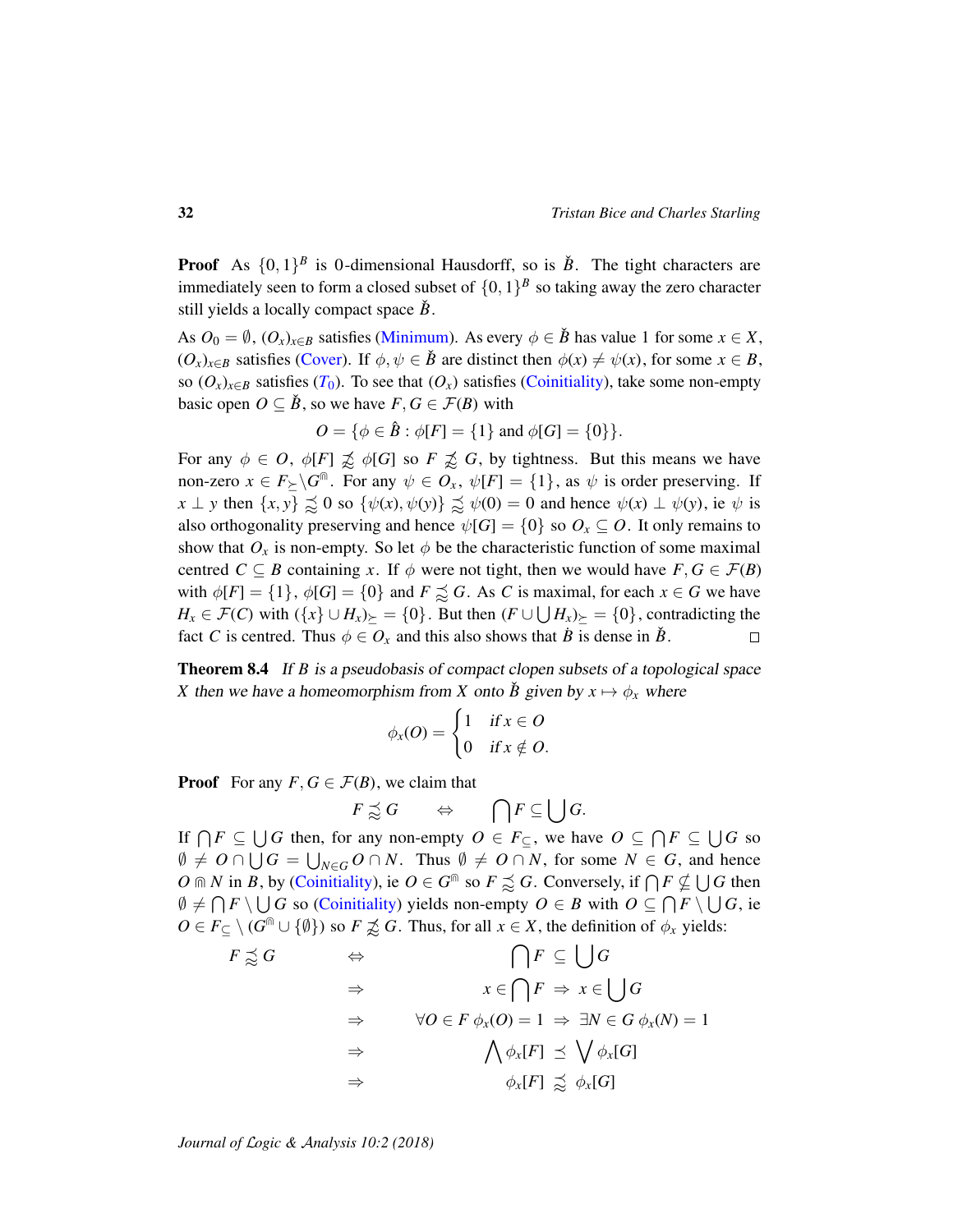*Locally Compact Stone Duality* 33

Thus  $\phi_x$  is tight and also non-zero, by [\(Cover\)](#page-30-3), so  $\phi_x \in \check{B}$ .

We next claim that, for any  $\phi \in \check{B}$ , there is a unique  $\{x\}$  such that

$$
\{x\}=\bigcap_{\substack{\phi(O)=1\\ \phi(N)=0}}O\backslash N.
$$

As  $\phi \neq 0$  and the elements of *B* are compact clopen, if the intersection were empty then it would be empty for some finite subset, ie we would have  $F, G \in \mathcal{F}(B)$  with  $\phi[F] = \{1\}$ ,  $\phi[G] = \{0\}$  and  $\emptyset = \bigcap_{O \in F, N \in G} O \backslash N$ . But this means  $\bigwedge \phi[F] = 1 \nleq 0 = \bigvee \phi[G]$  and  $\bigcap F \subseteq \bigcup G$ , contradicting the tightness of  $\phi$ . On other hand, the intersection can not contain more than one point, by  $(T_0)$  $(T_0)$  $(T_0)$ . This proves the claim, which means  $\phi = \phi_x$ . Thus  $x \mapsto \phi_x$  is a bijection from *X* to  $\check{B}$ .

Now say we have  $x \in M \in \mathcal{O}(X)$ . By  $(T_0)$  $(T_0)$  $(T_0)$ ,

$$
\emptyset = \bigcap_{\substack{x \in O \in B \\ x \notin N \in B \\ \text{or } N = M}} O \setminus N.
$$

As each  $O \in B$  is compact clopen and *B* satisfies [\(Cover\)](#page-30-3), some finite subset has empty intersection, ie we have  $F, G \in \mathcal{F}(B)$  with  $x \in \bigcap F$ ,  $x \notin \bigcup G$  and  $\bigcap_{O \in F, N \in G} O \setminus N \subseteq M$ . As *x* and *M* were arbitrary, this is saying  $x \mapsto \phi_x$  is an open mapping. As each  $O \in B$ is clopen,  $x \mapsto \phi_x$  is also continuous and hence a homeomorphism.  $\Box$ 

<span id="page-32-0"></span>Corollary 8.5 Separative p0sets characterize compact clopen pseudobases of necessarily 0-dimensional locally compact Hausdorff topological spaces. More precisely: If *B* is a compact clopen pseudobasis of *X* then  $(B, \subseteq)$  is separative and  $\check{B}$  is homeomorphic to *X*, while if  $(B, \preceq)$  is separative then  $\check{B}$  has compact clopen pseudobasis  $(O_x)_{x \in B}$ order isomorphic to *B*.

**Proof** If *B* is a compact clopen pseudobasis of *X* then, for any  $O, N \in B$  with  $O \not\subset N$ , we see that  $\emptyset \neq O\setminus N \in \mathcal{O}(X)$ . By [\(Coinitiality\)](#page-30-5), we then have non-empty  $M \in B$  with  $M \subseteq O\backslash N$ , so *B* is separative. By [Proposition 8.3,](#page-30-6) *X* is homeomorphic to  $\check{B}$ , which is 0-dimensional locally compact Hausdorff, by [Proposition 8.3.](#page-30-6)

If  $(B, \preceq)$  is separative then, whenever  $x \nleq y$ , we have non-zero  $z \preceq x$  with  $y \perp z$ . We can then take  $\phi \in \dot{B}$  with  $\phi(z) = 1$  so  $\phi \in O_x \backslash O_y$  and hence  $O_x \nsubseteq O_y$ . Conversely, if  $x \leq y$  then  $O_x \subseteq O_y$  so

<span id="page-32-1"></span>
$$
(24) \t\t x \preceq y \t \Leftrightarrow \t O_x \subseteq O_y. \square
$$

We finish with a note on [\(Separativity\)](#page-22-1), which is the standard term in set theory (see Kunen [\[17,](#page-34-13) Chapter II Exercise (15)]), and some other closely related conditions. First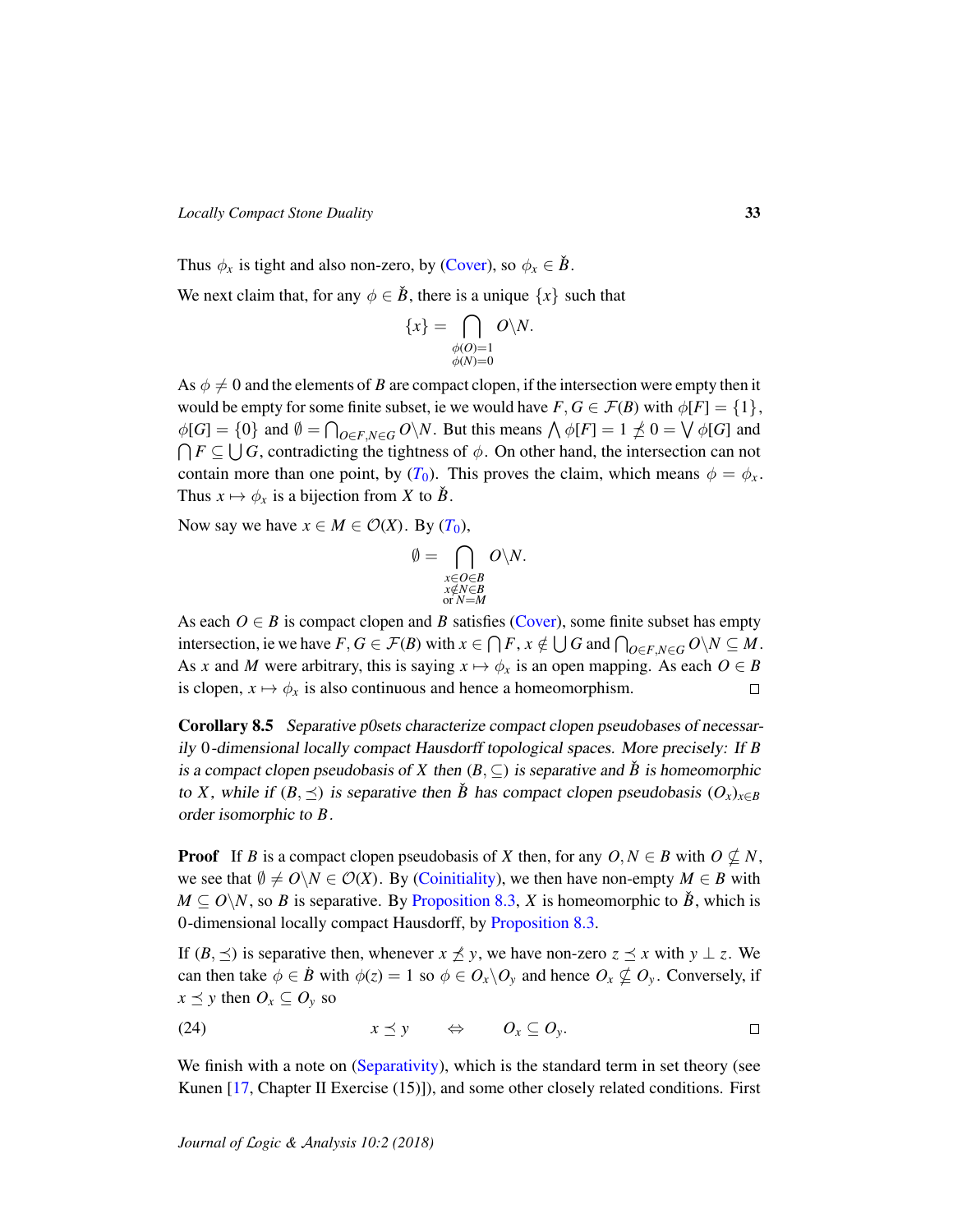note that [\(24\)](#page-32-1) implies that  $x \mapsto O_x$  is injective, as  $O_x = O_y$  then implies  $x \preceq y \preceq x$  so  $x = y$ . This is equivalent to saying that  $\rho$  from [\(23\)](#page-27-0) is injective. This, in turn, implies that *B* is 'section semicomplemented' in the sense of Maeda and Maeda  $[18,$  Definition 4.17], specifically

<span id="page-33-3"></span>
$$
(SSC) \t\t x \neq y \preceq x \Rightarrow \exists z \neq 0 \ (y \perp z \preceq x).
$$

Equivalently, this means equality=density from Exel [\[6,](#page-34-3) Definition 11.10]. So

[\(Separativity\)](#page-22-1)  $\Rightarrow$   $\rho$  is injective  $\Rightarrow$  [\(SSC\)](#page-33-3)

for general p0set *B*, and they are all equivalent when *B* is a meet semilattice, by Akemann and Bice [\[1,](#page-33-4) Proposition 9]. This resolves the questions in section 7 of Exel [\[7\]](#page-34-15) by providing the converse to [\[6,](#page-34-3) Proposition 11.11]. When restricted to lattices, [\(Separativity\)](#page-22-1) is also sometimes called 'Wallman's Disjunction Property', having first appeared in Wallman [\[26\]](#page-35-1), which is also the dual to 'subfit' as defined in Picado and Pultr [\[21,](#page-35-3) Chapter V § 1].

## Acknowledgements

The first author is supported by IMPAN through a WCMCS postdoctoral grant. The second author is supported by the NSERC grants of Benoît Collins, Thierry Giordano, and Vladimir Pestov. This collaboration began at the Fields Institute "Workshop on Dynamical Systems and Operator Algebras" and "Workshop on New Directions in Inverse Semigroups" held at the University of Ottawa in May-June 2016.

# References

- <span id="page-33-4"></span>[1] C A Akemann, T Bice, *Hereditary* C ∗ *-subalgebra lattices*, Adv. Math. 285 (2015) 101–137; <https://doi.org/10.1016/j.aim.2015.07.027>
- <span id="page-33-0"></span>[2] P Baayen, R de Rijk, *Compingent lattices and algebras*, Indagationes Mathematicae (Proceedings) 66 (1963) 591 – 602; [https://doi.org/10.1016/S1385-7258\(63\)50058-4](https://doi.org/10.1016/S1385-7258(63)50058-4)
- <span id="page-33-1"></span>[3] F Ciraulo, M E Maietti, G Sambin, *Convergence in formal topology: a unifying notion*, J. Log. Anal. 5 (2013) Paper 2, 45; <https://doi.org/10.4115/jla.2013.5.2>
- <span id="page-33-2"></span>[4] A P Donsig, D Milan, *Joins and covers in inverse semigroups and tightalgebras*, Bulletin of the Australian Mathematical Society 90 (2014) 121–133; <https://doi.org/10.1017/S0004972713001111>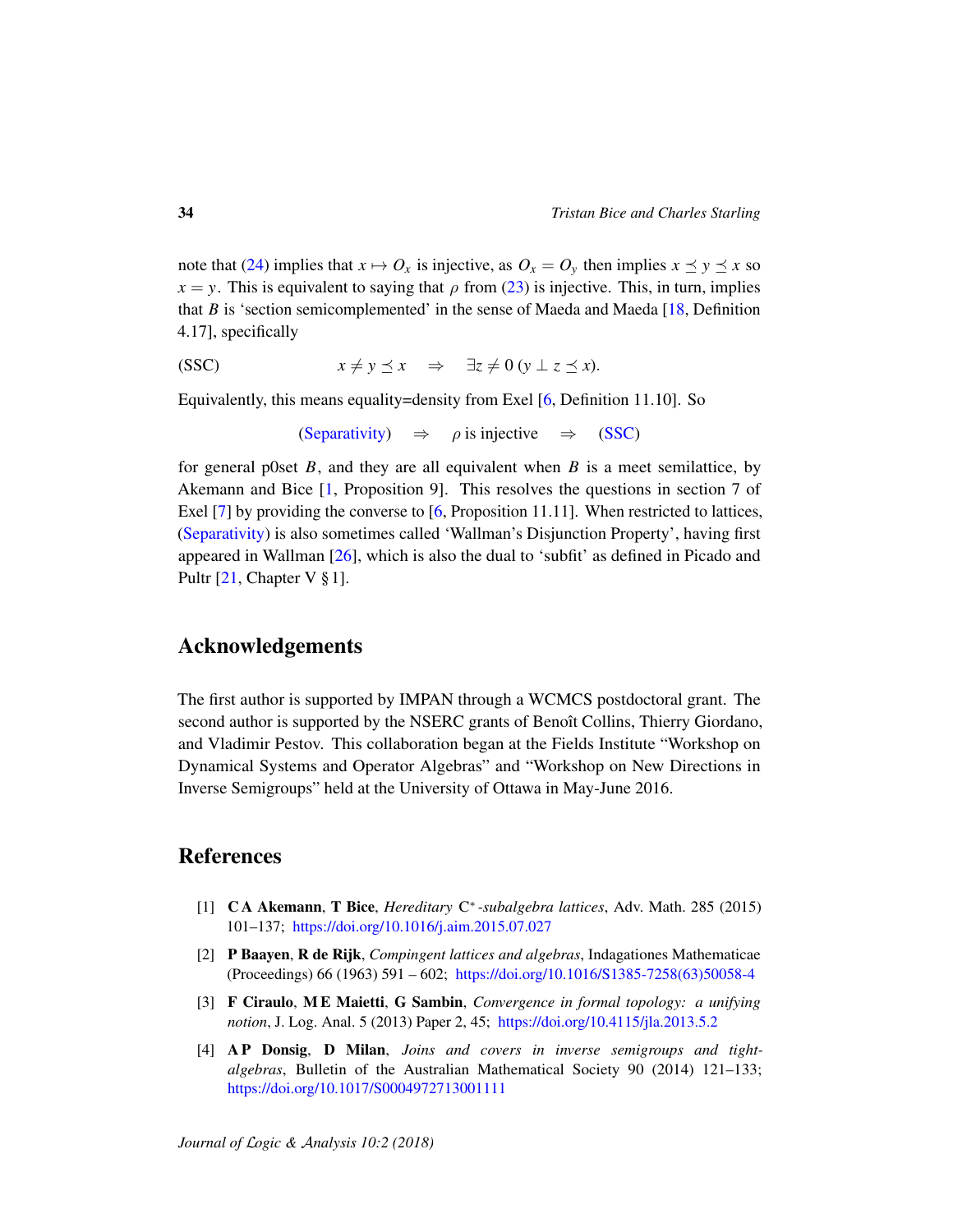- <span id="page-34-9"></span>[5] **M Erné**, *The ABC of Order and Topology*, Category Theory at Work 18 (1991) 57–83; <http://www.heldermann.de/R&E/RAE18/ctw05.pdf>
- <span id="page-34-3"></span>[6] R Exel, *Inverse semigroups and combinatorial C*<sup>∗</sup> *-algebras*, Bull. Braz. Math. Soc. (N.S.) 39 (2008) 191–313; <https://doi.org/10.1007/s00574-008-0080-7>
- <span id="page-34-15"></span>[7] R Exel, *Tight representations of semilattices and inverse semigroups*, Semigroup Forum 79 (2009) 159–182; <https://doi.org/10.1007/s00233-009-9165-x>
- <span id="page-34-7"></span>[8] I Farah, B Hart, M Lupini, L Robert, A Tikuisis, A Vignati, W Winter, *The Model Theory of Nuclear* C ∗ *-algebras* (2016); [arXiv:1602.08072](http://arxiv.org/abs/1602.08072)
- <span id="page-34-6"></span>[9] I Farah, B Hart, D Sherman, *Model theory of operator algebras II: model theory*, Israel Journal of Mathematics 201 (2014) 477–505; [https://doi.org/10.1007/s11856-](https://doi.org/10.1007/s11856-014-1046-7) [014-1046-7](https://doi.org/10.1007/s11856-014-1046-7)
- <span id="page-34-1"></span>[10] G Gierz, KH Hofmann, K Keimel, JD Lawson, M Mislove, DS Scott, *Continuous lattices and domains*, volume 93 of *Encyclopedia of Mathematics and its Applications*, Cambridge University Press, Cambridge (2003); <https://doi.org/10.1017/CBO9780511542725>
- <span id="page-34-12"></span>[11] J Goubault-Larrecq, *Non-Hausdorff topology and domain theory*, volume 22 of *New Mathematical Monographs*, Cambridge University Press, Cambridge (2013)[On the cover: Selected topics in point-set topology]; <https://doi.org/10.1017/CBO9781139524438>
- <span id="page-34-0"></span>[12] K H Hofmann, J D Lawson, *The spectral theory of distributive continuous lattices*, Transactions of the American Mathematical Society 246 (1978) 285–310
- <span id="page-34-2"></span>[13] P T Johnstone, *Stone spaces*, volume 3, Cambridge University Press (1986)
- <span id="page-34-4"></span>[14] T Kania, M Rmoutil, *Recovering a compact Hausdorff space X from the compatibility ordering on C*(*X*) (2016); [arXiv:1610.07842](http://arxiv.org/abs/1610.07842)
- <span id="page-34-10"></span>[15] K Keimel, *The Cuntz semigroup and domain theory*, Soft Computing 21 (2017) 2485–2502
- <span id="page-34-8"></span>[16] G Kudryavtseva, MV Lawson, *Boolean sets, skew Boolean algebras and a non-commutative Stone duality*, Algebra Universalis 75 (2016) 1–19; <https://doi.org/10.1007/s00012-015-0361-0>
- <span id="page-34-13"></span>[17] K Kunen, *Set theory: An introduction to independence proofs*, volume 102 of *Studies in Logic and the Foundations of Mathematics*, North-Holland Publishing Co., Amsterdam (1980)
- <span id="page-34-14"></span>[18] F Maeda, S Maeda, *Theory of symmetric lattices*, Die Grundlehren der mathematischen Wissenschaften, Band 173, Springer-Verlag, New York (1970)
- <span id="page-34-11"></span>[19] D Marker, *Model theory*, volume 217 of *Graduate Texts in Mathematics*, Springer-Verlag, New York (2002)An introduction
- <span id="page-34-5"></span>[20] V Marra, L Reggio, *Stone duality above dimension zero: Axiomatising the algebraic theory of C(X)* (2015); [arXiv:1508.07750](http://arxiv.org/abs/1508.07750)